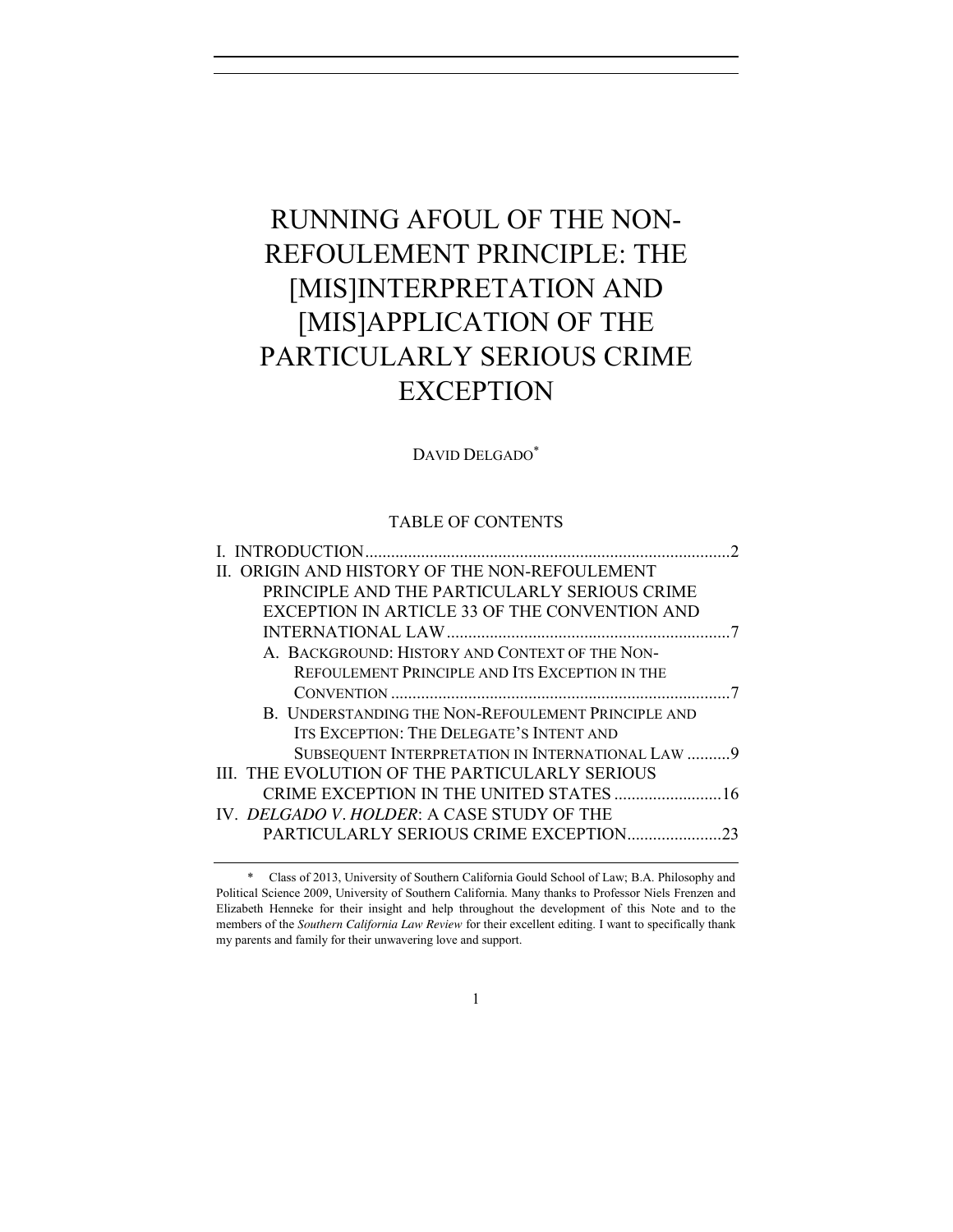| SOUTHERN CALIFORNIA LAW REVIEW<br>2                 | [Vol. 86:PS 1 |
|-----------------------------------------------------|---------------|
| V. THE BIA'S MISINTREPTATION OF THE PARTICULARLY    |               |
|                                                     | 26            |
| A. RESOLUTION OF THE CONFUSION SURROUNDING THE      |               |
| AGGRAVATED FELONY CLAUSE OF THE PARTICULARLY        |               |
|                                                     | 27            |
|                                                     | 27            |
|                                                     | .28           |
| B. RESOLUTION OF THE PARTICULARLY SERIOUS CRIME AND |               |
| DANGEROUSNESS TO THE COMMUNITY CONFLATION 31        |               |
| VI. GETTING AROUND CHEVRON: A PATH TO A COHERENT    |               |
| INTERPRETATION AND APPLICATION OF THE               |               |
| PARTICULARLY SERIOUS CRIME EXCEPTION                | 34            |
|                                                     |               |
|                                                     |               |
|                                                     | 40            |

#### <span id="page-1-1"></span>I. INTRODUCTION

<span id="page-1-0"></span>Envision living with the constant fear of being tortured or killed for no other reason than having a different political opinion than those in power. While that may be difficult to imagine for those who live in the United States, unfortunately, many around the world must live with that fear or flee from their homes. That fear has mobilized an estimated 11,000 to 15,000 refugees to flee from Syria.<sup>1</sup> The mass exodus followed Syrian President Bashar al-Assad's siege of the western city of Homs, which is "the heart of an 11-month uprising against his rule."<sup>2</sup> In those early months of violence, only around 7000 Syrian refugees had registered with the United Nations High Commissioner for Refugees ("UNHCR").<sup>3</sup> However, given the persistent violence and the recent allegations that President al-Assad has used chemical weapons on or near civilian populations, $4$  it is unsurprising that current UNHCR projections estimate that there are over two million Syrian refugees.<sup>5</sup> And according to the UNHCR, if current trends persist, there may be well over three million Syrian refugees by the

<sup>1.</sup> Emma Batha, *Syrian Guards Shoot Fleeing Refugees – Rights Group*, ALERTNET (Mar. 2, 2012, 7:32 PM), http://www.trust.org/alertnet/news/syrian-guards-shoot-fleeing-refugees-rights-group. 2. *Id.*

<sup>3.</sup> *Id.*

<sup>4.</sup> *Syria Chemical Weapons Allegations*, BBC (Aug. 21, 2013), http://www.bbc.co.uk/news/world-middle-east-22557347.

<sup>5.</sup> *Stories from Syrian Refugees*, UNHCR, http://data.unhcr.org/syrianrefugees/syria.php (last visited Oct. 2, 2013).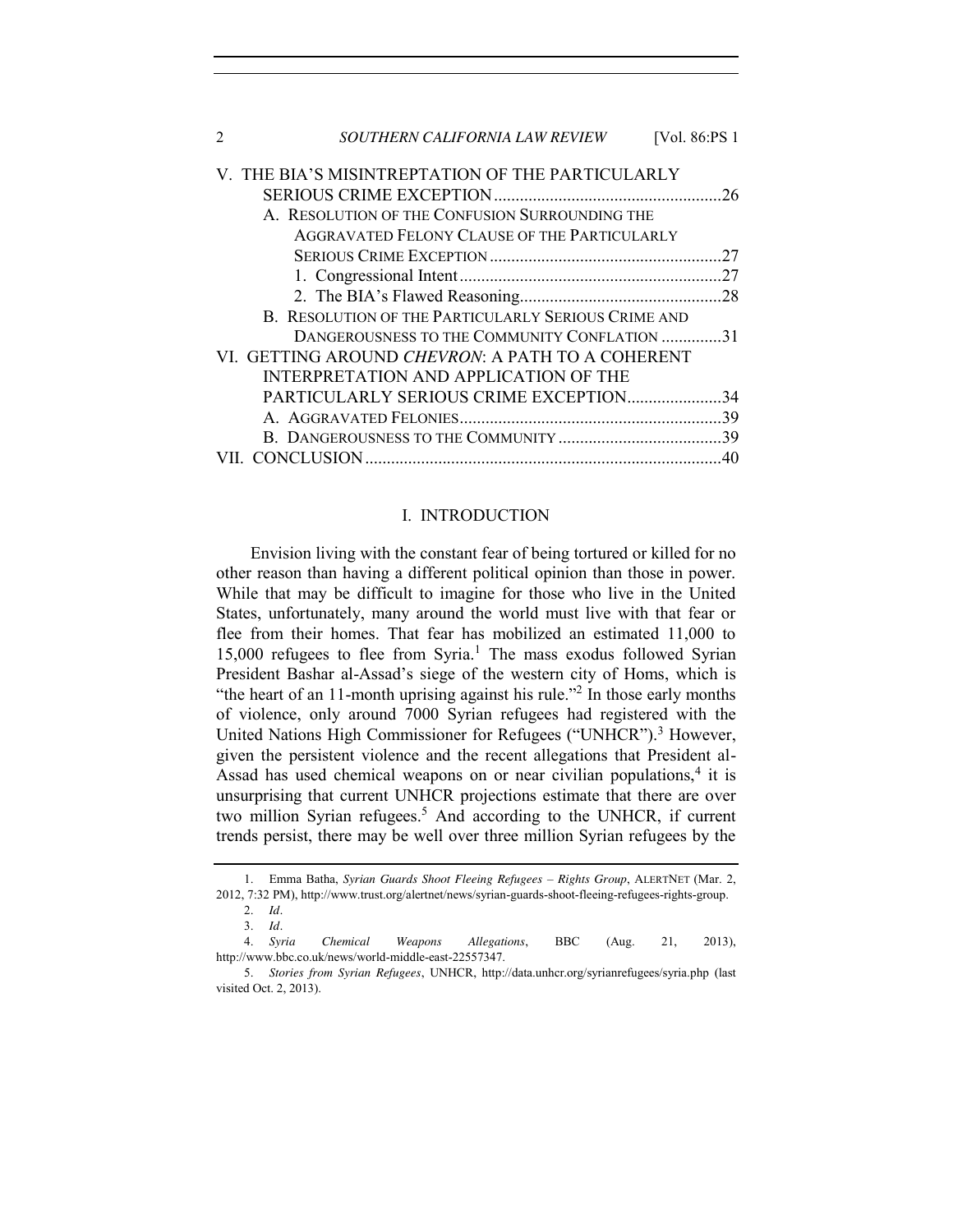#### end of 2013.<sup>6</sup>

<span id="page-2-2"></span><span id="page-2-1"></span>In 2010, the UNHCR estimated there were 10.55 million individuals worldwide who had or were seeking refugee status,<sup>7</sup> including just under one million individuals who applied for asylum in that year alone. <sup>8</sup> During the same period, the United States received an estimated 54,300 new asylum applications, the second largest total of any reporting country.<sup>9</sup> As the statistics<sup>10</sup> and news reports from around the world suggest, <sup>11</sup> we continue to live in a world where millions of refugees and asylum seekers require the protection that the United Nations Convention Relating to the Status of Refugees<sup>12</sup> ("the Convention") and United Nations Protocol Relating to the Status of Refugees<sup>13</sup> ("the Protocol") provide. As a signatory to the Protocol, the United States has a legal obligation to provide protection.<sup>14</sup> Failing to do so not only violates international law, but more importantly, it makes a vulnerable population—refugees and asylum seekers—even more vulnerable by potentially returning them to a country where their life or freedom is likely to be threatened. Unfortunately, United States asylum and refugee law—which mirrors and is intended to implement the Convention and the Protocol—has been seriously misinterpreted by the Board of Immigration Appeals ("BIA"), which is the administrative body charged with interpreting and implementing U.S.

12. United Nations Convention Relating to the Status of Refugees, July 28, 1951, 189 U.N.T.S. 150 [hereinafter U.N. Convention].

13. United Nations Protocol Relating to the Status of Refugees, Jan. 31, 1967, 606 U.N.T.S. 268, [hereinafter U.N. Protocol].

14. *See* United Nations High Comm'r for Refugees, States Parties to the 1951 Convention Relating to the Status of Refugees and the 1967 Protocol, at 1, 4 (Apr. 1, 2011), http://unhcr.org/3b73b0d63.html; INS v. Stevic, 467 U.S. 407, 416 (1984).

<span id="page-2-0"></span>

<sup>6.</sup> *Id.*

<sup>7.</sup> UNITED NATIONS HIGH COMM'R FOR REFUGEES, UNHCR STATISTICAL YEARBOOK 2010, at 6 (10th ed. 2011) [hereinafter UNHCR STATISTICS], *available at* http://www.unhcr.org/4ef9cc9c9.html.

<sup>8.</sup> *Id.* at 42. Although this constituted a 10 percent global decrease compared to 2009, the three previous years showed annual increases in the total number of individuals seeking refugee status and filing new asylum applications worldwide. *Id.*

<sup>9.</sup> *Id.* New asylum applications in the United States rose by 13 percent from 2009 to 2010. *Id.*

<sup>10.</sup> *Id.* at [7,](#page-2-0) 6, 42.

<sup>11.</sup> *See, e.g.*, Tami Abdollah, *Citing Persecution, Judge Grants Gay Mexican Immigrant Asylum in the U.S.*, L.A. TIMES (Jan. 31, 2007), http://articles.latimes.com/2007/jan/31/local/me-persecution31 (chronicling the persecution of a gay Mexican immigrant on account of his membership in a particular social group by the Mexican authorities); *Chinese Writer Yu Jie Describes 'Inhumane Treatment'*, BBC (Jan. 19, 2012), http://www.bbc.co.uk/news/world-asia-china-16625119 (describing the persecution by the Chinese government of political dissenters); Aislinn Laing, *Rowan Williams Urges Robert Mugabe to Stop Persecution of Anglicans*, TELEGRAPH (Jan. 31, 2011), http://www.telegraph.co.uk/news/worldnews/africaandindianocean/zimbabwe/8293170/Rowan-Williams-urges-Robert-Mugabe-to-stop-persecution-of-Anglicans.html (alleging the religious persecutions of Anglican worshippers by Zimbabwean President Robert Mugabe).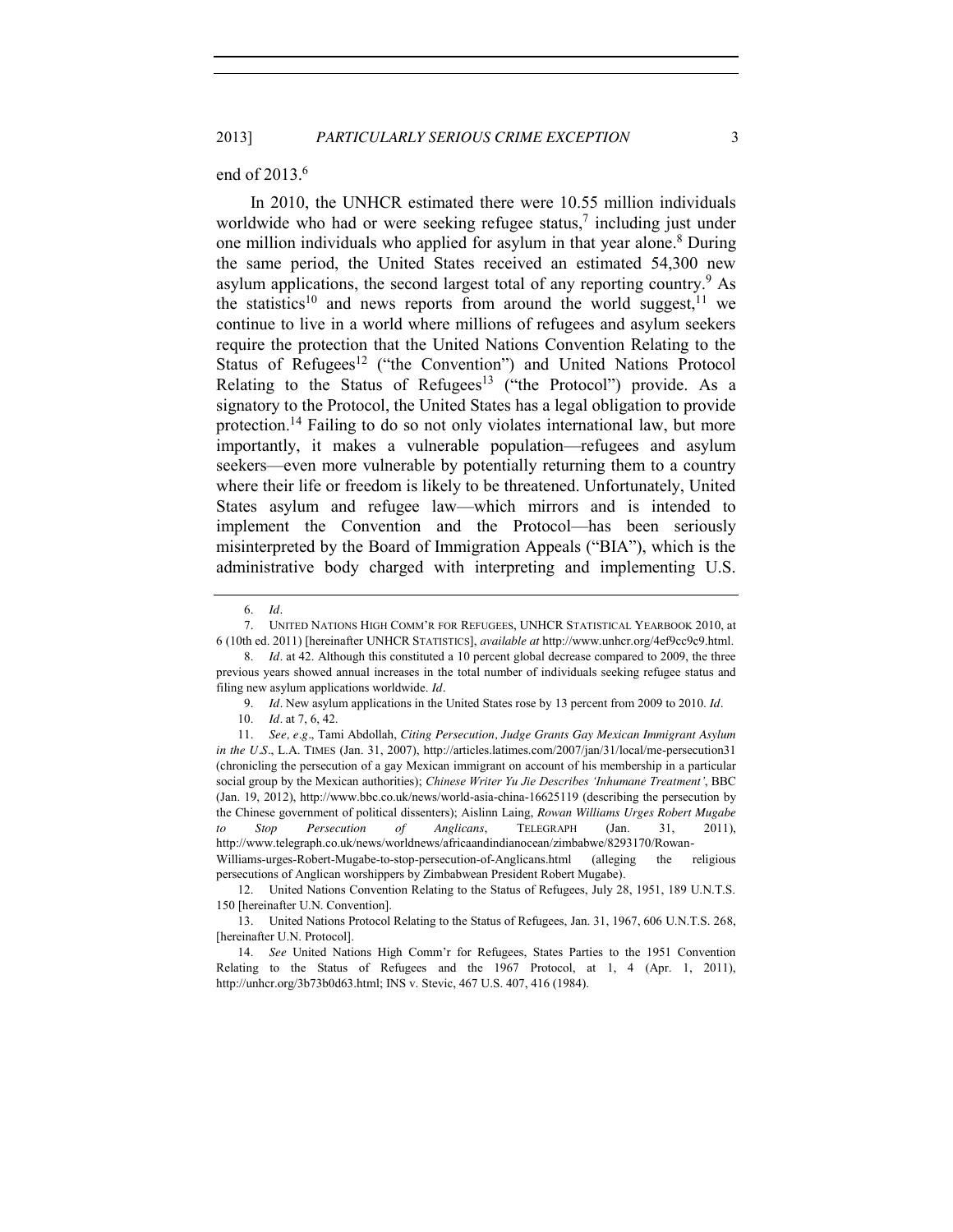4 *SOUTHERN CALIFORNIA LAW REVIEW* [Vol. 86:PS 1

immigration law,  $15$  and the majority of circuit courts.

In 2011, following several panel hearings, the Ninth Circuit, sitting en banc, decided *Delgado v. Holder*. <sup>16</sup> *Delgado* addressed an issue that has made its way through most of the Courts of Appeals within the last six years and has led to a split among the circuits.17 The primary issue the Ninth Circuit dealt with in *Delgado* was the withholding of removal provision of the Immigration and Nationality Act ("INA") and one of its exceptions, commonly referred to as the "particularly serious crime" exception.<sup>18</sup> Withholding of removal is a form of relief provided to any otherwise removable alien<sup>19</sup> if that alien's "life or freedom would be threatened . . . because of the alien's race, religion, nationality, membership in a particular social group, or political opinion."<sup>20</sup> Thus, the statute provides that an alien cannot be removed or deported, if the alien can establish that his or her "life or freedom would be threatened" because of one of the enumerated reasons. However, the particularly serious crime exception provides that an alien is not eligible for withholding of removal if the Attorney General decides that the alien, "having been convicted by a final judgment of a particularly serious crime is a danger to the community of the United States."<sup>21</sup> Congress has established that certain aggravated felonies<sup>22</sup> are per se particularly serious crimes.<sup>23</sup> The division among the circuits derives from the portion of the statute that reads as follows:

<sup>15.</sup> *E.g.*, Trung Thanh Hoang v. Holder, 641 F.3d 1157, 1160 (9th Cir. 2011).

<sup>16.</sup> Delgado v. Holder, 648 F.3d 1095 (9th Cir. 2011) (en banc).

<sup>17.</sup> Regarding the interpretation of "particularly serious crime" in 8 U.S.C. § 1231(b)(3)(B)(ii), the Third Circuit has held that the language of the statute makes clear that a crime cannot be particularly serious unless it is an aggravated felony. Alaka v. Attorney Gen. of the U.S., 456 F.3d 88, 104–05 (3d Cir. 2006). However, the Seventh Circuit and the BIA have held that that language of the statute allows the Attorney General to designate crimes as particularly serious regardless of their classification as aggravated felonies. Ali v. Achim, 468 F.3d 462, 469–70 (7th Cir. 2006), *cert. granted*, 551 U.S. 1188 (2007), *and cert. dismissed*, 552 U.S. 1085 (2007); *In re* N-A-M-, 24 I. & N. Dec. 336, 337 (B.I.A. 2007), *aff'd*, 587 F.3d 1052, 1056 (10th Cir. 2009). Several other circuits have since upheld the BIA's decision in *N-A-M-* as reasonable. *Delgado*, 648 F.3d at 1102–05; Gao v. Holder, 595 F.3d 549, 556 (4th Cir. 2010); N-A-M v. Holder, 587 F.3d 1052, 1056 (10th Cir. 2009); Nethagani v. Mukasey, 532 F.3d 150, 155–57 (2d Cir. 2009).

<sup>18.</sup> *Delgado*, 648 F.3d at 1102–05.

<sup>19.</sup> The term "alien" will be used as statutorily defined within Title 8 of the United States Code. Alien is defined as "any person not a citizen or national of the United States." 8 U.S.C. § 1101(a)(3) (2012).

<sup>20.</sup> *Id.* § 1231(b)(3)(A).

<sup>21.</sup> *Id.* § 1231(b)(3)(B)(ii).

<sup>22.</sup> The term "aggravated felony" is a term of art in immigration law used to refer to those offenses enumerated in 8 U.S.C. § 1101(a)(43)(A)–(U). *Delgado*, 648 F.3d at 1101.

<sup>23.</sup> 8 U.S.C § 1231(b)(3)(B)(iv).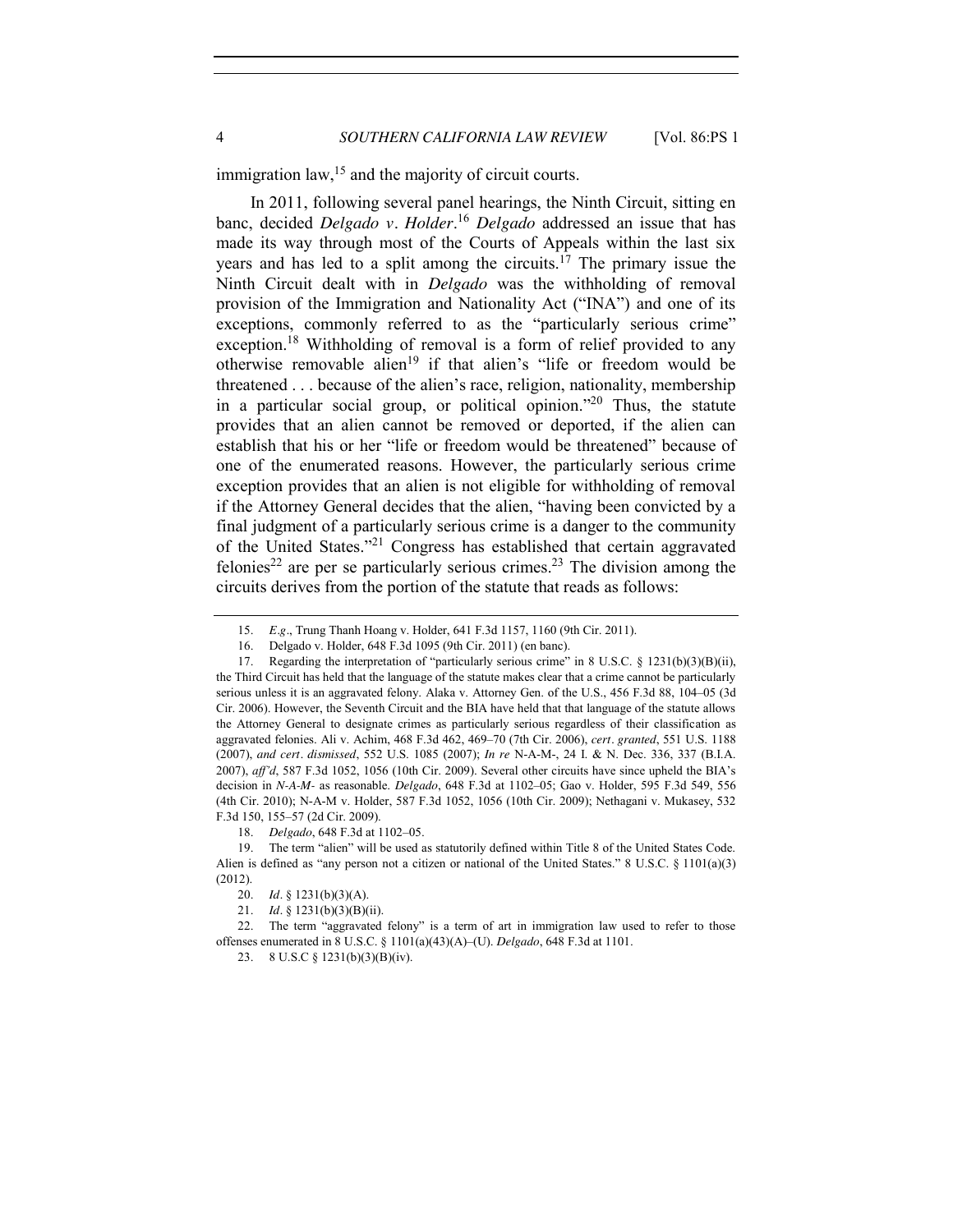#### 2013] *PARTICULARLY SERIOUS CRIME EXCEPTION* 5

[A]n alien who has been convicted of an aggravated felony (or felonies) for which the alien has been sentenced to an aggregate term of imprisonment of at least 5 years shall be considered to have committed a particularly serious crime. The previous sentence shall not preclude the Attorney General from determining that, notwithstanding the length of sentence imposed, an alien has been convicted of a particularly serious crime.<sup>24</sup>

Specifically, the controversy lies in the operation of the second sentence. The BIA has interpreted, and the majority of circuits have upheld, that the second sentence means that any crime may be classified as a "particularly serious crime."<sup>25</sup> However, for the reasons discussed in this Note, that interpretation is contrary to the plain meaning of the statute, the policy behind it, and the international treaty that the statute is meant to implement.<sup>26</sup>

In light of the United States' obligations under the Convention and Protocol, Congress amended the INA in  $1980^{27}$  to mirror the language of the Convention.<sup>28</sup> As the statute now reads, the withholding of removal provision mirrors the non-refoulement principle, $2<sup>9</sup>$  as embodied in Article 33(1) of the Convention. The non-refoulement principle of Article 33(1) of the Convention simply provides that "[n]o Contracting State shall expel or return" a refugee to a country where his or her "life or freedom would be threatened on account of his [or her] race, religion, nationality, membership of a particular social group or political opinion."<sup>30</sup> And the particularly serious crime exception recites, almost verbatim, the sole exception to the non-refoulement principle in Article  $33(2).^{31}$ 

While a cursory examination of the withholding of removal statute may lead one to conclude that it complies with the United States'

<sup>24.</sup> *Id.*

<sup>25.</sup> Ali v. Achim, 468 F.3d 462, 469–70 (7th Cir. 2006) (holding that the language of the statute did not strip the Attorney General of designating crimes as particularly serious regardless of their classification as aggravated felonies), *cert. granted*, 551 U.S. 1188 (2007), *and cert. dismissed*, 552 U.S. 1085 (2007); *In re* N-A-M-, 24 I. & N. Dec. 336, 337–38 (B.I.A. 2007) (same), *aff'd*, 587 F.3d 1052, 1056 (10th Cir. 2009). *See* Delgado v. Holder, 648 F.3d 1095, 1102–05 (9th Cir. 2011) (upholding the BIA's decisions in *N-A-M-* as reasonable); Gao v. Holder, 595 F.3d 549, 556 (4th Cir. 2010) (same); N-A-M v. Holder, 587 F.3d 1052, 1056 (10th Cir. 2009) (same); Nethagani v. Mukasey, 532 F.3d 150, 155–57 (2d Cir. 2009) (same).

<sup>26.</sup> *See infra* Part V.A.

<sup>27.</sup> H.R. REP. NO. 96-608, at 1–5 (1979).

<sup>28</sup>*. Compare* 8 U.S.C. § 1231(b)(3)(A)–(B)(iv), *with* U.N. Convention, *supra* note [12,](#page-2-1) at 176.

<sup>29.</sup> 8 U.S.C. § 1231(b)(3)(A).

<sup>30.</sup> U.N. Convention, *supra* not[e 12,](#page-2-1) at 176.

<sup>31.</sup> *Compare* 8 U.S.C. § 1231(b)(3)(B)(ii), *with* U.N. Convention, *supra* not[e 12,](#page-2-1) at 176.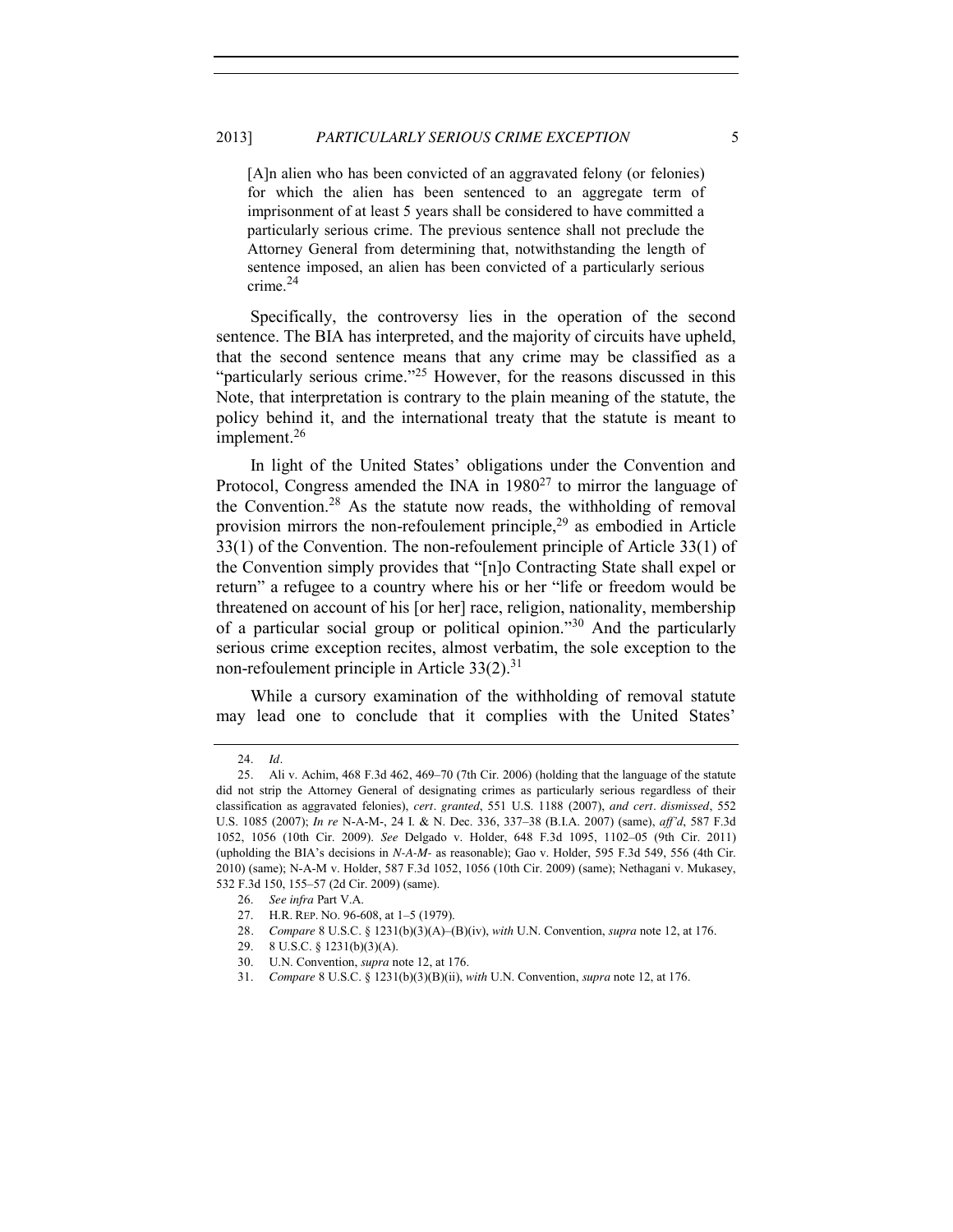obligations under the Convention and Protocol, administrative decisions by the BIA and judicial decisions by the majority of circuits have seriously misinterpreted the particularly serious crime exception. This Note will provide a comprehensive analysis of the particularly serious crime exception $32$  from its origins in Article 33 of the Convention, to its application in the recent case of *Delgado v. Holder*. <sup>33</sup> An examination of the origin, statutory history, interpretation, and application of the particularly serious crime exception will demonstrate that (1) the interpretation of the BIA and the majority of circuits has stretched the exception further than Congress intended and further than the United States agreed to as a signatory to the Protocol;<sup>34</sup> and (2) the BIA's interpretation of the exception as not requiring a separate finding of ongoing dangerousness to the community is contrary to the plain meaning of the statute as well as general international consensus.<sup>35</sup> Part II of this Note examines the origin and history of the particularly serious crime exception in Article 33 of the Convention and attempts to unearth the drafters' intent with respect thereto. Part III explores the statutory history of the exception as enacted and amended by Congress and its interpretation by the BIA and the courts. Part IV considers the case of *Delgado v. Holder*<sup>36</sup> as a case study to provide context for the analysis of the issues addressed in Parts V and VI. Part V demonstrates that the interpretation of the BIA and the majority of circuits stretches the exception not only beyond the scope intended by the drafters of the Convention but also beyond the broadened version enacted by Congress. Furthermore, it will argue that the exception requires two findings: (1) that the alien has been convicted of a particularly serious crime *and* (2) that the alien poses an ongoing danger to the community. Part VI will consider how to bring the withholding of removal statute and its exception into conformity with the letter and spirit of the Convention in light of the *Chevron* doctrine,<sup>37</sup> which restricts the judicial review of administrative decisions under certain circumstances.

<sup>32.</sup> 8 U.S.C. § 1231(b)(3)(B)(ii), (iv).

<sup>33.</sup> Delgado v. Holder, 648 F.3d 1095, 1102–05 (9th Cir. 2011) (en banc).

<sup>34.</sup> *See infra* Part V.A.

<sup>35.</sup> *See infra* Part V.B.

<sup>36.</sup> *Delgado*, 648 F.3d at 1102–05.

<sup>37.</sup> Chevron, U.S.A., Inc. v. Natural Res. Def. Council, Inc., 467 U.S. 837, 842–45 (1984).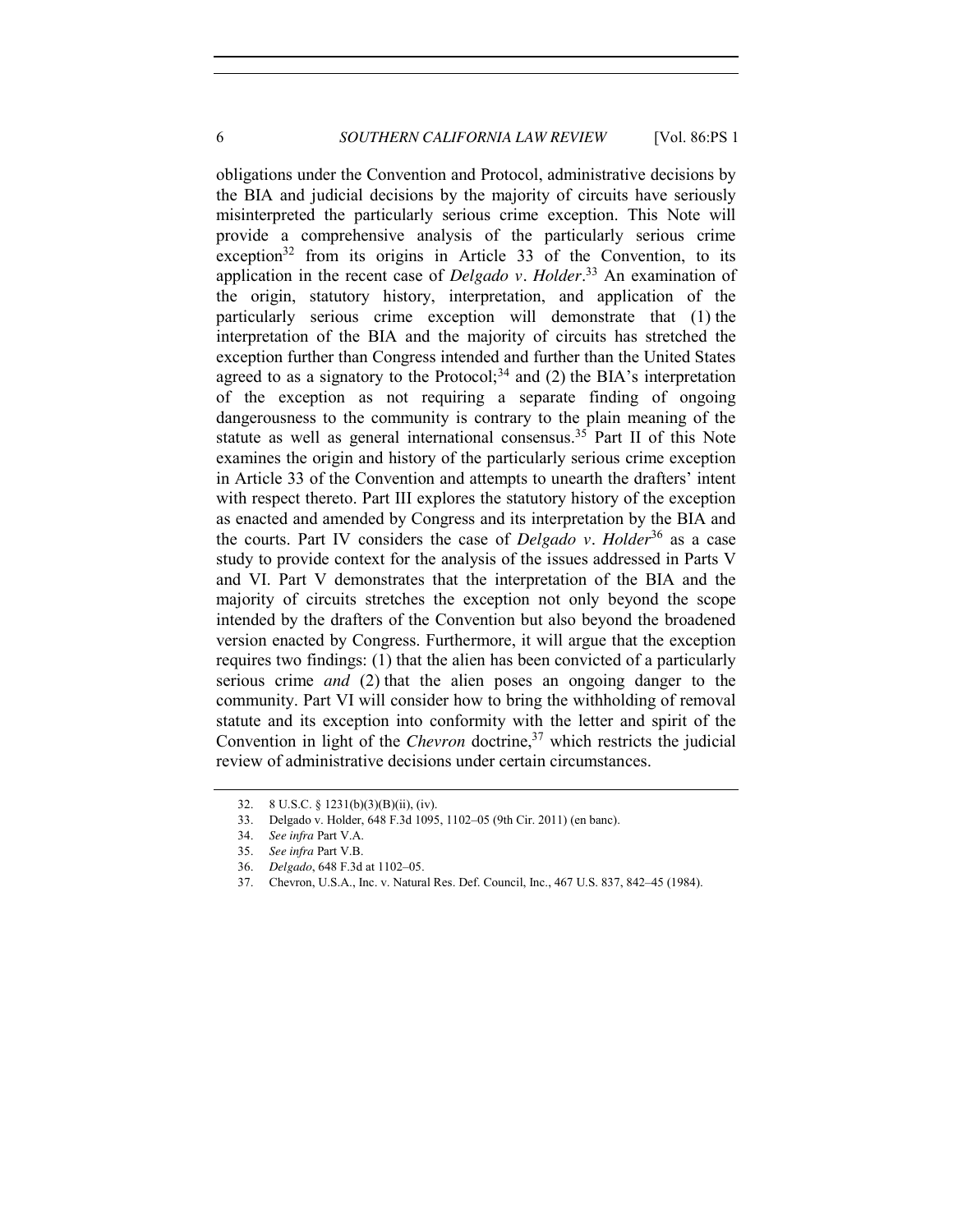<span id="page-6-0"></span>2013] *PARTICULARLY SERIOUS CRIME EXCEPTION* 7

# II. ORIGIN AND HISTORY OF THE NON-REFOULEMENT PRINCIPLE AND THE PARTICULARLY SERIOUS CRIME EXCEPTION IN ARTICLE 33 OF THE CONVENTION AND INTERNATIONAL LAW

## <span id="page-6-1"></span>A. BACKGROUND: HISTORY AND CONTEXT OF THE NON-REFOULEMENT PRINCIPLE AND ITS EXCEPTION IN THE CONVENTION

<span id="page-6-2"></span>The non-refoulement principle, in its earliest forms, reflected the idea that people should not be expelled or returned to a country where they would likely face persecution or torture.<sup>38</sup> The principle arose relatively recently, in the early- to mid-nineteenth century.<sup>39</sup> It developed in the context of political turmoil in Europe and South America, and in particular, in response to the mass slaughters of Jewish and Christian minorities across Russia and the Ottoman Empire.<sup>40</sup> In light of these atrocities, it became widely accepted that those who flee their own—often repressive governments were worthy of protection.<sup>41</sup> The first international implementation of the non-refoulement principle was in the 1933 Convention Relating to the International Status of Refugees, which provided that signatory states could not remove refugees or prevent them from entering their territory except if required by national security or public order.42 In what can only be understood as a rejection of the absoluteness of the non-refoulement principle, only eight States ratified the 1933 Convention, and several only did so with reservations and declarations regarding the relative-absoluteness of the principle.<sup>43</sup>

In 1951 the United Nations convened in Geneva, Switzerland, to address, among other things, the problems faced by European refugees and their host nations following the end of World War II.<sup>44</sup> What resulted was

<span id="page-6-3"></span><sup>38.</sup> GUY S. GOODWIN-GILL, THE REFUGEE IN INTERNATIONAL LAW 117 (2d ed. 1996).

<sup>39.</sup> *Id.* at 117–18. In fact prior to then, it was common for sovereigns to enter into formal agreements for the mutual extradition of "subversives, dissidents, and traitors." *Id.* at 117.

<sup>40.</sup> *Id.* at 118.

<sup>41.</sup> *Id.* For example, in 1905, the United Kingdom passed the Aliens Act recognizing the nonrefoulement principle. It provided for an exception to a provision which barred entry into the United Kingdom for "want of means" if those seeking to enter were doing so to avoid "prosecution or punishment on religious or political grounds or for an offence of a political character, or persecution involving danger of imprisonment or danger to life or limb on account of religious belief." *Id.* (internal quotation marks omitted).

<sup>42.</sup> *Id.*

<sup>43.</sup> *Id.*

<sup>44.</sup> *See* Sadako Ogata, *Foreword* to PAUL WEIS, THE REFUGEE CONVENTION, 1951: THE TRAVAUX PREPARATOIRES ANALYSED WITH A COMMENTARY BY DR. PAUL WEIS 4, 4 (Paul Weis ed., 1995), *available at* http://www.unhcr.org/4ca34be29.html.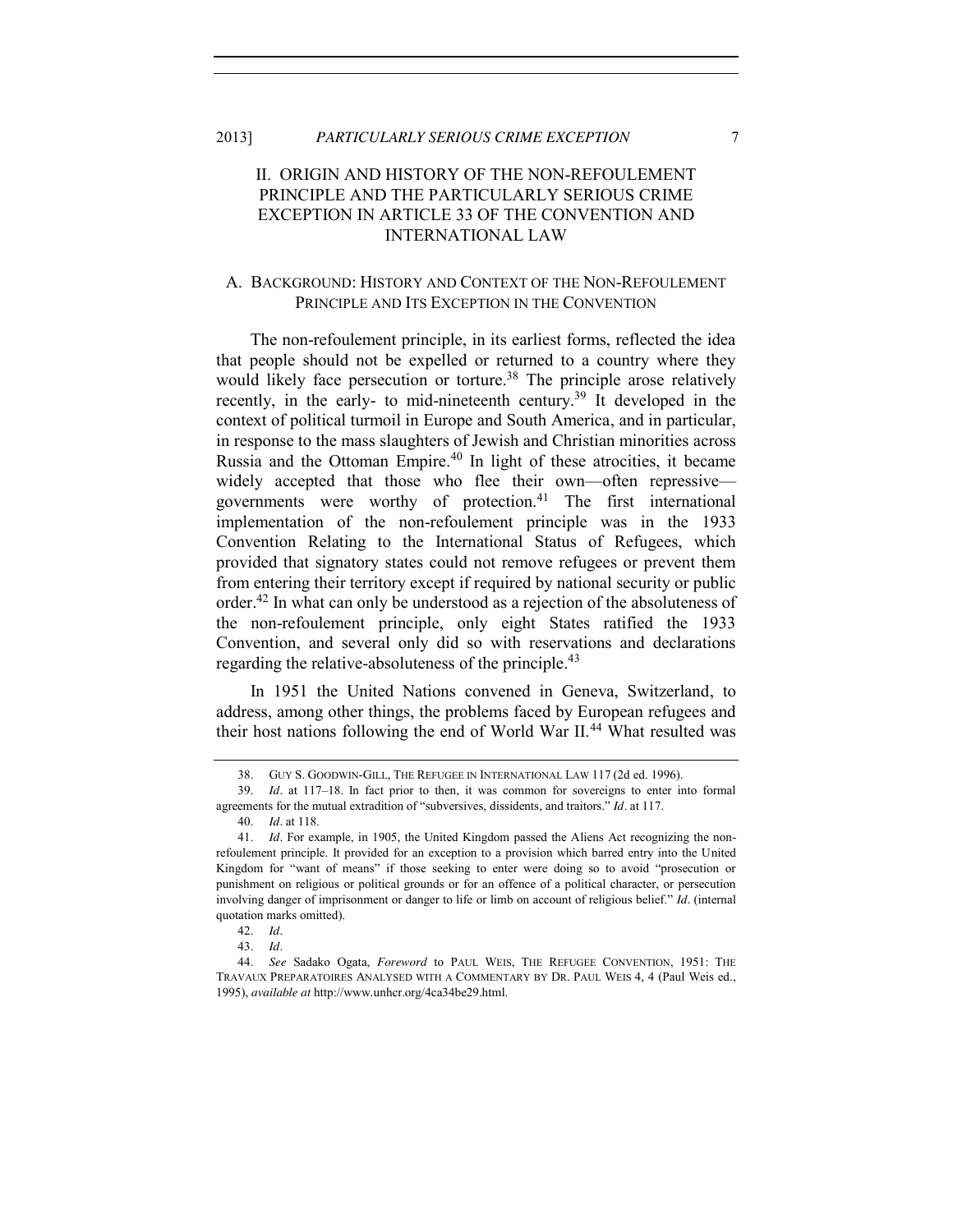the Convention.45 Although the international community had attempted to deal with the problems facing refugees in the past,  $46$  the Convention became the "most comprehensive legally binding international instrument" for the treatment of refugees. $47$  The Convention defined a refugee as any person who "owing to well-founded fear of being persecuted for reasons of race, religion, nationality, membership of a particular social group or political opinion, is outside the country of his nationality" and because of such fear is unable or unwilling to avail himself of the protection of that country.<sup>48</sup> At the time, the definition of refugee was limited to those affected by events occurring before January 1, 1951, which essentially limited the application of the term to Europeans who had lived through World War II<sup>.49</sup> However, in 1967, due to "new refugee situations [that] ha<sup>[d]</sup> arisen since the Convention was adopted," the United Nations gathered and drafted the Protocol, which incorporated most of the Convention by reference while removing the language that limited refugees to those who were affected by events prior to January 1,  $1951$ <sup>50</sup>

Notwithstanding the narrow definition of refugee that the Convention adopted, one of the most important and fundamental provisions that emerged from the Convention was the principle of non-refoulement.<sup>51</sup> The principle, as embodied in Article 33(1) of the Convention, states that "[n]o Contracting State shall expel or return ('refouler') a refugee in any manner whatsoever to the frontiers or territories where his life or freedom would be threatened on account of his [or her] race, religion, nationality, membership of a particular social group or political opinion."<sup>52</sup> The principle was considered so fundamental that in the early drafts of the Convention, no exceptions were proposed.<sup>53</sup> However, concerns again surfaced regarding the absoluteness of the non-refoulement principle, which led to the inclusion of Article 33(2) of the Convention.<sup>54</sup> Article 33(2) states, "[t]he benefit of the present provision [in Article 33(1)] may not, however, be claimed by a refugee . . . who, having been convicted by a final judgment of a particularly serious crime, constitutes a danger to the community of

<sup>45.</sup> *See generally* U.N. Convention, *supra* not[e 12.](#page-2-1)

<sup>46.</sup> *Id*. *See also* GOODWIN-GILL, *supra* not[e 38,](#page-6-2) at 118–19.

<sup>47.</sup> Ogata, *supra* not[e 44,](#page-6-3) at 4.

<sup>48.</sup> U.N. Convention, *supra* not[e 12,](#page-2-1) at 152.

<sup>49.</sup> *Id.*

<sup>50.</sup> U.N. Protocol, *supra* not[e 13,](#page-2-2) at 268.

<sup>51.</sup> GOODWIN-GILL, *supra* not[e 38,](#page-6-2) at 119–20.

<sup>52.</sup> U.N. Convention, *supra* not[e 12,](#page-2-1) at 176.

<sup>53.</sup> GOODWIN-GILL, *supra* not[e 38,](#page-6-2) at 120.

<sup>54.</sup> *Id.*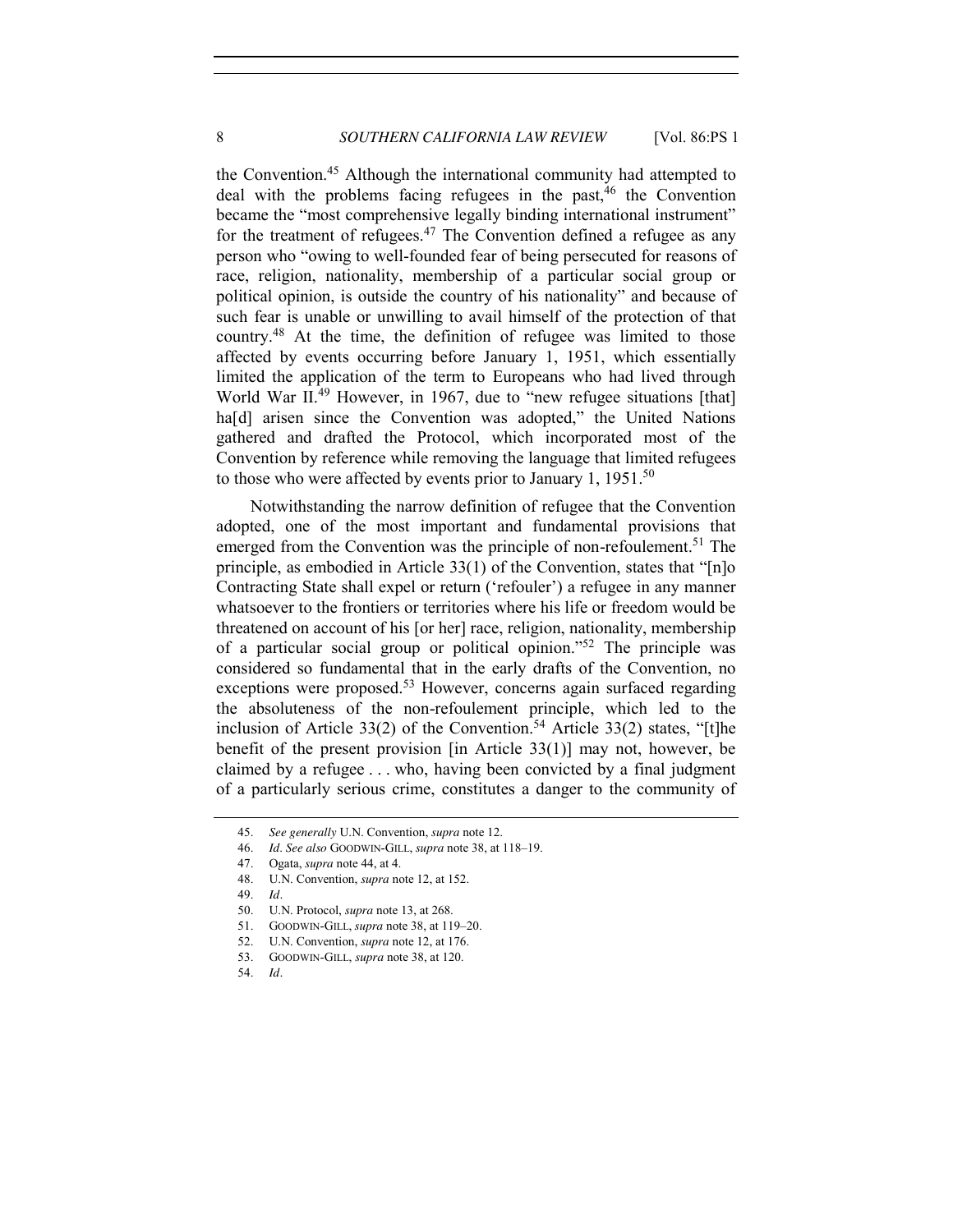<span id="page-8-0"></span>that country."<sup>55</sup>

# B. UNDERSTANDING THE NON-REFOULEMENT PRINCIPLE AND ITS EXCEPTION: THE DELEGATE'S INTENT AND SUBSEQUENT INTERPRETATION IN INTERNATIONAL LAW

<span id="page-8-1"></span>Following the end of World War II, the United Nations appointed the Ad Hoc Committee on Statelessness and Related Problems ("Ad Hoc Committee") to draft a revised and consolidated convention relating to the status of refugees.<sup>56</sup> When the Ad Hoc Committee met in 1950, the members considered the principle of non-refoulement so fundamental that no exception to the principle was introduced.<sup>57</sup> However, as previously noted, by 1951, changes in the international situation led some Convention delegates to express concerns regarding the absoluteness of the nonrefoulement principle, which led to the introduction of what is now Article  $33(2)$ , the sole exception to the non-refoulement principle.<sup>58</sup> The exception was a joint proposal submitted by the representatives from the United Kingdom and France.<sup>59</sup> It arose out of concerns raised by the U.K. representative during the first session of the Ad Hoc Committee.<sup>60</sup> At the second session of the Ad Hoc Committee, the U.K. representative explained that, despite the U.K.'s reservations regarding the absoluteness of the non-refoulement principle,

<span id="page-8-2"></span>[t]he power to expel [an alien] would not . . . be employed if it would endanger [the alien's] life, but if the persecution to which he would be subjected in his country of origin was not very serious, the Government of the country where he had taken refuge might feel a little more inclined to send him there if he refused to mend his ways and could not find another country to receive him.<sup>61</sup>

However, several representatives took issue with the implications of the comments made by the representative of the United Kingdom, including the representative of the United States. $62$  In response to the

<span id="page-8-3"></span><sup>55.</sup> U.N. Convention, *supra* not[e 12,](#page-2-1) at 176.

<sup>56.</sup> GOODWIN-GILL, *supra* not[e 38,](#page-6-2) at 119.

<sup>57.</sup> *Id.* at 119–20. *See* WEIS, *supra* note [44,](#page-6-3) at 233 (indicating that "[t]he Draft Convention as adopted by the *ad hoc* Committee at its first session" provided for an absolute right against refoulement without any exceptions).

<sup>58.</sup> GOODWIN-GILL, *supra* note [38,](#page-6-2) at 120 & n.15.

<sup>59.</sup> WEIS, *supra* not[e 44,](#page-6-3) at 235.

<sup>60.</sup> *Id.* at 234. The U.K. representative stated that the U.K.'s concerns lie in "certain exceptional cases, including those in which an alien, despite warning, persists in conduct prejudicial to good order and government and the ordinary sanctions of the law have failed to stop such conduct." *Id.*

<sup>61.</sup> *Id.*

<sup>62.</sup> *Id.*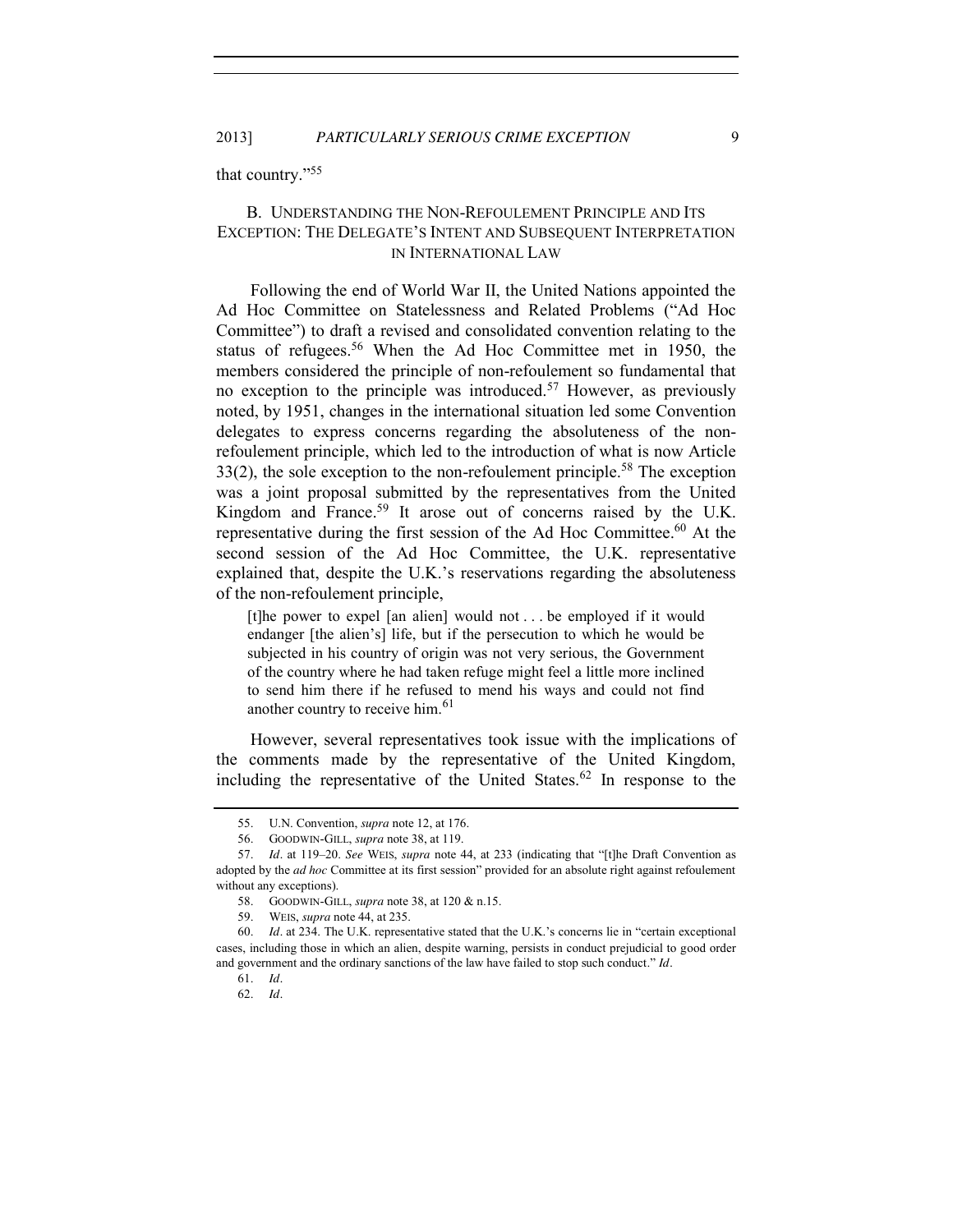statements made by the representative of the United Kingdom, the U.S. representative stated that

<span id="page-9-0"></span>[he] was sure that the UK representative would not wish to impair the provisions of Article  $[33(1)]$ ... [and] it would be highly undesirable to suggest in the text of that Article that there might be cases, even highly exceptional cases, where a man might be sent to death or persecution.<sup>63</sup>

Prior to eventually cosponsoring the non-refoulement exception, the French representative considered that "any possibility, even in exceptional circumstances, of a genuine refugee being returned to his country of origin would not only be absolutely inhuman, but was contrary to the very purpose of the Convention."<sup>64</sup>

Despite the misgivings of several delegates as to the advisability of an exception to the non-refoulement principle contained in Article 33(1), the sponsors of the exception were adamant that the exception be narrowly drawn and limited in scope.<sup>65</sup> In connection with a proposal to include "or having been declared by a court a<sup>[]</sup> habitual offender" in the exception, the U.K. representative stated that

<span id="page-9-1"></span>[he] hoped that the scope of the joint amendment would not be unduly widened. . . . [And] that in order to be classified by a court as a hardened or habitual criminal, a person must either have committed serious crimes, or an accumulation of petty crimes. The first case could be covered by the joint amendment, and he was quite content to leave the second case outside the scope of the provision.<sup>66</sup>

Additionally, in acknowledging the importance of the nonrefoulement principle, the delegates from the United Kingdom and France commented that "[r]easons such as the security of the country" are the only reasons that should be invoked as an exception to the non-refoulement principle.67

<span id="page-9-2"></span>In fact, with the end of World War II and the beginning of the Cold War, national security became an overriding concern among western nations, and it is often cited as the reason for the introduction and inclusion of the Article  $33(2)$  exception.<sup>68</sup> Thus, not surprisingly, much of the

<sup>63.</sup> *Id.*

<sup>64.</sup> *Id.* at 235.

<sup>65.</sup> *See id.* at 239 (discussing suggestions made by various delegates regarding the appropriate language and interpretation for the exception).

<sup>66.</sup> *Id.*

<sup>67.</sup> *Id.* at 236.

<sup>68.</sup> *See* GOODWIN-GILL, *supra* not[e 38,](#page-6-2) at 120 n.15; WEIS, *supra* not[e 44,](#page-6-3) at 236–37 (noting that changes in the political climate and increased concerns regarding national security necessitated some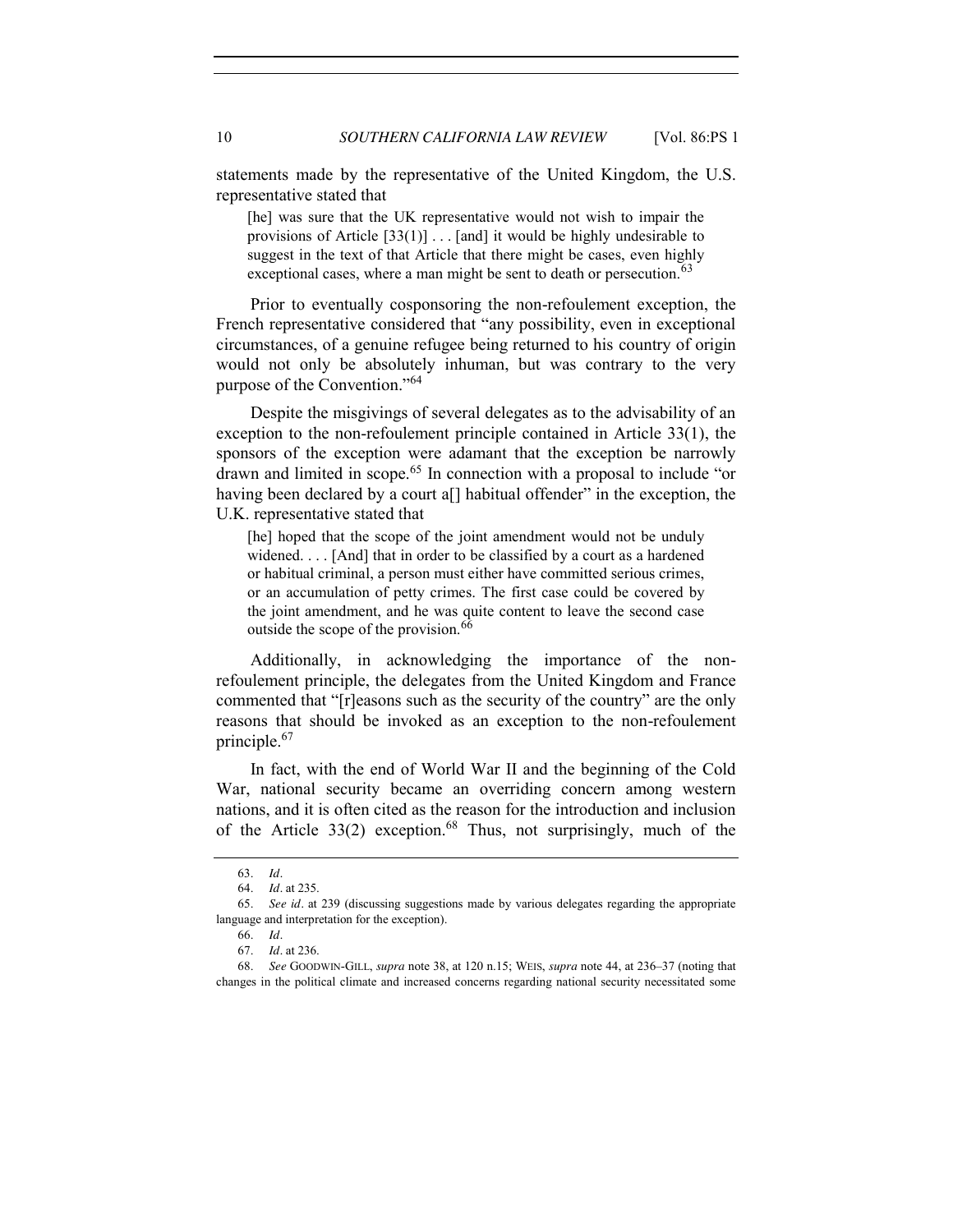discussion among the delegates during the Convention related to national security concerns.<sup>69</sup> The delegates from the United Kingdom and France noted "that the [international] climate of opinion had altered since Article<sup>[33(1)]</sup> had been drafted" and that each country had become "more" keenly aware of the current dangers to its national security."<sup>70</sup> Similarly, the Canadian delegate acknowledged that the "international situation had deteriorated" and that many governments would not accept the principle of non-refoulement unconditionally.<sup>71</sup> Additionally, several delegates thought it inevitable that, among the large number of refugees, some might "be tempted to engage in [espionage] on behalf of a foreign Power against the country of their asylum, and it would be unreasonable to expect the [country] not to safeguard itself against such a contingency."<sup>72</sup>

<span id="page-10-2"></span><span id="page-10-0"></span>Neither the Convention nor the delegates attempted to further define what exactly was meant by a "particularly serious crime." However, Dr. Paul Weis's commentary on the particularly serious crime exception is particularly enlightening due in large part to the fact that he was not only a universally recognized expert on international refugee law, but also because he was closely involved in the preparation of the Convention.<sup>73</sup> In his commentary, Dr. Weis noted that, while exactly what crimes are particularly serious is difficult to define, the exception certainly includes crimes such as murder, rape, armed robbery, and arson.<sup>74</sup> Moreover, Article 1(F) of the Convention makes reference to "serious non-political crime[s],"<sup>75</sup> which has subsequently been defined by the *Handbook on Procedures and Criteria for Determining Refugee Status* ("*Handbook*").76 The *Handbook* defines a "'serious' non-political crime" as a "capital crime or a very grave punishable act."<sup>77</sup> The fact that the Convention requires that a crime be particularly serious before an alien can be returned to the country of likely persecution evidences intent that the crime be sufficiently severe to elevate it from an "ordinary crime" or a "serious crime" to a "particularly serious" one; otherwise the words "particularly serious"

77. *Id.*

<span id="page-10-1"></span>means for countries to protect themselves against espionage).

<sup>69.</sup> *See* WEIS, *supra* not[e 44,](#page-6-3) at 236–41.

<sup>70.</sup> *Id.* at 236.

<sup>71.</sup> *Id.* at 237.

<sup>72.</sup> *Id.* at 236–37.

<sup>73.</sup> Ogata, *supra* not[e 44,](#page-6-3) at 4.

<sup>74.</sup> WEIS, *supra* not[e 44,](#page-6-3) at 246.

<sup>75.</sup> U.N. Convention, *supra* not[e 12,](#page-2-1) at 156.

<sup>76.</sup> U.N. High Comm'r for Refugees, *Handbook on Procedures and Criteria for Determining Refugee Status*, ¶ 155, U.N. Doc. HCR/IP/4/Eng/REV.1 (1992) [hereinafter *Handbook*], *available at* http://www.unhcr.org/3d58e13b4.html.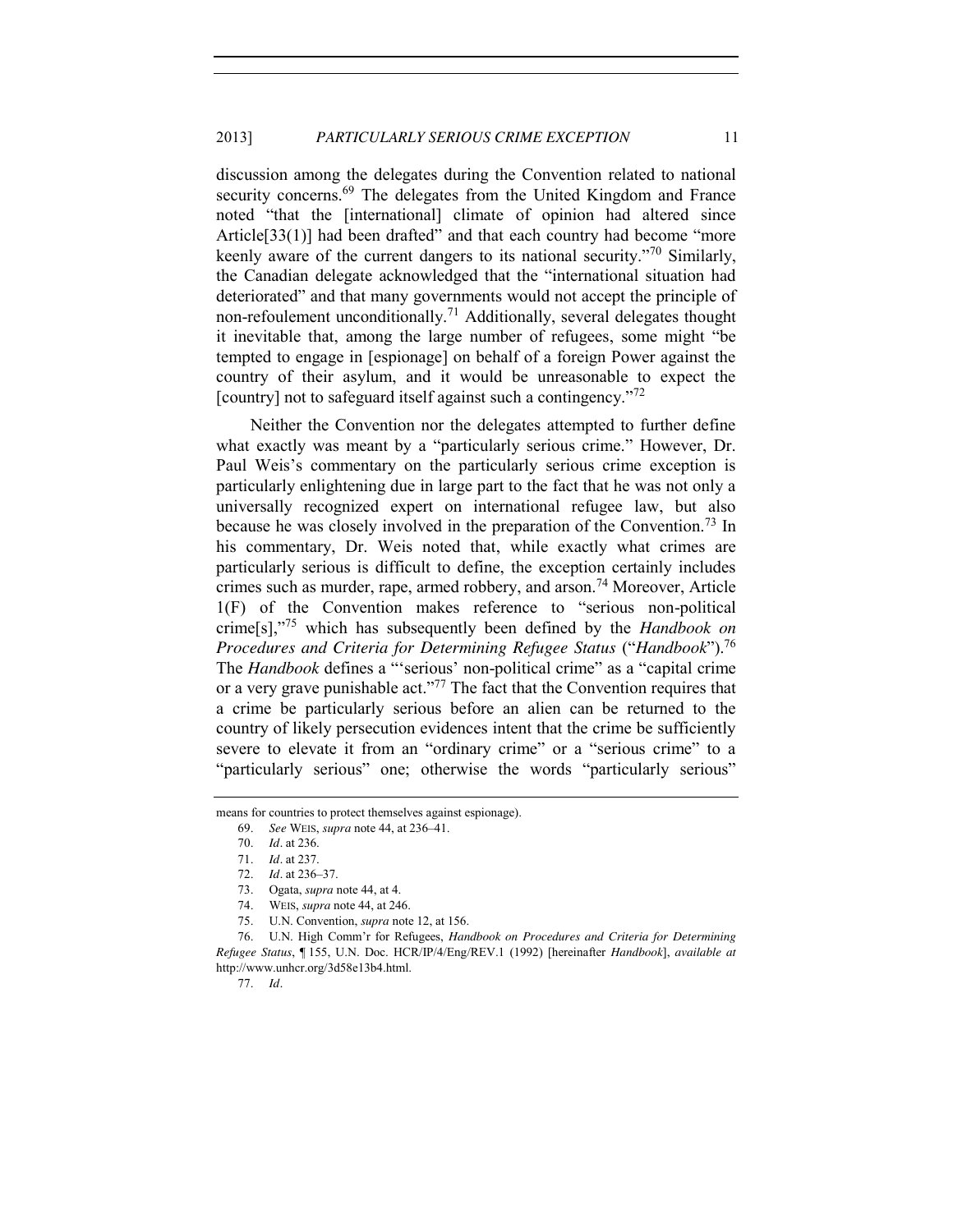<span id="page-11-1"></span>would have no meaning.<sup>78</sup> Thus, logic and principles of statutory construction suggest that a "particularly serious crime" is a crime that is more serious than a "capital crime or a very grave punishable act."<sup>79</sup>

Nevertheless, according to Dr. Weis and other scholars, notwithstanding a finding that an alien has committed a particularly serious crime, the principle of proportionality should be applied. $80$  As Dr. Weis suggests, the principle of proportionality requires balancing the danger the alien poses to the community against the danger the alien would face if returned to the country of likely persecution. $81$  In fact, the principle of proportionality is in line with statements made by the U.K. delegate who cosponsored the exception.82 In discussing the exception, the U.K. delegate explained that the power to return an alien to the country of likely persecution should not be employed where the severity of the persecution that the alien would face outweighs the cost to society if the alien were permitted to stay.<sup>83</sup>

<span id="page-11-2"></span>Part and parcel of the principle of proportionality is the idea that the exception requires two separate findings. $84$  According to Dr. Weis, a refugee may only be returned to the country of likely persecution if the refugee is convicted, by final judgment, of a particularly serious crime and if the refugee constitutes a danger to the country of refuge.<sup>85</sup> Accordingly, "a particularly serious crime, if committed in a moment of passion, may not necessarily" warrant the return of a refugee to the country of likely persecution.86 This interpretation finds significant support not only in statements made by the delegates, but also in the very text of the Convention. Article 33(2) of the Convention clearly links the "particularly serious crimes" clause with the "danger to the community" clause of the

<span id="page-11-0"></span><sup>78.</sup> *See* United States v. Menasche, 348 U.S. 528, 538–39 (1955) ("'The cardinal principle of statutory construction is to save and not destroy.' It is [the court's] duty 'to give effect, if possible, to every clause and word of a statute' . . . ." (citations omitted)); Miller v. United States, 363 F.3d 999, 1008 (9th Cir. 2004) ("Courts must aspire to give meaning to every word of a legislative enactment . . . .").

<sup>79.</sup> *See In re* Frentescu, 18 I. & N. Dec. 244, 247 (B.I.A. 1982) (noting that "particularly serious crimes" are more than "serious nonpolitical crimes").

<sup>80.</sup> WEIS, *supra* not[e 44,](#page-6-3) at 246; GOODWIN-GILL, *supra* not[e 38,](#page-6-2) at 140.

<sup>81.</sup> WEIS, *supra* not[e 44,](#page-6-3) at 246. *See* GOODWIN-GILL, *supra* not[e 38,](#page-6-2) at 140.

<sup>82.</sup> WEIS, *supra* not[e 44,](#page-6-3) at 234.

<sup>83.</sup> *See id.* at 234, 246.

<sup>84.</sup> *Id.* at 246.

<sup>85.</sup> *Id.*

<sup>86.</sup> *Id. See* GUNNEL STENBERG, NON-EXPULSION AND NON-REFOULEMENT 228 (1989) (noting that a capital crime committed while in a state of emotional distress or in self-defense would not constitute a danger to the community).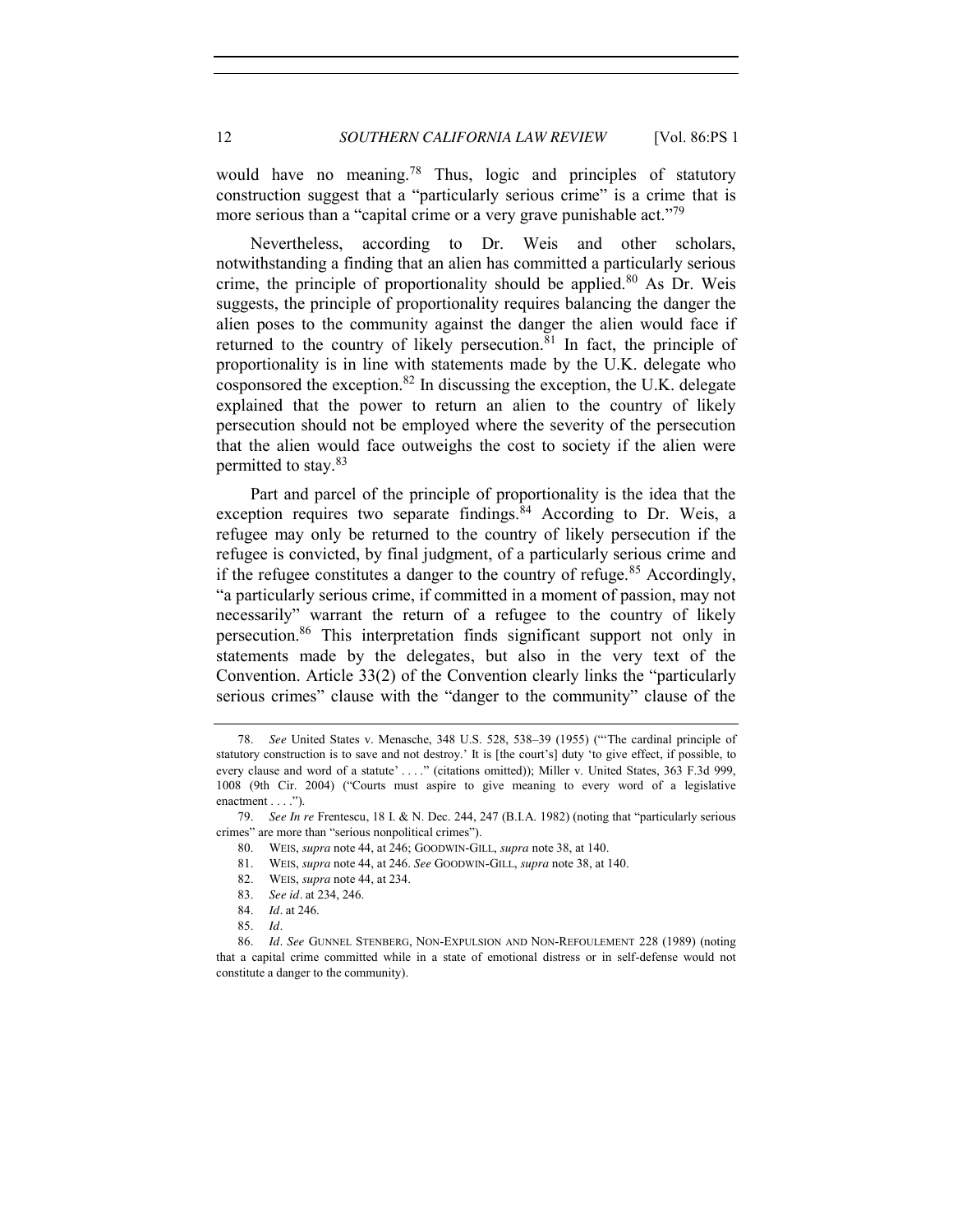exception.<sup>87</sup> In light of the intended narrowness of the exception.<sup>88</sup> as well as the primary goal of the Convention, the protection of refugees,  $89$  the interpretation requiring a separate and distinct finding of "danger[ousness] to the community" most closely vindicates the policy behind the Convention. As one judge noted, "To accept the . . . contention that the 'danger to the community' inquiry is subsumed within the 'particularly serious' offense inquiry seems to run afoul of the clear language of [the Convention]."<sup>90</sup>

Still, some question whether the exception requires that an alien must constitute a danger to the community.<sup>91</sup> One of the principle arguments against requiring a separate finding of dangerousness to the community has been based on judicial economy.<sup>92</sup> In determining that a separate finding was not required, it has been argued that "[a] separate determination of an alien's potential dangerousness would require a prediction as to an alien's potential for recidivism and would lead to extensive, drawn-out hearings complete with psychological evaluations and expert testimony,<sup>"93</sup> and that "[t]he phrase 'danger to the community' is an aid to defining a 'particularly serious crime,' not a mandate that administrative agencies or the courts determine whether an alien will become a recidivist."<sup>94</sup> However, for the reasons stated above, many other scholars are adamant that that is exactly what the exception requires.<sup>95</sup> In fact, courts in both Canada<sup>96</sup> and the United Kingdom<sup>97</sup> have held that the language of Article  $33(2)$  requires a

<span id="page-12-1"></span><span id="page-12-0"></span><sup>87.</sup> U.N. Convention, *supra* not[e 12,](#page-2-1) at 176.

<sup>88.</sup> *See supra* text accompanying notes [57](#page-8-1)–[72.](#page-10-0)

<sup>89.</sup> *See* U.N. Convention, *supra* not[e 12,](#page-2-1) at 150–52 (indicating that one of the primary reasons for the Convention was the "profound concern for refugees and [that the Convention's intent was] to assure refugees the widest possible . . . fundamental rights and freedoms").

<sup>90.</sup> N-A-M v. Holder, 587 F.3d 1052, 1061 (10th Cir. 2009) (Henry, J., concurring).

<sup>91.</sup> *In re* Carballe, 19 I. & N. Dec. 357, 360 (B.I.A. 1986); GOODWIN-GILL, *supra* note [38,](#page-6-2) at 140.

<sup>92.</sup> Zardui-Quintana v. Richard, 768 F.2d 1213, 1222–23 (11th Cir. 1985).

<sup>93.</sup> *Id.*

<sup>94.</sup> *Carballe*, 19 I. & N. Dec. at 360 (arguing that the exception does not require administrative agencies or courts to determine whether an alien poses an ongoing danger to the community).

<sup>95.</sup> *See* Elihu Lauterpacht & Daniel Bethlehem, *The Scope and Content of the Principle of Non-Refoulement: Opinion*, *in* REFUGEE PROTECTION IN INTERNATIONAL LAW: UNHCR'S GLOBAL CONSULTATIONS ON INTERNATIONAL PROTECTION 87, 129 (Erika Feller et al. eds., 2003), *available at* http://www.unhcr.org/refworld/docid/470a33af0.html; Bassina Farbenblum, *Executive Deference in U.S. Refugee Law: Internationalist Paths Through and Beyond Chevron*, 60 DUKE L.J. 1059, 1080–85 (2011); ATLE GRAHL-MADSEN, COMMENTARY OF THE REFUGEE CONVENTION 1951: ARTICLES 2-11, 13-37, at 139 (1963), *available at* http://www.unhcr.org/3d4ab5fb9.html (noting that the exception "can clearly not refer to a past danger, but only to a present or future danger").

<sup>96.</sup> Pushpanathan v. Canada (Minister of Citizenship & Immigration), [1998] 1 S.C.R. 982, ¶ 12 (Can.).

<sup>97.</sup> R. v. Sec'y of State for the Home Dep't, [2006] EWHC 3513 (Eng. Q.B.).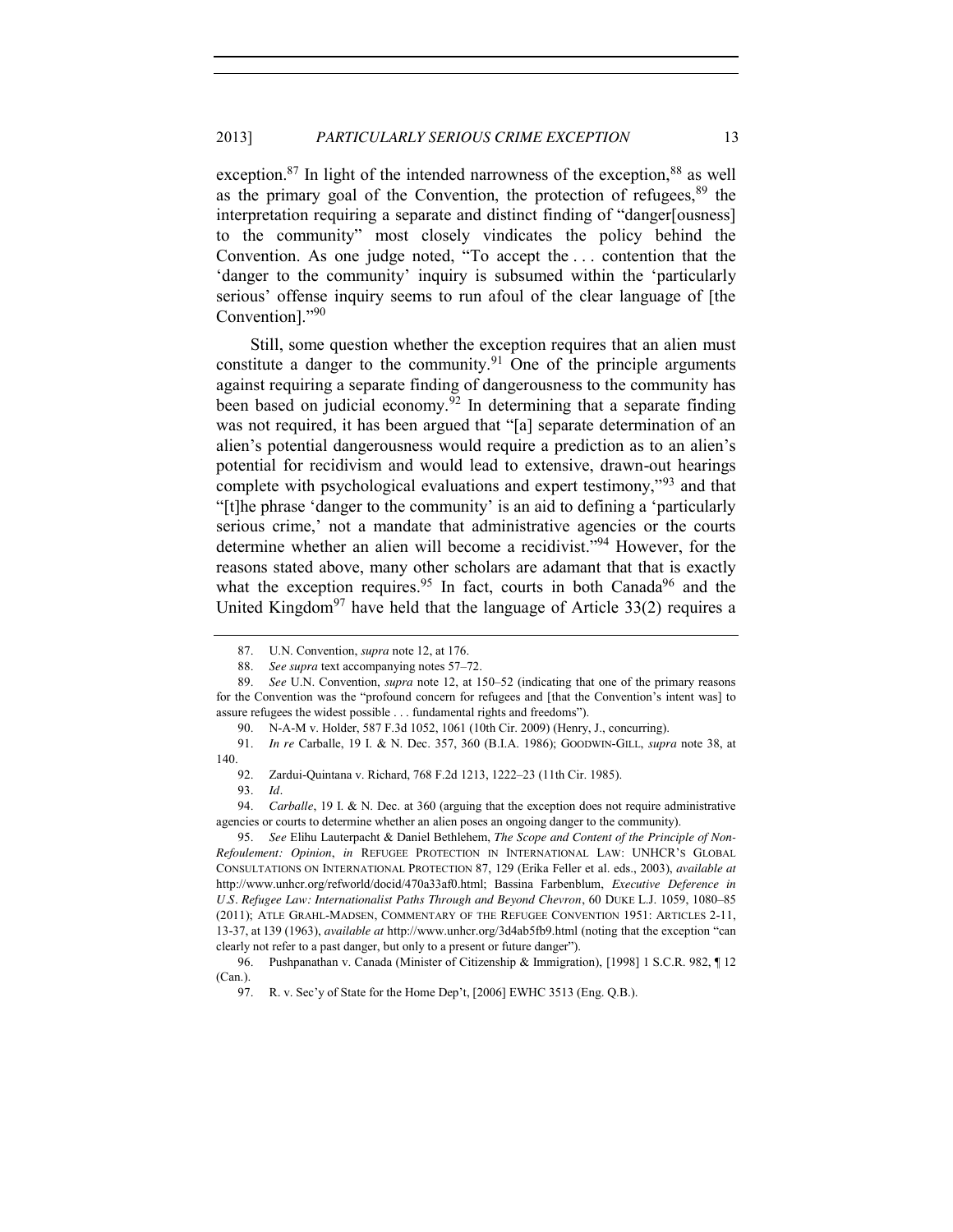finding of ongoing dangerousness to the community.<sup>98</sup> Similarly, before an alien can be returned to the country of likely persecution, Germany requires that an alien be found to be in danger of relapsing into crime, thus making him a serious threat to the community.<sup>99</sup> As the UNHCR has suggested, and which is supported by "a wealth of persuasive authority," what the danger to the community language of the exception implies is that the "decisive factor is not the seriousness or categorization of the crime that the refugee has committed, but, rather, whether the refugee, in light of the crime and conviction, poses a *future* danger to the community."<sup>100</sup>

<span id="page-13-2"></span><span id="page-13-1"></span>While there is international consensus that the exception requires a separate finding of dangerousness to the community, what remains unanswered is what constitutes a particularly serious crime. As previously noted, one can conclude, by inference, that a particularly serious crime is at least a "capital crime or a very grave punishable act."<sup>101</sup> Still, what constitutes a grave punishable act is not really any clearer. However, the lack of certainty with regard to what constitutes a particularly serious crime may have been by design. This is because any per se definition of a particularly serious crime would obviate the need for balancing the nature and circumstances of the crime against the potential persecution faced in the alien's country of origin, and such a result would violate the principal of proportionality intended by the delegate from the United Kingdom<sup>102</sup> and echoed by several scholars.<sup>103</sup> Nevertheless, others have argued that a crime is per se particularly serious if the punishment is incarceration for five years or more, in North America or Europe.<sup>104</sup> But, as others have already noted, the problem with this approach is that the criminal penalties of some countries are more draconian than others and, "[a]s the United States imposes ever-longer terms of incarceration for non-violent crimes, such a per se approach becomes increasingly untenable." $105$  Consequently, the proper approach for considering the seriousness of a refugee's crime is

<span id="page-13-5"></span>

<span id="page-13-4"></span><span id="page-13-3"></span><span id="page-13-0"></span><sup>98.</sup> Farbenblum, *supra* not[e 95,](#page-12-0) at 1081–82.

<sup>99.</sup> STENBERG, *supra* not[e 86,](#page-11-0) at 240.

<sup>100.</sup> N-A-M v. Holder, 587 F.3d 1052, 1062 (10th Cir. 2009) (Henry, J., concurring) (quoting Brief for the United Nations High Commissioner for Refugees as Amicus Curiae in Support of Petitioner at 17, N-A-M v. Holder, 587 F.3d 1052 (10th Cir. 2009) (No. 08-9527, 07-9580)) (internal quotation marks omitted).

<sup>101.</sup> *See supra* text accompanying notes [75](#page-10-1)–[79.](#page-11-1)

<sup>102.</sup> WEIS, *supra* not[e 44,](#page-6-3) at 234, 236.

<sup>103.</sup> *Id.* at 246; GOODWIN-GILL, *supra* not[e 38,](#page-6-2) at 140.

<sup>104.</sup> *See* ATLE GRAHL-MADSEN, THE STATUS OF REFUGEES IN INTERNATIONAL LAW 294 (1966).

<sup>105.</sup> Kathleen M. Keller, Note, *A Comparative and International Law Perspective on the United States (Non)Compliance with its Duty of Non-Refoulement*, 2 YALE HUM. RTS. & DEV. L.J. 183, 189 n.29 (1999).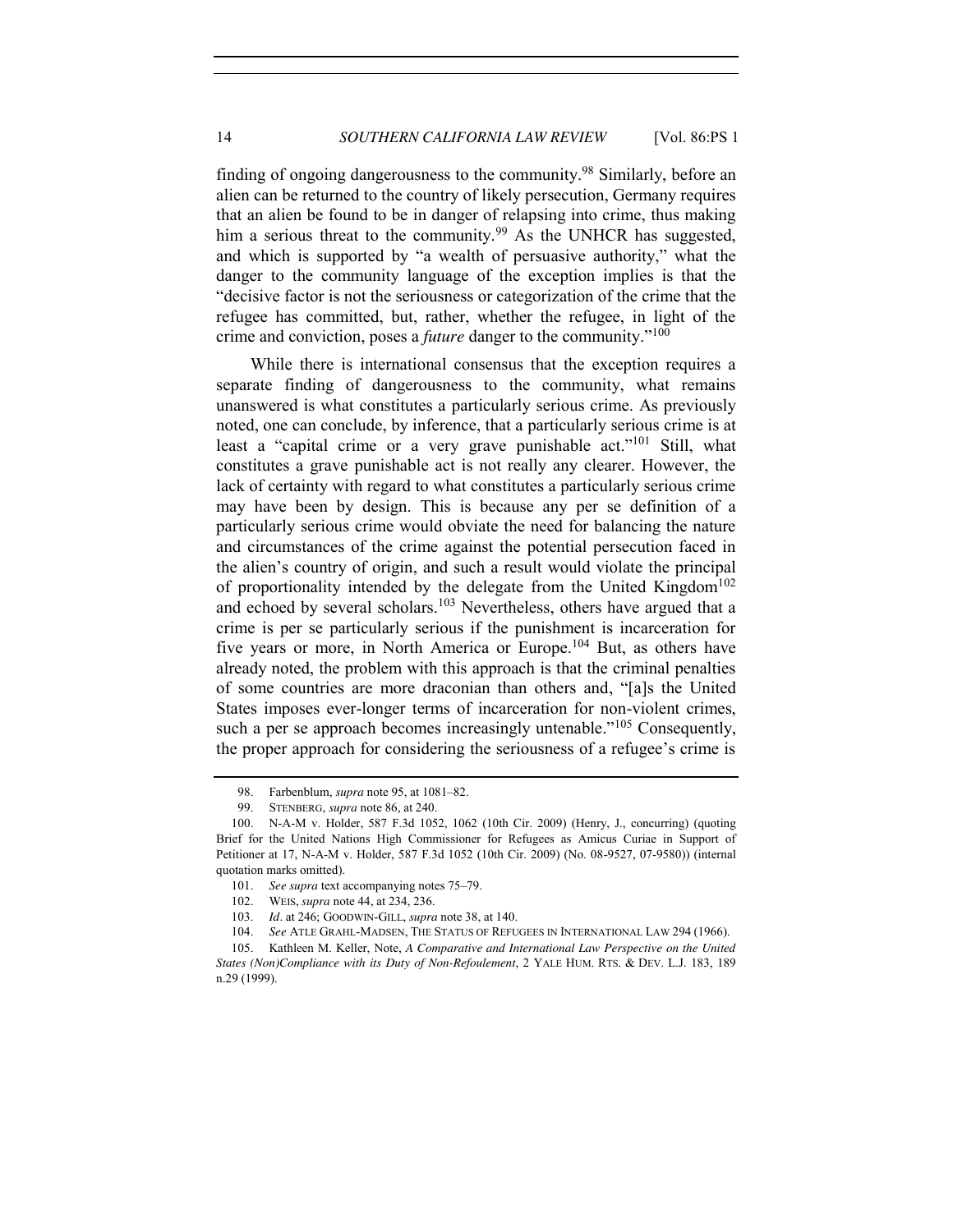a contextual approach. The UNHCR has also recommended that a contextual approach be taken with regard to the particularly serious crime exception, noting that

[w]hat constitutes an offence permitting forcible repatriation in one case may not be such an offense in another case because of the circumstances of the crime and the character of the criminal. Only where one or several of the convictions are symptomatic of the basically criminal, incorrigible nature of the person and where any other measure (detention, assigned residence, resettlement in another country) are [*sic*] not practical to prevent him from endangering the community may repatriation be resorted to.<sup>106</sup>

<span id="page-14-0"></span>Several countries use the contextual approach in at least some respect.107 While the contextual approach gives courts the freedom to adhere to the intent underlying the Convention by taking into consideration the proportionality principle and the circumstances of a criminal conviction, the contextual approach is also more likely to be applied arbitrarily.108

The historical record and the international application of the particularly serious crime exception reveal much about its nature: (1) the exception was clearly intended to be narrow and limited;<sup>109</sup> (2) the phrase particularly serious crime should be interpreted to mean a capital crime or, at the least, a very grave punishable offense;  $110$  (3) in light of the intent of the drafters and the proportionality principle, the particularly serious crime determination should be made using the contextual approach;<sup>111</sup> and (4) despite the lack of unanimity on the subject, the international consensus, the spirit of the Convention, and the language of the exception require a finding that, in addition to having committed a particularly serious crime, the alien also constitutes a danger to the community.<sup>112</sup>

<sup>106.</sup> STENBERG, *supra* not[e 86,](#page-11-0) at 227 (quoting UNHCR guidelines).<br>107. Keller, *supra* note 105, at 189–90 (indicating that in consideration

<sup>107.</sup> Keller, *supra* note [105,](#page-13-0) at 189–90 (indicating that in considering the particularly serious crime exception, Sweden and Canada both employ the contextual approach).

<sup>108.</sup> *Id.* at 189 (noting that in one Swedish case a South African who had been convicted of drug offenses and sentenced to a cumulative six and half years was determined to have committed a particularly serious crime while an Eastern European who was sentenced to a cumulative fifteen years for smuggling and drug offenses was considered not to have committed a particularly serious crime).

<sup>109.</sup> *See supra* text accompanying notes [63](#page-9-0)–[66.](#page-9-1)

<sup>110.</sup> *See supra* text accompanying notes [75](#page-10-1)–[79.](#page-11-1)

<sup>111.</sup> *See supra* text accompanying notes [101](#page-13-1)–08.

<sup>112.</sup> *See supra* text accompanying notes [84](#page-11-2)–[100.](#page-13-2)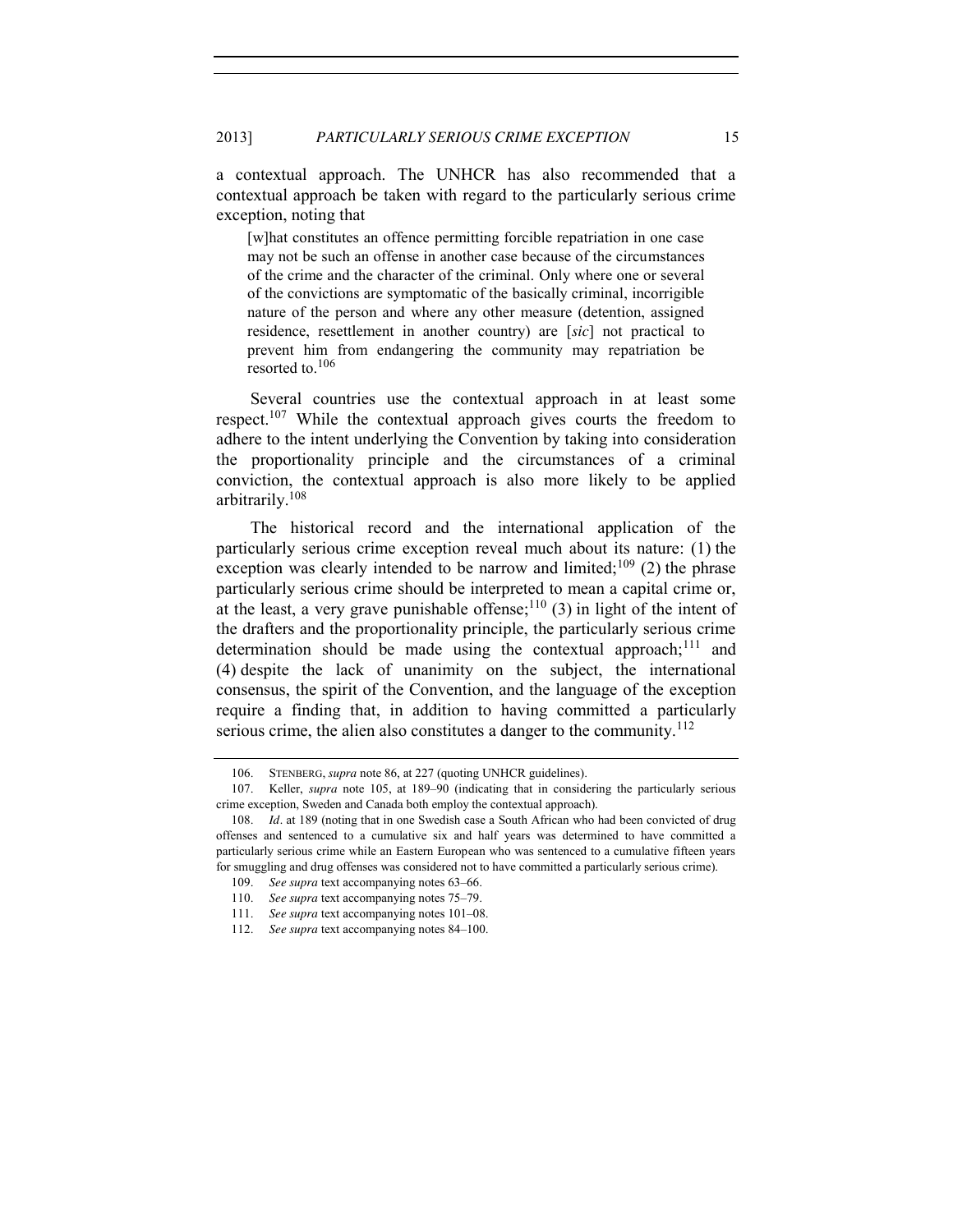## <span id="page-15-0"></span>III. THE EVOLUTION OF THE PARTICULARLY SERIOUS CRIME EXCEPTION IN THE UNITED STATES

<span id="page-15-1"></span>Following the United States' adoption of the Protocol in 1968, the then-current law had been "held by court[s] and administrative decisions to accord to aliens the protection required under Article 33."<sup>113</sup> However, in 1980, Congress amended the INA in order to conform U.S. law to its obligations under the Protocol by mirroring the language of the Convention.114 In amending the INA, the House Judiciary Committee Report noted that "although [U.S. law] has been held . . . to accord to aliens the protection required under Article 33, the Committee feels it is desirable, for the sake of clarity, to conform the language of that section [of the INA] to the Convention."<sup>115</sup> Thus, section 243(h), the withholding of removal provision of the INA was amended to read:

The Attorney General shall not deport or return any alien . . . to a country if the Attorney General determines that such alien's life or freedom would be threatened in such country on account of race, religion, nationality, membership in a particular social group, or political opinion. [The preceding sentence shall not apply] if the Attorney General determines that . . . the alien, having been convicted by a final judgment of a particularly serious crime, constitutes a danger to the community of the United States.<sup>116</sup>

The language of the amended withholding of removal provision and its exception, almost exactly mirrors the language of the non-refoulement principle and its exception in Article 33 of the Convention.<sup>117</sup>

In 1982, the BIA, the agency charged with interpreting and implementing the INA,<sup>118</sup> addressed how the courts ought to determine whether a crime is particularly serious in *In re Frentescu*.<sup>119</sup> The BIA searched the language of the INA, its legislative history, the Convention,

<sup>113.</sup> H.R. REP. NO. 96-608, at 18 (1979).

<sup>114.</sup> *Id.*; INS v. Cardoza-Fonseca, 480 U.S. 421, 436–37 (1987).

<sup>115.</sup> H.R. REP. NO. 96-608, at 18.

<sup>116.</sup> Refugee Act of 1980, Pub. L. No. 96-212, sec. 202, § 1253, 94 Stat. 102, 107 (codified as amended at 8 U.S.C. § 1231 (2012)).

<sup>117.</sup> *Compare* Pub. L. No. 96-212, § 202, 94 Stat. 102, 107, *with* U.N. Convention, *supra* not[e 12,](#page-2-1) at 176 (stating "[n]o contracting State shall expel [an alien] . . . to the frontiers of territories where his life or freedom would be threatened on account of his race, religion, nationality, membership of a particular social group or political opinion." However, the non-refoulement principle may not be claimed "by [an alien] . . . who, having been convicted by a final judgment of a particularly serious crime, constitutes a danger to the community of that country.").

<sup>118.</sup> *E.g.*, Trung Thanh Hoang v. Holder, 641 F.3d 1157, 1160 (9th Cir. 2011).

<sup>119.</sup> *In re* Frentescu, 18 I. & N. Dec. 244, 247 (B.I.A. 1982).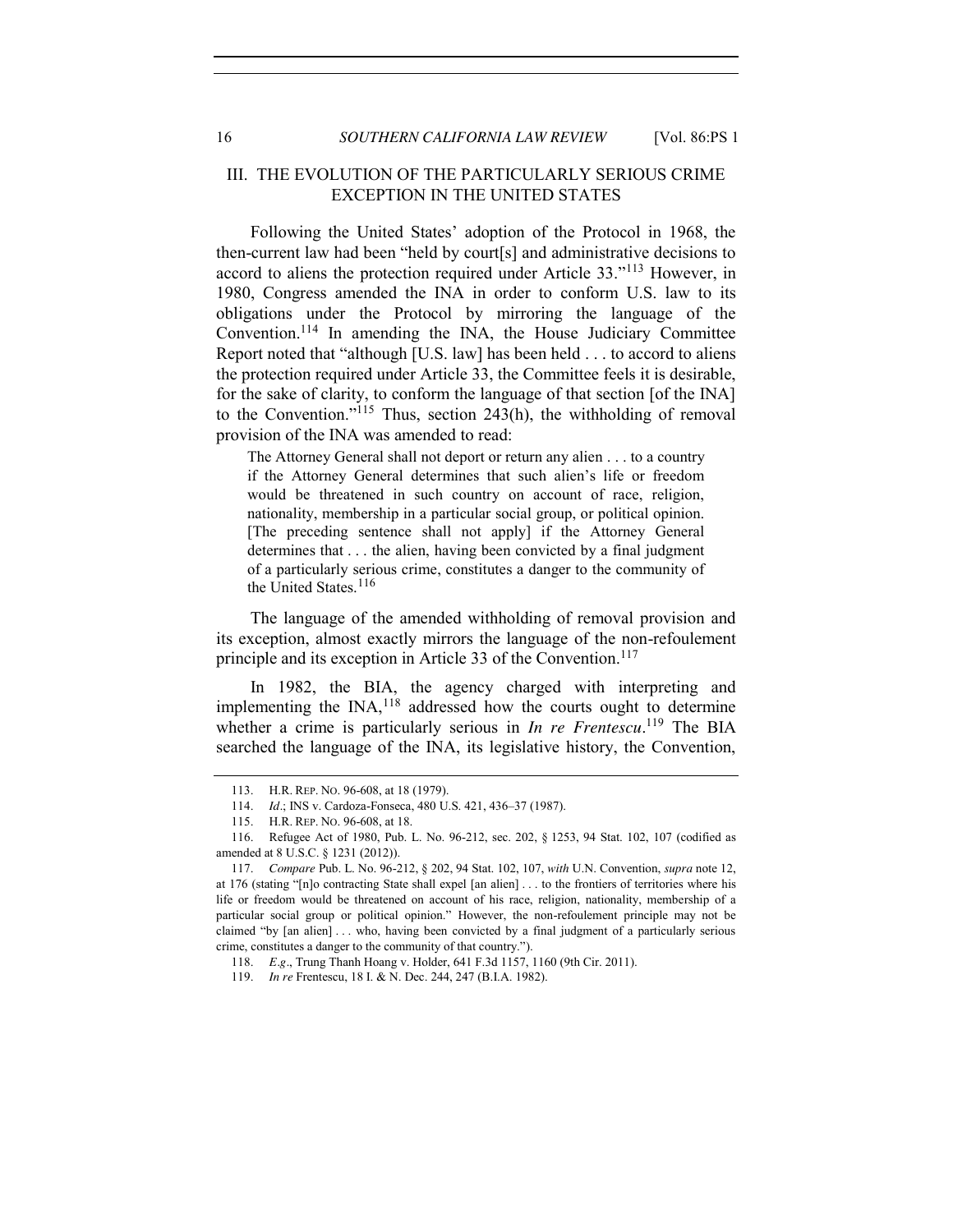the Protocol, and the Handbook for a definition of a particularly serious crime, without success.<sup>120</sup> Noting that it was unable to "set forth an exact definition" of the term, the BIA provided several factors that should be weighed in determining the seriousness of a given crime.<sup>121</sup> The factors include "the nature of the conviction, the circumstances and underlying facts of the conviction, the type of sentence imposed, and, most importantly, whether the type and circumstances of the crime indicate that the alien will be a danger to the community."<sup>122</sup> The factors set forth in *Frentescu* are currently used to determine a crime's seriousness.<sup>123</sup> Although the case-by-case analysis adopted in *Frentescu* may appear to be in line with the contextual approach envisioned by the drafters of the Convention,<sup>124</sup> supported by scholars,<sup>125</sup> and embraced by several other countries,126 the *Frentescu* analysis differs in several key respects. Primarily, the contextual approach, as endorsed by the UNHCR, appears to require that the host country consider alternatives to refoulement including, "detention, assigned residence, [and] resettlement in another country" before the alien is returned to the country of likely persecution.<sup>127</sup> Additionally, in *Frentescu*, the BIA also mentioned that "there are crimes which, on their face, are 'particularly serious crimes' or clearly are not 'particularly serious crimes.'"<sup>128</sup> In an attempt to promote judicial uniformity and efficiency, the BIA subsequently held that certain crimes, which, on their face are particularly serious crimes, constitute per se particularly serious crimes and "requir[e] no further inquiry into the nature and circumstances of the underlying conviction."<sup>129</sup> Furthermore, in *In re Rodriguez-Coto*, the BIA expressly disclaimed the principle of proportionality envisioned by one of the sponsors of the exception,  $130$ 

<sup>120.</sup> *Id.* at 245–46.

<sup>121.</sup> *Id.* at 247.

<sup>122.</sup> *Id.*

<sup>123.</sup> *See, e.g.*, Gao v. Holder, 595 F.3d 549, 557–58 (4th Cir. 2010); Miguel-Miguel v. Gonzales, 500 F.3d 941, 951 (9th Cir. 2007); *In re* L-S-, 22 I. & N. Dec. 645, 648–49 (B.I.A. 1999); *In re* Q-T-M-T-, 21 I. & N. Dec. 639, 649–50 (B.I.A. 1996).

<sup>124.</sup> *See supra* text accompanying notes [102](#page-13-3)–06.

<sup>125.</sup> *See supra* text accompanying note [103.](#page-13-4)

<sup>126.</sup> *See supra* text accompanying notes [107](#page-14-0)–08.

<sup>127.</sup> STENBERG, *supra* note [86,](#page-11-0) at 227 (indicating that "[o]nly where one or several of the convictions are symptomatic of the basically criminal, incorrigible nature of the person and where any other measure (detention, assigned residence, resettlement in another country) are [*sic*] not practical to prevent him from endangering the community may repatriation be resorted to" (quoting a UNHCR general guideline)).

<sup>128</sup>*. In re* Frentescu, 18 I. & N. Dec. 244, 247 (B.I.A. 1982).

<sup>129.</sup> *In re* Garcia-Garrocho, 19 I. & N. Dec. 423, 425 (B.I.A. 1986), *superseded by statute as recognized in* Blandino-Medina v. Holder, 712 F.3d 1338, 1347 n.9 (9th Cir. 2013).

<sup>130.</sup> WEIS, *supra* note [44,](#page-6-3) at 246.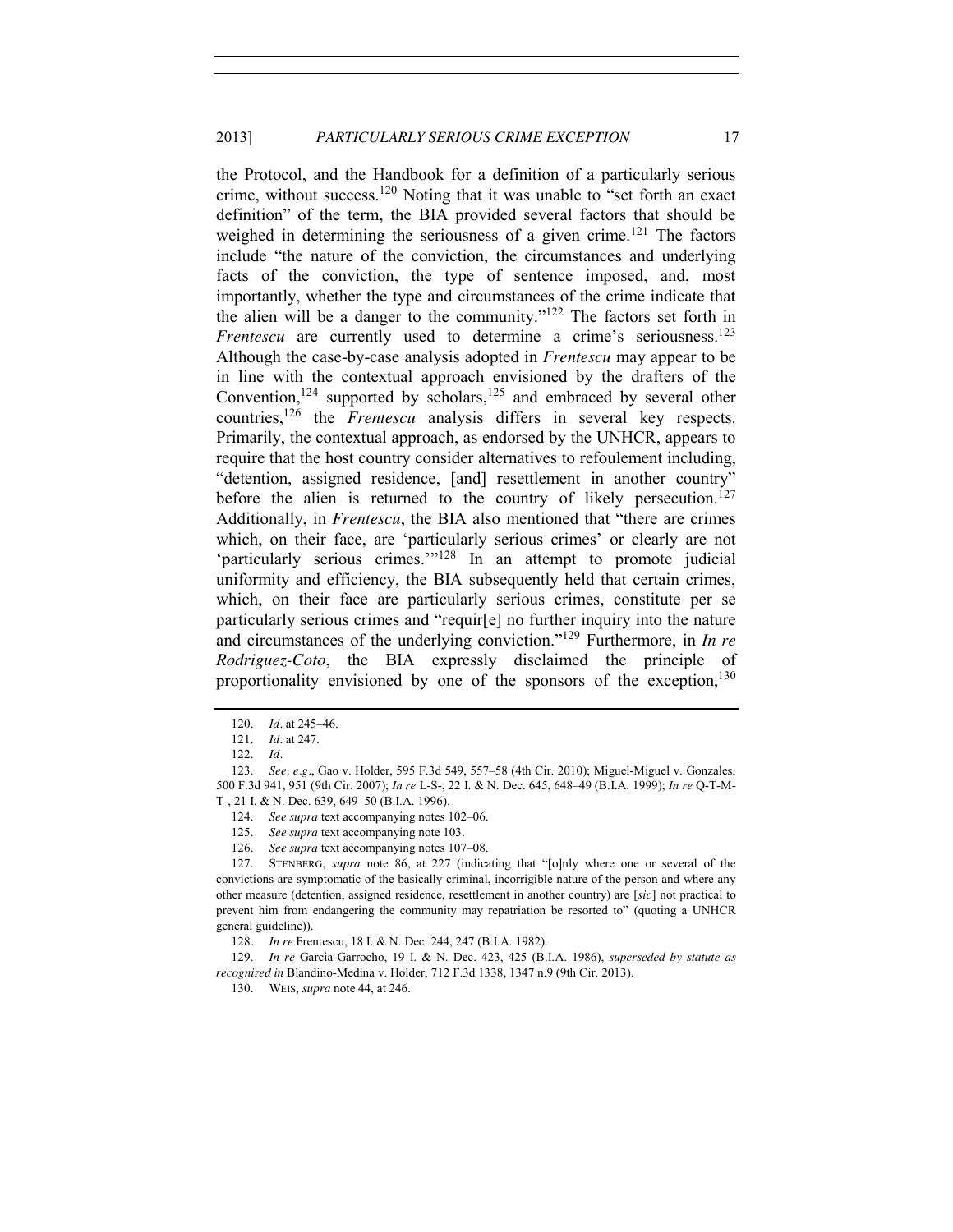"reject[ing] any interpretation of the phrase[] 'particularly serious crime' . . . which would vary with the nature" of the persecution the alien would suffer if returned to the country of likely persecution.<sup>131</sup> The approach adopted by the BIA, which considers the facts and circumstances of some convictions while ignoring others, overlooks the possibility that despite a conviction for a particularly serious crime, the alien does not constitute a danger to the community. Furthermore, it completely disregards the principle of proportionality. Time and again, immigration judges and the BIA have held that a given conviction constitutes a particularly serious crime, making the alien ineligible for withholding of removal, without substantively considering the merits of the alien's underlying claim.<sup>132</sup> Such a mechanical application of the exception is the antithesis of what was envisioned by the drafters of the Convention, including not only the sponsors of the exception but the U.S. delegate as well. $133$ 

In 1986, the BIA turned its attention to the question of whether a separate and distinct finding of dangerousness to the community is required by the language of the exception. In *In re Carballe*, the BIA held that no separate finding is required.<sup>134</sup> In *Carballe*, the BIA stated that

<span id="page-17-0"></span>[i]f it is determined that the crime was a "particularly serious" one, the question of whether the alien is a danger to the community of the United States is answered in the affirmative. We do not find that there is a statutory requirement for a separate determination of dangerousness focusing on the likelihood of future serious misconduct on the part of the alien.<sup>135</sup>

The BIA conceded that "[i]t must be determined that an [alien] constitutes a danger to the community of the United States" in order to be barred under the particularly serious crime exception.<sup>136</sup> However, the BIA went on to note that "the statute provides the key for determining whether an alien constitutes such a danger. That is, those aliens who have been finally convicted of particularly serious crimes are presumptively dangers to this country's community."<sup>137</sup> The BIA seems to have relied heavily on the contention that had Congress wished to establish two distinct criteria

<sup>131.</sup> *In re* Rodriguez-Coto, 19 I. & N. Dec. 208, 209 (B.I.A. 1985).

<sup>132.</sup> *See, e.g.*, Delgado v. Holder, 648 F.3d 1095, 1097–100 (9th Cir. 2011) (en banc); *In re* Carballe, 19 I. & N. Dec. 357, 358–59 (B.I.A. 1986).

<sup>133.</sup> *See supra* text accompanying notes [58](#page-8-2)–[71.](#page-10-2)

<sup>134.</sup> *Carballe*, 19 I. & N. Dec. at 360.

<sup>135.</sup> *Id.*

<sup>136.</sup> *Id.*

<sup>137.</sup> *Id.*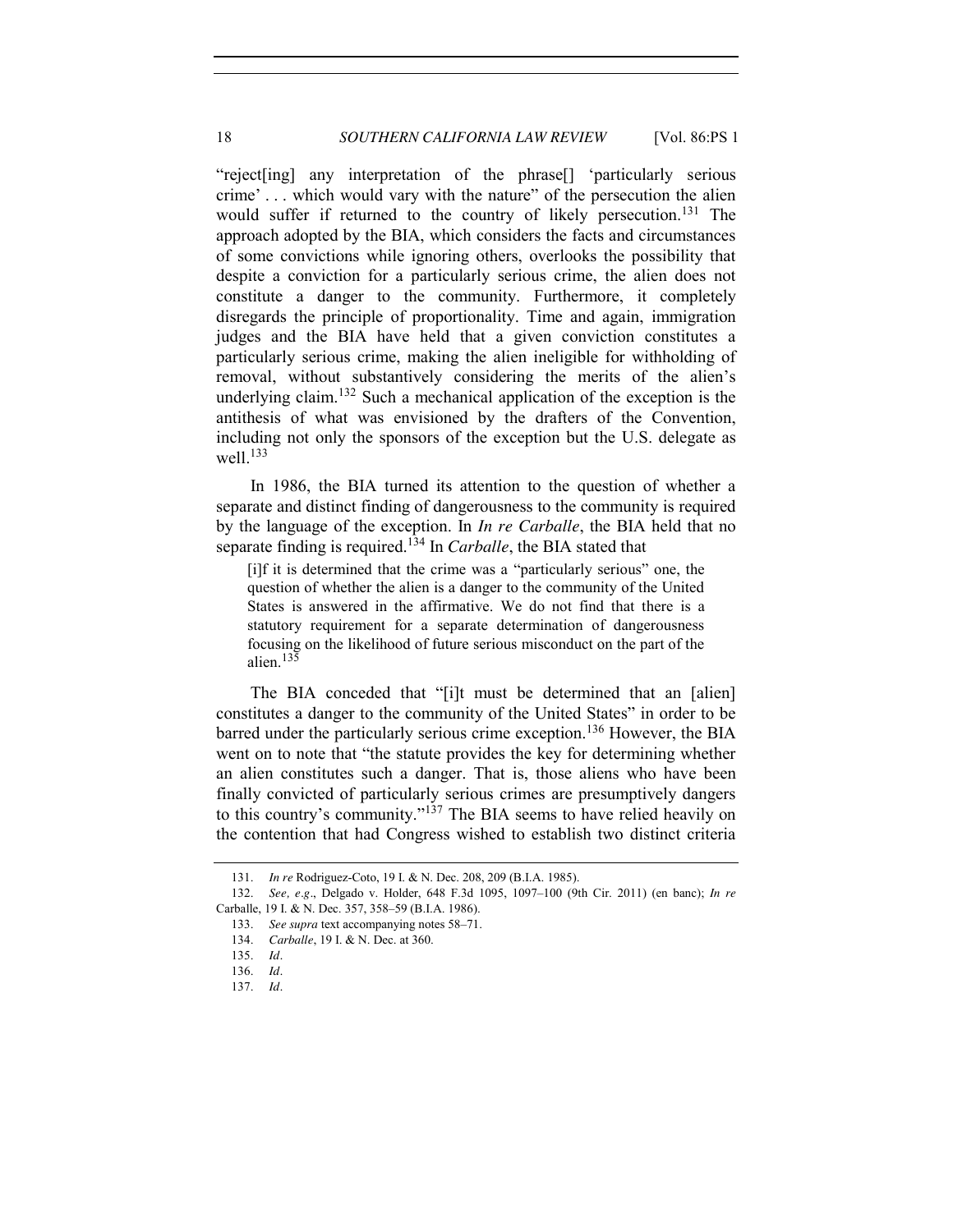for the particularly serious crime exception, it could have done so by using the word "and."<sup>138</sup> Additionally, the BIA also noted comments made in the House Judiciary Committee Report stating that "aliens . . . who have been convicted of particularly serious crimes *which* make them a danger to the community of the United States," in support of the proposition that "[t]he phrase 'danger to the community' is an aid to defining a 'particularly serious crime,' not a mandate that administrative agencies or the courts determine whether an alien will become a recidivist."<sup>139</sup> Thus, according to the BIA, an alien convicted of a particularly serious crime constitutes a danger to the community and is automatically barred from withholding of removal under the particularly serious crime exception.<sup>140</sup> Despite some courts' reservations with the BIA's reasoning, it has been repeatedly affirmed by the Courts of Appeals due in part to the belief that the BIA's decision is owed deference under *Chevron*. 141

<span id="page-18-0"></span>In 1990, Congress added a category of crimes that are per se particularly serious crimes.<sup>142</sup> In passing the Immigration Act of 1990, Congress changed the particularly serious crime exception to read that "an alien who has been convicted of an aggravated felony shall be considered to have committed a particularly serious crime."<sup>143</sup> The term "aggravated" felony" was first added to the INA in 1988 through the Anti-Drug Abuse Act.<sup>144</sup> At the time, the list of aggravated felonies was rather limited and only included murder, drug trafficking, and trafficking in firearms or destructive devices.<sup>145</sup> However, the Immigration Act of 1990 expanded the list of aggravated felonies to include money laundering and violent crimes where the alien is sentenced to five or more years in prison.<sup>146</sup> Congress again expanded the list of aggravated felonies with the

144. Anti-Drug Abuse Act of 1998, Pub. L. No. 100-690, sec. 7342, § 101(a), 102 Stat. 4181, 4469–70 (codified as amended at 8 U.S.C. 1101(a) (2012)).

145. *Id.* at 4469.

<sup>138.</sup> *Id.* at 359.

<sup>139.</sup> *Id.* at 359–60.

<sup>140.</sup> *Id.* at 360.

<sup>141.</sup> Choeum v. INS, 129 F.3d 29, 40–41 (1st Cir. 1997) (stating that despite the fact that there is "'considerable logical force' to the argument that the Particularly Serious Crime Exception requires a separate determination of dangerousness to the community, [this court] has upheld the agency's interpretation under *Chevron*"). *See also* Ahmetovic v. INS, 62 F.3d 48, 53 (2d Cir. 1995) (noting that "the BIA's interpretation conflating the two requirements has been accepted by every circuit that has considered the issue").

<sup>142.</sup> Immigration Act of 1990, Pub. L. No. 101-649, sec. 515, §§ 1158, 1253, 104 Stat. 4978, 5053 (codified as amended at 8 U.S.C. §§ 1158, 1253 (2012)).

<sup>143.</sup> *Id.*

<sup>146.</sup> Immigration Act § 501, 104 Stat. at 5048.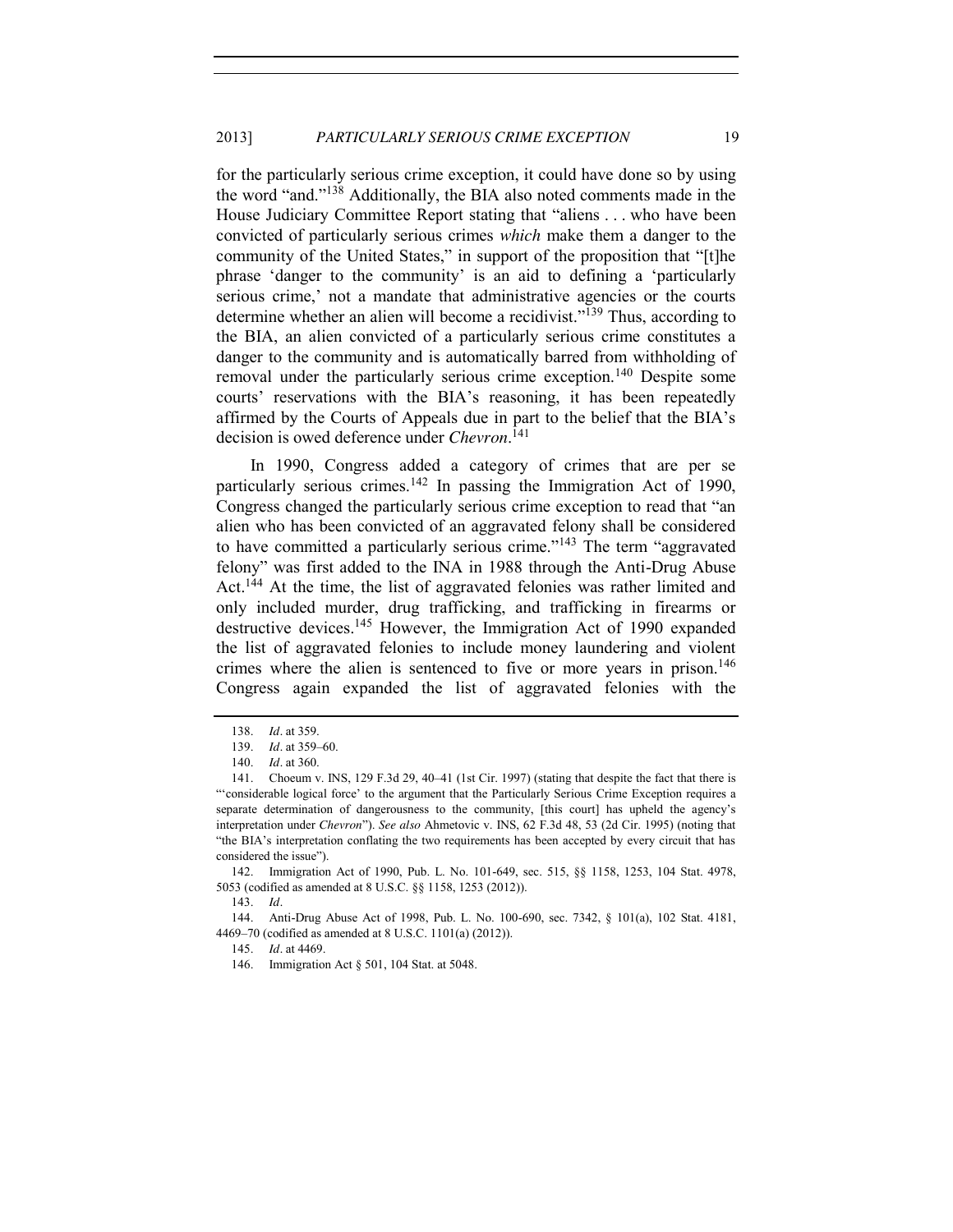Immigration and Nationality Technical Correction Act of 1994.<sup>147</sup> The expanded list included offenses related to transmitting national defense information, document fraud, fraud with a loss to the victim of more than \$200,000, racketeering, prostitution, kidnapping, or an attempt or conspiracy to commit any of the enumerated offenses.<sup>148</sup>

By 1996, however, Congress reversed course and began to restrict the ever-expanding aggravated felony provision of the particularly serious crime exception.<sup>149</sup> The Antiterrorism and Effective Death Penalty Act of 1996, authorized the Attorney General to remove aggravated felonies from the category of crimes that are per se particularly serious if he judged them not to be particularly serious.<sup>150</sup> Additionally, realizing that the expansive list of aggravated felonies which are per se particularly serious may be contrary to the Protocol, Congress amended the aggravated felony provision of the particularly serious crime exception to permit the Attorney General to grant withholding of removal, notwithstanding an alien's conviction of an enumerated aggravated felony, if "[it] is necessary to ensure compliance with the 1967 United Nations Protocol Relating to the Status of Refugees."<sup>151</sup> That same year, Congress passed the Illegal Immigration Reform and Immigrant Responsibility Act ("IIRIRA") which enacted the current version of the particularly serious crime exception,<sup>152</sup> codified as 8 U.S.C. § 1231(b)(3)(B)(ii), (iv).<sup>153</sup> The relevant provisions of the current version of the statute read as follows:

[Withholding of removal is not available] if the Attorney General decides that— . . .

the alien, having been convicted by a final judgment of a particularly serious crime, is a danger to the community of the United States;

. . . an alien who has been convicted of an aggravated felony (or felonies) for which the alien has been sentenced to an aggregate term of imprisonment of at least 5 years shall be considered to have committed a particularly serious crime. The previous sentence shall not preclude the Attorney General from determining that, notwithstanding the length of

<sup>147.</sup> Immigration and Nationality Technical Corrections Act of 1994, Pub. L. No. 103-416, sec. 222, § 101(a)(43), 108 Stat. 4305, 4320–22 (codified as amended at 8 U.S.C § 1101 (2012)).

<sup>148.</sup> *Id.* at 4320.

<sup>149.</sup> *See* Antiterrorism and Effective Death Penalty Act of 1996, Pub. L. No. 104-132, sec. 413, § 1253(h), 110 Stat. 1213, 1269; Omnibus Consolidated Appropriations Act, 1997, Pub. L. No. 104- 208, § 305, 110 Stat. 3009, 3009-602 (1996).

<sup>150.</sup> Sec. 413, §1253(h), 110 Stat. at 1269.

<sup>151.</sup> *Id.*

<sup>152.</sup> Illegal Immigration Reform and Immigrant Responsibility Act of 1996, Pub. L. No. 104-208, sec. 305, § 1231, 110 Stat. at 3009-546, 3009-602 (codified as amended at 8 U.S.C. § 1231 (2012)).

<sup>153.</sup> *See* 8 U.S.C. § 1231(b)(3)(B)(ii), (iv) (2012).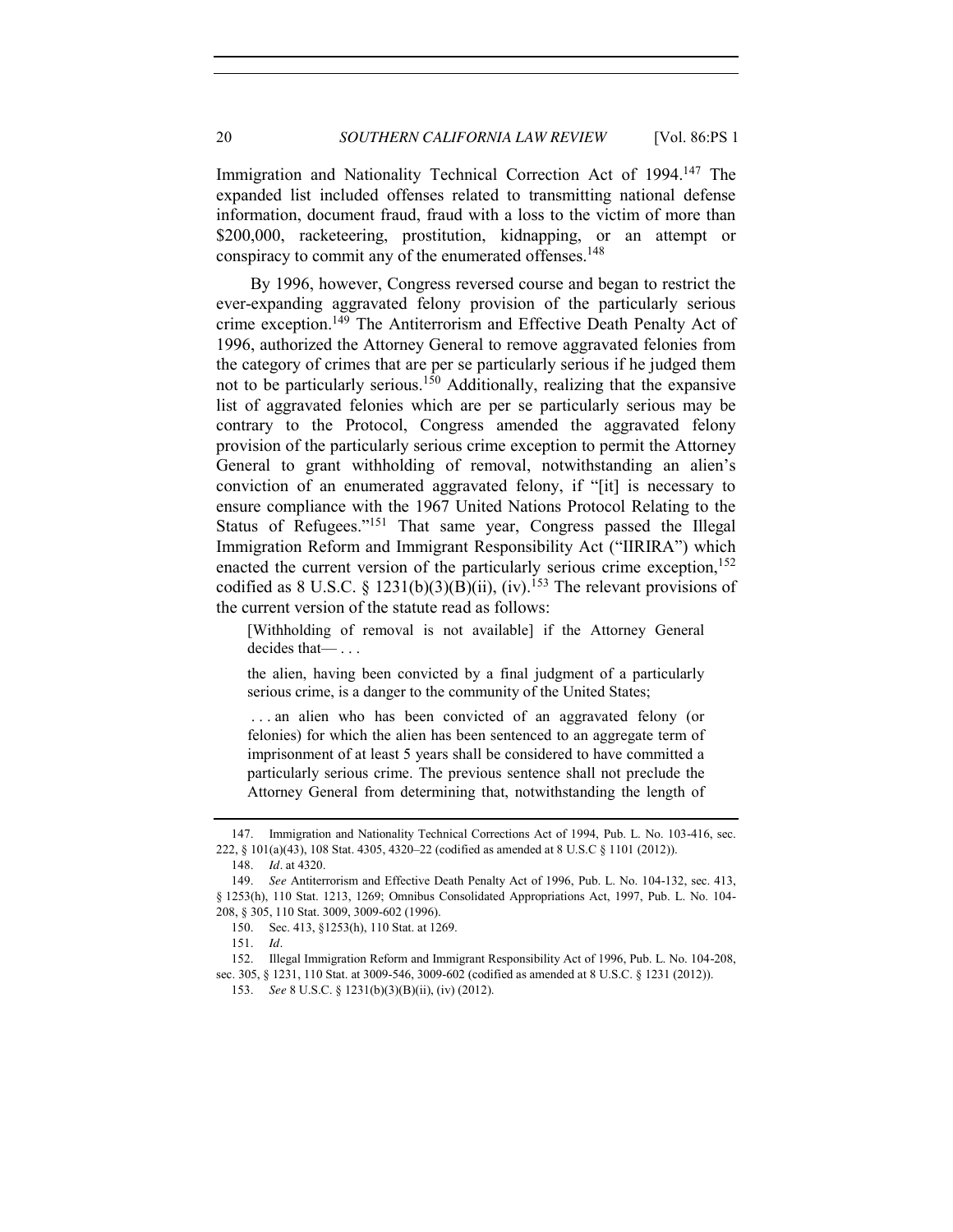#### 2013] *PARTICULARLY SERIOUS CRIME EXCEPTION* 21

sentence imposed, an alien has been convicted of a particularly serious crime.<sup>154</sup>

Unfortunately, despite Congress's attempt to restrict the expansion of the categorical particularly serious crime bar, decisions by the BIA have eviscerated the spirit, if not the letter, of Article 33 of the Convention and circumvented Congress's attempt to bring the particularly serious crime exception back in line with the United States' obligation under the Protocol.<sup>155</sup>

Following the enactment of the current version of the exception, the question that arose was whether the language of the exception requires an offense be an aggravated felony to be classified as a particularly serious crime.<sup>156</sup> The statute quite clearly classifies an aggravated felony, for which an alien is sentenced to at least five years or more, as a per se particularly serious crime.<sup>157</sup> However, the function of the second sentence, which states that "[t]he previous sentence shall not preclude the Attorney General from determining that, notwithstanding the length of sentence imposed, an alien has been convicted of a particularly serious crime,"<sup>158</sup> is what is in dispute. The first court to issue a precedential decision on the matter was the U.S. Court of Appeals for the Third Circuit. In 2006, in *Alaka v. Attorney General*, the court held that an offense must be an aggravated felony to be considered a particularly serious crime.<sup>159</sup> The court reasoned that in light of principles of statutory construction that "words in a statute must be given their ordinary meaning<sup>"160</sup> and that they be considered in light of the structure of the section in which the key language is found that "[t]he second sentence, authorizing the Attorney General to determine when a conviction is 'particularly serious,' is clearly tied to the first."<sup>161</sup> According to the court, the first sentence establishes a category of per se

<sup>154.</sup> *Id.*

<sup>155.</sup> *See generally* Delgado v. Holder, 648 F.3d 1095 (9th Cir. 2011) (en banc) (interpreting the particularly serious crime category); Gao v. Holder, 595 F.3d 549 (4th Cir. 2010) (same); N-A-M v. Holder, 587 F.3d 1052 (10th Cir. 2009) (same); Nethagani v. Mukasey, 532 F.3d 150 (2d Cir. 2008) (same); Alaka v. Att'y Gen., 456 F.3d 88 (3d Cir. 2006) (same); Ali v. Achim, 468 F.3d 462 (7th Cir. 2006) (same), *cert. granted*, 551 U.S. 1188 (2007), *and cert. dismissed*, 552 U.S. 1085 (2007); *In re* N-A-M-, 24 I. & N. Dec. 336 (B.I.A. 2007) (same), *aff'd*, 587 F.3d 1052 (10th Cir. 2009).

<sup>156.</sup> *See Delgado*, 648 F.3d at 1102; *Gao*, 595 F.3d at 554–56; *N-A-M*, 587 F.3d at 1056; *Nethagani*, 532 F.3d at 155–57; *Alaka*, 456 F.3d at 104–05; *Ali*, 468 F.3d at 468–70; *In re N-A-M-*, 24 I. & N. Dec. at 338–41.

<sup>157.</sup> 8 U.S.C. § 1231(b)(3)(B)(iv).

<sup>158.</sup> *Id.*

<sup>159.</sup> *Alaka*, 456 F.3d at 105.

<sup>160.</sup> *Id.* at 104 (quoting Okeke v. Gonzales, 407 F.3d 585, 593 (3d Cir. 2005)) (internal quotation marks omitted).

<sup>161.</sup> *Id.*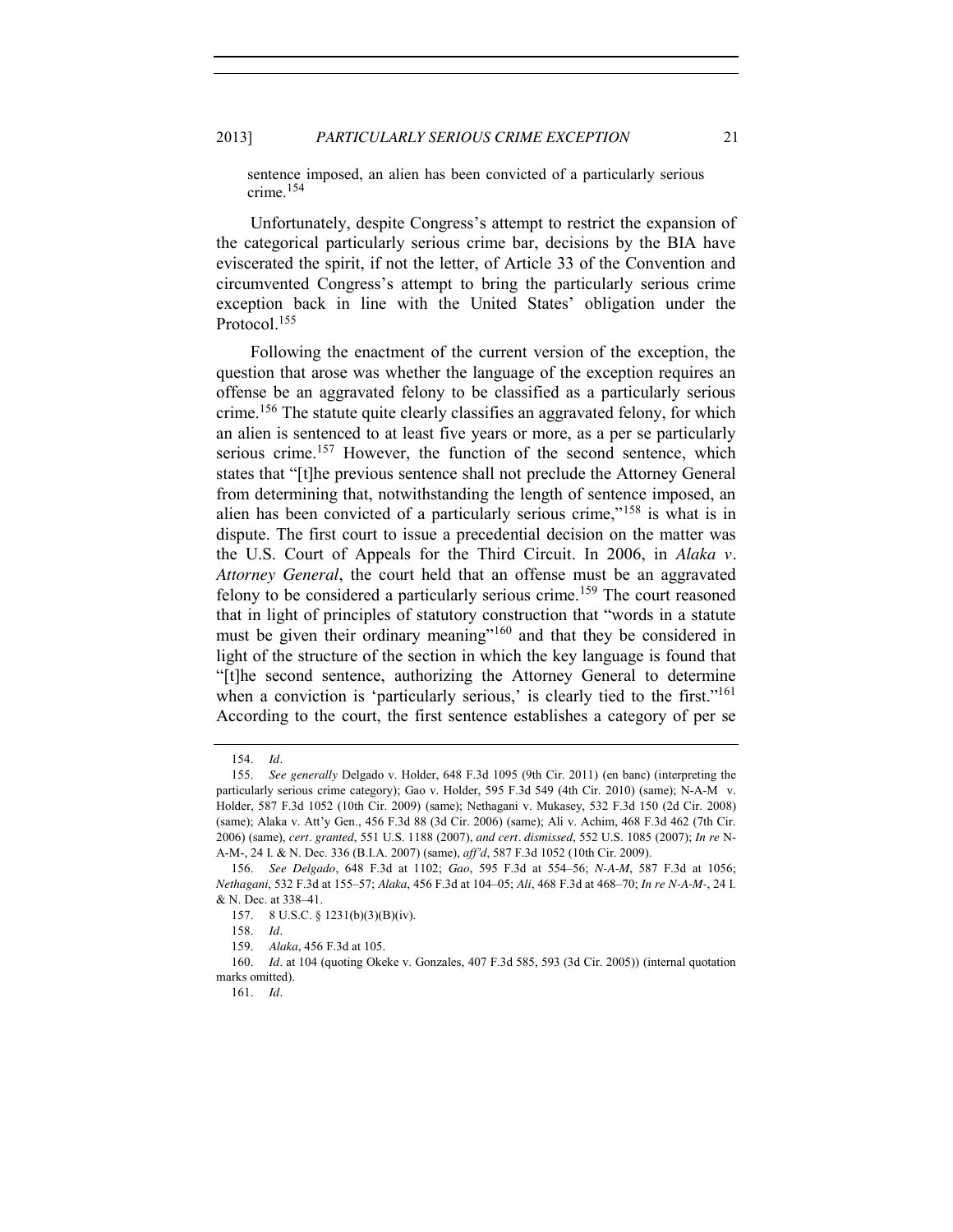particularly serious crimes, namely aggravated felonies for which the alien is sentenced to at least five years in prison.<sup>162</sup> The second sentence serves as a modifier for the first, permitting the Attorney General to designate offenses as particularly serious "notwithstanding the length of the sentence imposed . . . . .<sup>"163</sup> Thus, the court noted that the second sentence "explicitly refers back to the 'previous sentence,' and accordingly implies that it is limited to aggravated felonies."<sup>164</sup>

Within months, the Seventh Circuit considered the same question and arrived at the opposite conclusion in *Ali v. Achim*. <sup>165</sup> Petitioner, Ali, argued that the language of  $\S$  1231(b)(3)(B)(iv) makes aggravated felonies in which the alien is sentenced to five years in prison per se particularly serious and that the second sentence simply allows the Attorney General to determine that an aggravated felony was particularly serious even if the alien was not sentenced to five years in prison.166 Ali concluded that because the statute does not explicitly provide the Attorney General with discretion to classify nonaggravating felonies as particularly serious crimes—like it does for aggravated felonies with sentences of less than five years—the language of the statute precludes offenses that are not aggravated felonies from being classified as particularly serious crimes.<sup>167</sup> However, the court reasoned,

The designation of aggravated felonies producing sentences of at least five years' imprisonment as per se "particularly serious" creates no presumption that the Attorney General may not exercise discretion on a case-by-case basis to decide that other nonaggravated-felony crimes are also "particularly serious." Congress specified that the Attorney General may extend the "particularly serious" designation to aggravated felonies producing prison terms of less than five years. But the absence of a similar provision for nonaggravated-felony crimes does not imply that only aggravated felonies can qualify as "particularly serious" crimes.<sup>168</sup>

The following year, in 2007, the BIA issued a published decision addressing the same question,<sup>169</sup> which every subsequent Court of Appeals has held is entitled to deference.<sup>170</sup> In *In re N-A-M-*, the BIA subsumed the

<sup>162.</sup> *See id.*

<sup>163.</sup> 8 U.S.C. § 1231(b)(3)(B)(iv). *See Alaka*, 456 F.3d at 104–05.

<sup>164.</sup> *Id.* at 104–05.

<sup>165.</sup> Ali v. Achim, 468 F.3d 462, 469–70 (7th Cir. 2006), *cert. granted*, 551 U.S. 1188 (2007), *and cert. dismissed*, 552 U.S. 1085 (2007).

<sup>166.</sup> *Id.* at 469.

<sup>167.</sup> *Id.* at 469–70.

<sup>168.</sup> *Id.* at 470.

<sup>169.</sup> *In re* N-A-M-, 24 I. & N. Dec. 336, 337 (B.I.A. 2007), *aff'd*, 587 F.3d 1052 (10th Cir. 2009).

<sup>170.</sup> *See, e.g.*, Gao v. Holder, 595 F.3d 549, 554 (4th Cir. 2010) (holding that the BIA's decision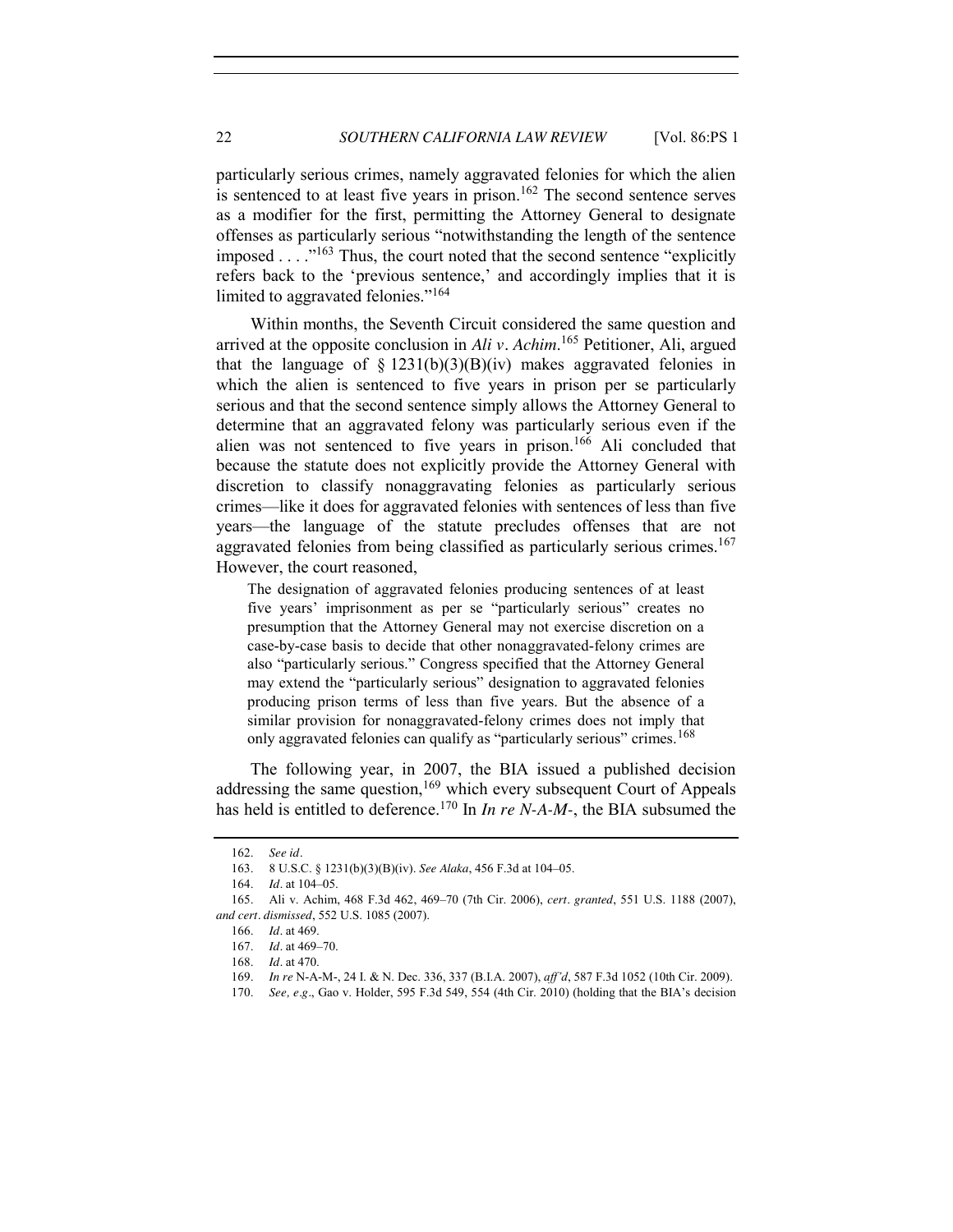Seventh Circuit's reasoning in *Ali* but also considered the question in light of the "history and background of the particularly serious crime provision."<sup>171</sup> The BIA noted that after Congress first linked aggravated felonies to particularly serious crimes in 1990, there was no question that the Attorney General retained the authority to determine on a case-by-case basis whether crimes, falling outside the definition of aggravated felonies, constituted particularly serious crimes.<sup>172</sup> According to the BIA, throughout the many amendments to the particularly serious crime exception, the BIA has consistently found that offenses that are not aggravated felonies may still be particularly serious.<sup>173</sup> The BIA also reasoned that it could not have been Congress's intent to limit particularly serious crimes to only those classified as aggravated felonies because that would "creat[e] a gap or loophole for particularly serious crimes that happen to escape classification as aggravated felonies. [This] would be inconsistent with the goal of protecting the public, which is at the heart of the 'particularly serious crime' bar."<sup>174</sup> Since the BIA's decision in *N-A-M-*, every Court of Appeals to consider the question has held that the BIA's interpretation of the statute is reasonable and is entitled to deference under *Chevron*, <sup>175</sup> with the most recent being *Delgado v. Holder*. 176

## <span id="page-22-0"></span>IV. *DELGADO V. HOLDER*: A CASE STUDY OF THE PARTICULARLY SERIOUS CRIME EXCEPTION

In a case that has spanned over a decade, after two panel hearings, the Ninth Circuit, sitting en banc, decided *Delgado v. Holder*. <sup>177</sup> Joining the majority of circuits that have considered the issue, the Ninth Circuit decided that the BIA's interpretation of the particularly serious crime

is entitled to deference under *Chevron*).

<sup>171.</sup> *N-A-M-*, 24 I. & N. Dec. at 338–40.

<sup>172.</sup> *Id.* at 339.

<sup>173.</sup> *Id.* at 340–41.

<sup>174.</sup> *Id.* at 341.

<sup>175.</sup> *Gao*, 595 F.3d at 554–55 (noting that many other circuits have considered the BIA's decision in *N-A-M-* and concluded that the BIA's interpretation is reasonable and entitled to deference). It should be noted that when the circuit split first arose, the United States Supreme Court granted certiorari in *Ali*, but certiorari was subsequently dismissed following a settlement between Ali and the government that would allow him to stay in the country. *See* Ali v. Achim, 468 F.3d 462, 469–70 (7th Cir. 2006), *cert. granted*, 551 U.S. 1188 (2007), *and cert. dismissed*, 552 U.S. 1085 (2007); Michael McGarry, Note, *A Statute in Particularly Serious Need of Reinterpretation: The Particularly Serious Crime Exception to Withholding of Removal*, 51 B.C. L. REV. 209, 212 n.23 (2010).

<sup>176.</sup> Delgado v. Holder, 648 F.3d 1095, 1097–98 (9th Cir. 2011) (en banc).

<sup>177.</sup> *Id.* at 1098 (indicating that the Immigration and Naturalization Service first initiated removal proceedings against Delgado in 2001).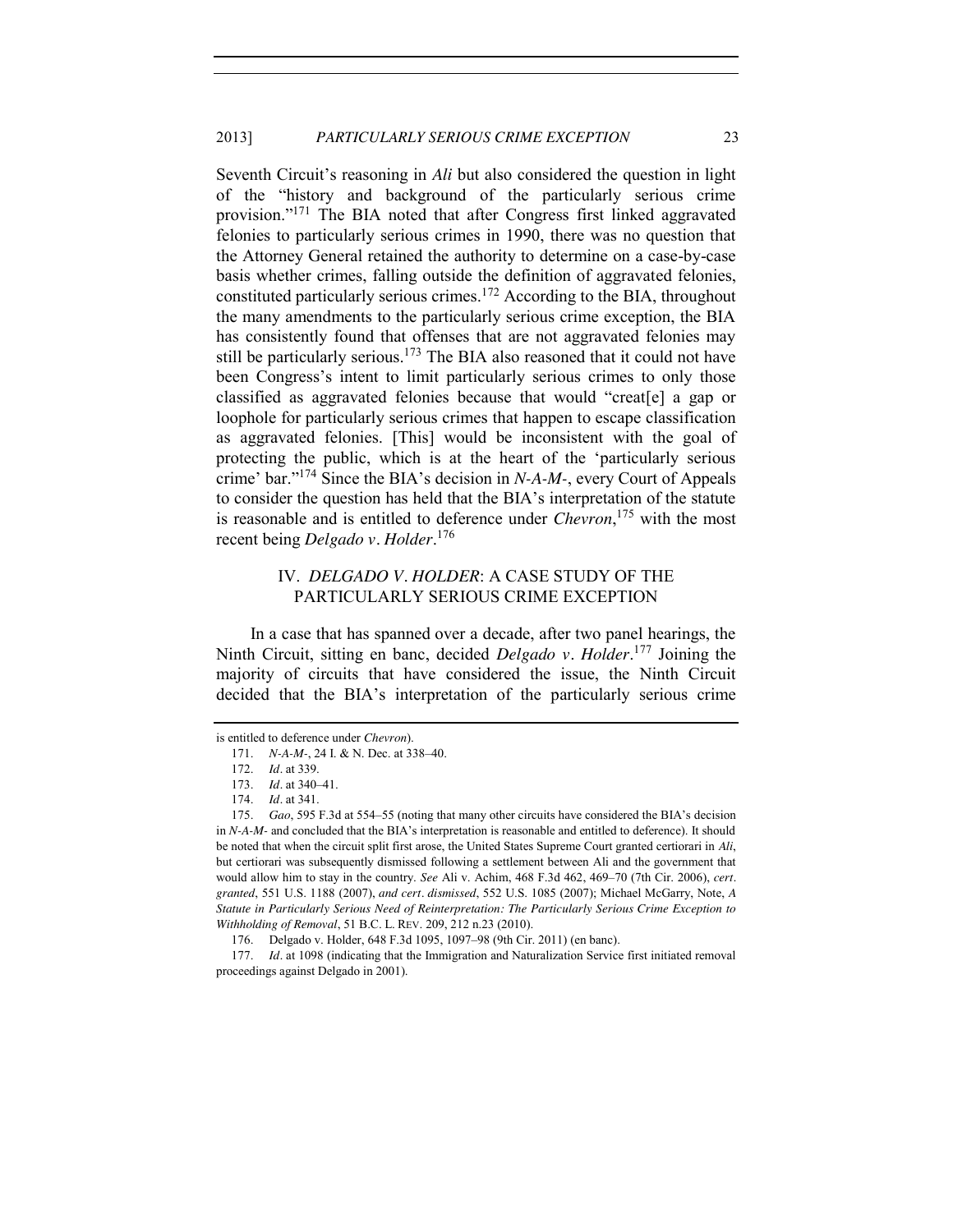exception was both reasonable and permissible.<sup>178</sup>

Delgado is a native citizen of El Salvador who entered the United States on a nonimmigrant visa in 1980. He fled El Salvador at the age of ten after his mother and father were tortured and murdered on account of their political beliefs. After arriving in the United States, Delgado was convicted of driving under the influence on three separate occasions.

Delgado's first DUI conviction in 1992 arose from an accident in which he and his passenger suffered broken legs. His subsequent two convictions occurred in 2000 and 2001, respectively. For his three convictions, Delgado was sentenced to one year, sixteen months, and two years in prison, respectively.

Following his second DUI conviction, the Immigration and Naturalization Service ("INS") initiated removal proceedings against him on the grounds that he had overstayed his visa and because his second DUI constituted an aggravated felony.<sup>179</sup> However, the INS ultimately dropped the charge that Delgado's second DUI constituted an aggravated felony.<sup>180</sup> Delgado admitted that he was removable but sought withholding of removal, as well as other forms of relief, on the grounds that he would be persecuted if he was returned to El Salvador.<sup>181</sup>

The Immigration Judge denied every one of Delgado's applications for relief including his application for withholding of removal on the basis that each one of Delgado's DUIs, individually, constituted a particularly serious crime and that his DUIs, when considered cumulatively, were also particularly serious.182 On appeal the BIA affirmed the Immigration

<sup>178.</sup> *Id.* at 1102–05.

<sup>179.</sup> *Id.* at 1098.

<sup>180.</sup> *Id.* at 1098 n.5.

<sup>181.</sup> *Id.* at 1098.

<sup>182.</sup> *Id.* at 1099. Although it will not be addressed in the body of this Note, the question of whether an alien's offenses can be aggregated to constitute a particularly serious crime is an interesting one that has not been addressed. There is a strong argument to be made that such analysis is impermissible. As previously noted, the BIA set forth the following factors for determining whether an offense is particularly serious: "the nature of the conviction;" "the circumstances and underlying facts of the conviction;" "the type of sentence imposed;" and "whether the type and circumstances of the crime indicate that the alien will be a danger to the community." *In re* Frentescu, 18 I. & N. Dec. 244, 247 (B.I.A. 1982). The language of each of the factors imposes its own limit. The relevant circumstances and facts that can be considered are those relating to the conviction or the crime, not the alien's criminal record. *See In re* Carballe, 19 I. & N. Dec. 357, 360 (B.I.A. 1986). Similarly, the BIA has held that "the proper focus for determining whether a crime is particularly serious is on the nature of the crime" and not on other factors such as the alien's criminal history or recidivism. *See In re* N-A-M-, 24 I. & N. Dec. 336, 342 (B.I.A. 2007), *aff'd*, 587 F.3d 1052 (10th Cir. 2009). Moreover, the BIA has repeatedly recognized that it is inappropriate to consider the cumulative total of an alien's convictions in the closely-related context of crimes involving moral turpitude. In *In re Torres-Varela*,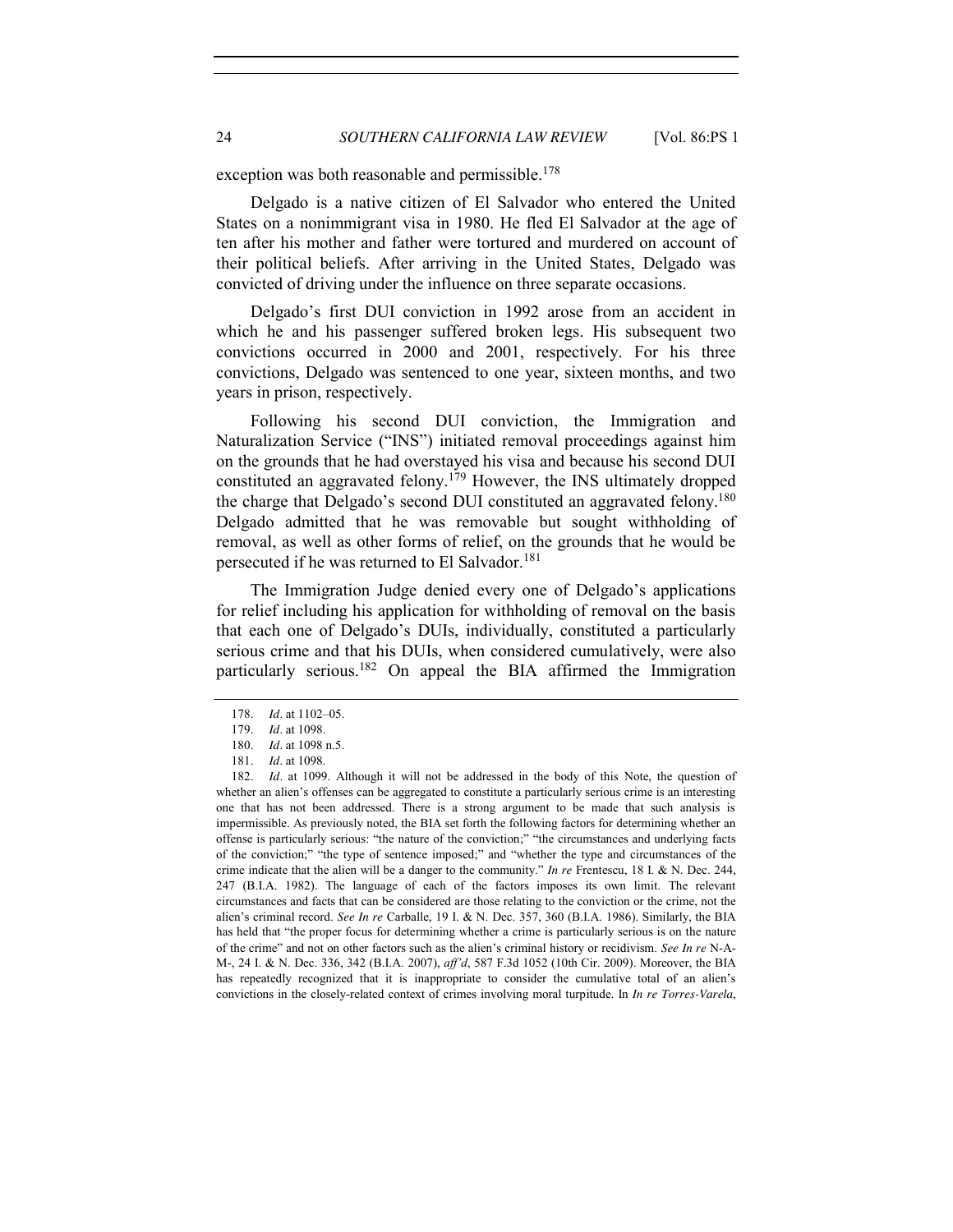Judge's decision in an unpublished opinion that provided no analysis on the particularly serious crime question.<sup>183</sup> At the Ninth Circuit, two panel decisions were issued before the issues Delgado presented were decided by the court sitting en banc.<sup>184</sup>

At the Ninth Circuit, Delgado argued that the language of the particularly serious crime exception should be interpreted, as in *Alaka*, to mean that only aggravated felonies could be particularly serious crimes.<sup>185</sup> However, the court held that under *Chevron*, the court must defer to the BIA's precedential decisions interpreting the INA.<sup>186</sup> Under *Chevron*, a BIA decision is entitled to deference when the BIA is interpreting a statute that is "silent or ambiguous."<sup>187</sup> If the statute in question is silent or ambiguous, the court may not "supply the interpretation of the statute [it] think[s] [is] best . . . but must limit [itself] to asking 'whether the agency's answer is *based on a permissible construction of the statute*."<sup>188</sup> Acknowledging that the language of the particularly serious crime exception could be read to mean that only aggravated felonies can be particularly serious as in *Alaka*, the court stated that the interpretation "that any crime potentially can be particularly serious regardless of the sentence imposed," as interpreted in *Ali* and *N-A-M-*, "is at least as reasonable."<sup>189</sup> Much like in *N-A-M-*, the court went on to discuss the evolution of the particularly serious crime exception concluding that there was no evidence to suggest "that Congress intended, by creating a categorical bar and by

183. *Delgado*, 648 F.3d at 1099.

184. *See* Delgado v. Mukasey, 546 F.3d 1017 (9th Cir. 2008), *vacated on rehearing sub nom.*, Delgado v. Holder, 563 F.3d 863 (9th Cir. 2009), *rev'd en banc*, *Delgado*, 648 F.3d 1095 (9th Cir. 2011). The first two decisions, which have been vacated by the en banc decision, will not be discussed in depth. They are mentioned primarily to highlight the complexity of the aggravated felony issue as it relates to the particularly serious crime exception, as well as the other issues presented in Delgado's case.

185. *Delgado*, 648 F.3d at 1102.

186. *Id.*

187. *Id.* (quoting Marmolejo-Campos v. Holder, 558 F.3d 903, 908 (9th Cir. 2009) (en banc)).

188. *Id.* (emphasis added) (quoting Marmolejo-Campos v. Holder, 558 F.3d 903, 908 (9th Cir. 2009) (en banc)).

189. *Id.* at 1103.

the BIA not only stated that a "DUI is a marginal crime" but also that "multiple convictions for the same DUI offense, which individually is not a crime involving moral turpitude, do not, by themselves, aggregate into a conviction for a crime involving moral turpitude[,]" concluding that "nonturpitudinous conduct is not rendered turpitudinous through multiple convictions for the same offense." *In re* Torres-Varela, 23 I. & N. Dec. 78, 86 (B.I.A. 2001). For the same reasons that "nonturpitudinous conduct is not rendered turpitudinous through multiple convictions for the same offense," *id.*, a conviction for a crime that, by itself, is not particularly serious does not become a particularly serious crime through multiple convictions for that same crime, *Delgado*, 648 F.3d at 1112 (Reinhardt, J., concurring in part and concurring in the judgment).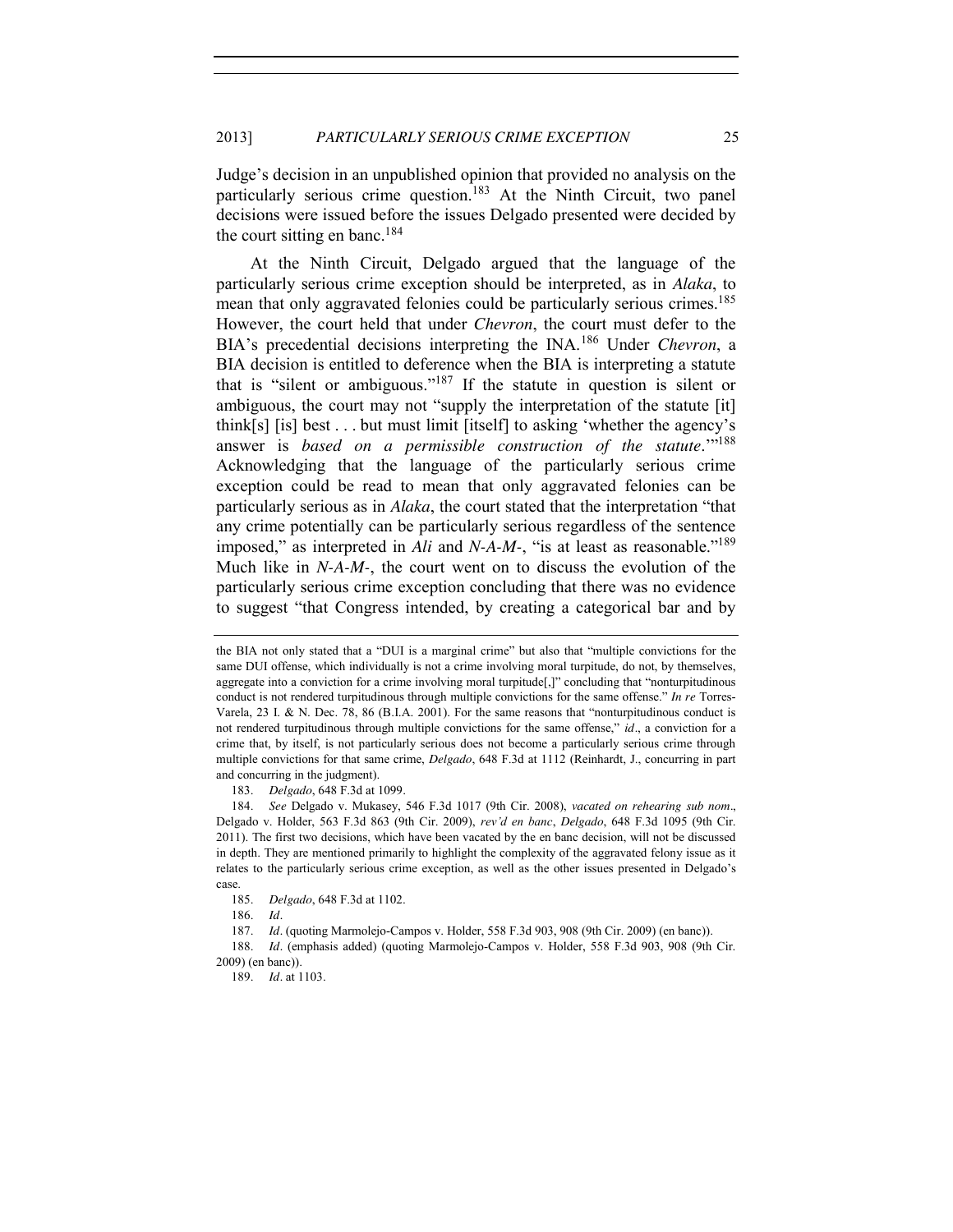later relaxing that categorical bar, to eliminate the Attorney General's preexisting authority to determine that, under the circumstances presented by an individual case, a crime was 'particularly serious,' whether or not the crime was an aggravated felony."<sup>190</sup> Consequently, the court determined that the statute<sup>191</sup> is ambiguous and that the BIA's interpretation is reasonable.192

The Ninth Circuit subsequently remanded the case to the BIA on the issues of whether the Immigration Judge erred in considering Delgado's DUI convictions cumulatively, and whether the convictions, individually, rise to the level of particularly serious crimes.<sup>193</sup>

## <span id="page-25-0"></span>V. THE BIA'S MISINTREPTATION OF THE PARTICULARLY SERIOUS CRIME EXCEPTION

One of the primary motivating reasons for the passage of IIRIRA, which was the final amendment to the particularly serious crime exception, was to prevent violations of the Protocol in light of the expansion of the list of aggravated felonies during the 1990s.<sup>194</sup> Congress acknowledged that the expansive list of aggravated felonies "created tension with the Protocol by sweeping in some 'fairly minor offenses.'"<sup>195</sup> However, as *Delgado*

<sup>190.</sup> *Id.* at 1105.

<sup>191.</sup> 8 U.S.C. § 1231 (2012).

<sup>192.</sup> *Delgado*, 648 F.3d at 1103–05. The court did not address the BIA's determination that Delgado's three DUIs constitute, either individually or cumulatively, or both, a particularly serious crime or crimes because of the BIA's "scant analysis." *Id.* at 1107. However, in a concurring opinion, Judge Reinhardt provides an analysis that suggests that simple DUIs should never be considered particularly serious. *Id.* at 1109–11 (Reinhardt, J., concurring in part and concurring in the judgment). Additionally, the BIA has held that "[it] should . . . exercise great caution in designating . . . an offense as a particularly serious crime" when it is not necessarily even a crime involving moral turpitude, *In re* L-S-, 22 I. & N. Dec. 645, 655 (B.I.A. 1999), and it should exercise similar caution when finding that an offense that does not constitute a "crime of violence" can constitute a "particularly serious crime," *see* Begay v. United States, 553 U.S. 137, 145–47 (2008). It is well established that a single DUI does not constitute a crime involving moral turpitude. Murillo-Salmeron v. INS, 327 F.3d 898, 902 (9th Cir. 2003) (holding that "simple DUI convictions, even if repeated, are not crimes of moral turpitude"); *In re* Torres-Varela, 23 I. & N. Dec. 78, 85 (B.I.A. 2001) (stating that DUIs are not crimes involving moral turpitude based in part because "a simple DUI offense under Arizona law . . . did not require a showing of a culpable mental state"). Furthermore, DUI's are not considered "crimes of violence." Leocal v. Ashcroft, 543 U.S. 1, 10 (2004). Because simple DUIs are not crimes of moral turpitude or crimes of violence, the BIA should be reluctant to hold that simple DUIs constitute particularly serious crimes. As the Supreme Court noted, "Drunk driving is a nationwide problem . . . [b]ut [that] fact does not warrant our shoehorning it into statutory sections where it does not fit." *Id.* at 13.

<sup>193.</sup> As a clinical law student with the USC Law Immigration Clinic, the author worked on appellant-Delgado's BIA brief following the case's remand to the BIA from the Ninth Circuit.

<sup>194.</sup> *E.g.*, *Delgado*, 648 F.3d at 1104–05.; N-A-M v. Holder, 587 F.3d 1052, 1059 (10th Cir. 2009).

<sup>195.</sup> *Delgado*, 648 F.3d at 1104–05.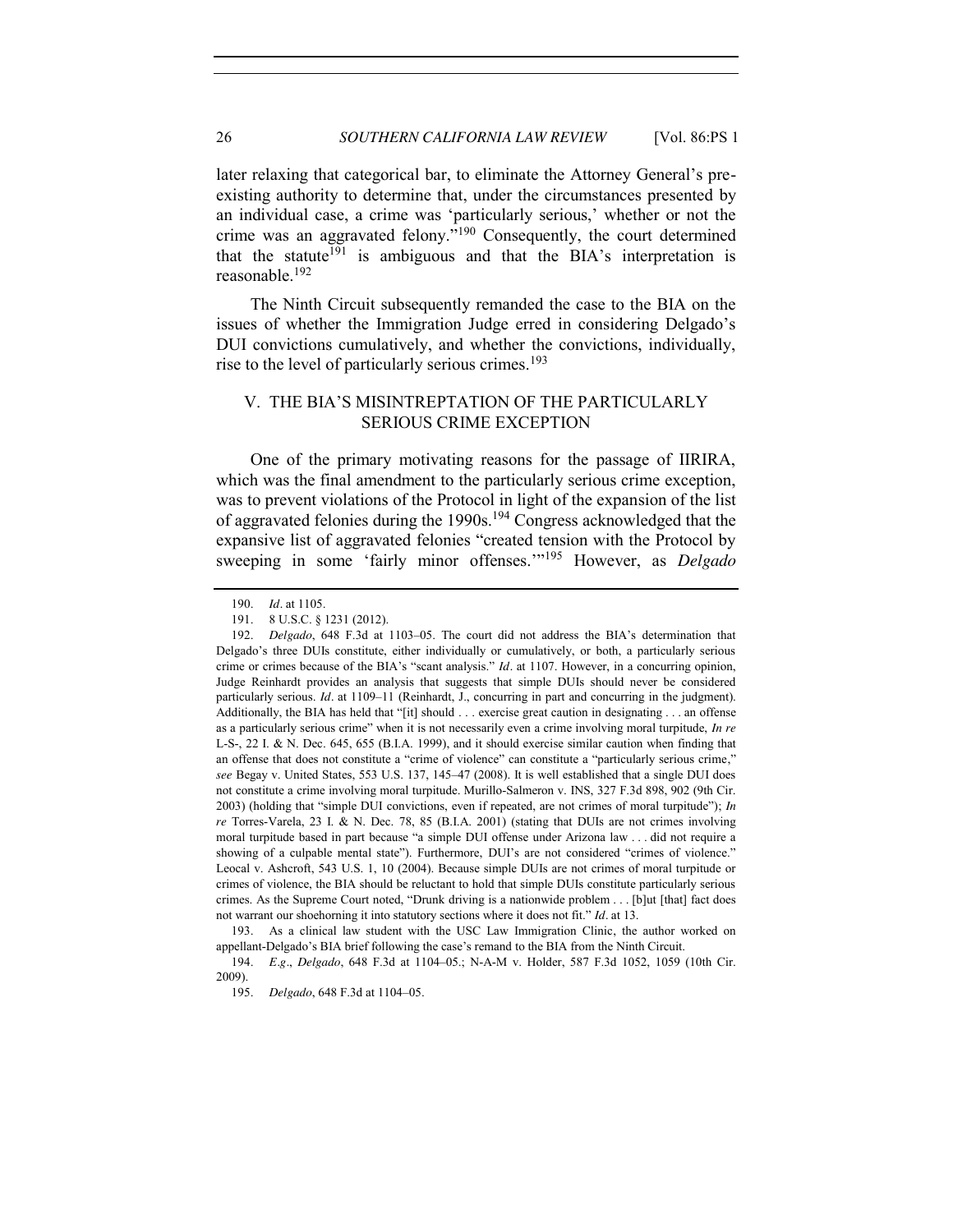demonstrates, ordinary regulatory offenses and "marginal crimes" continue to be classified as particularly serious.<sup>196</sup>

## <span id="page-26-0"></span>A. RESOLUTION OF THE CONFUSION SURROUNDING THE AGGRAVATED FELONY CLAUSE OF THE PARTICULARLY SERIOUS CRIME EXCEPTION

As previously mentioned, only two circuits have considered the substantive question of how the aggravated felony subsection of the particularly serious crime exception should be interpreted.<sup>197</sup> Following the BIA's precedential decision in *N-A-M-*, subsequent courts that have considered the issue have simply concluded that the BIA's interpretation of the statute is both reasonable and permissible.<sup>198</sup> However, based on the history of the Convention and Protocol, from which the exception is derived, the legislative history of the exception, and basic principles of statutory construction, the BIA's interpretation is neither correct nor reasonable.

#### <span id="page-26-1"></span>1. Congressional Intent

In 1980, Congress amended the INA to mirror, almost verbatim, the language of Article 33(1) and (2) of the Convention.<sup>199</sup> In considering a different provision, the Supreme Court noted that "one of Congress' primary purposes [in passing the Refugee Act of 1980] was to bring United States refugee law into conformance with the 1967 United Nations Protocol Relating to the Status of Refugees to which the United States acceded in 1968."<sup>200</sup> The Supreme Court has explained that because Congress knowingly adopted the language of the Convention with the intent that the language of the INA be "construed consistent with the [Convention]," that language, which mirrors the Convention's, should be interpreted in light of the Convention.201

<sup>196.</sup> *See Torres-Varela*, 23 I. & N. Dec. at 86 (holding that DUIs are "marginal crime[s]").

<sup>197.</sup> *Compare* Alaka v. Att'y Gen., 465 F.3d 88, 105 (3d Cir. 2006) (holding that that in order for an offense to be considered a particularly serious crime it must be an aggravated felony), *and* Ali v. Achim, 468 F.3d 462, 469–70 (7th Cir. 2006) (holding that the language of the exception does not require that an offense must be an aggravated felony in order to be considered a particularly serious crime), *cert. granted*, 551 U.S. 1188 (2007), *and cert. dismissed*, 552 U.S. 1085 (2007), *with* Gao v. Holder, 595 F.3d 549, 554 (4th Cir. 2010) (holding that the BIA's decision in *N-A-M-*, stating that particularly serious crimes need not be aggravated felonies, is entitled to deference, and the BIA's opinion is both a reasonable and permissible construction of the statute).

<sup>198.</sup> *See, e.g.*, *Gao*, 595 F.3d at 554.

<sup>199.</sup> *See supra* text accompanying notes [113](#page-15-1)–17.

<sup>200.</sup> INS v. Cardoza-Fonseca, 480 U.S. 421, 436–37 (1987) (citation omitted).

<sup>201.</sup> *Id.* at 437 (quoting S. REP. NO. 96-590, at 20 (1980)) (internal quotation marks omitted).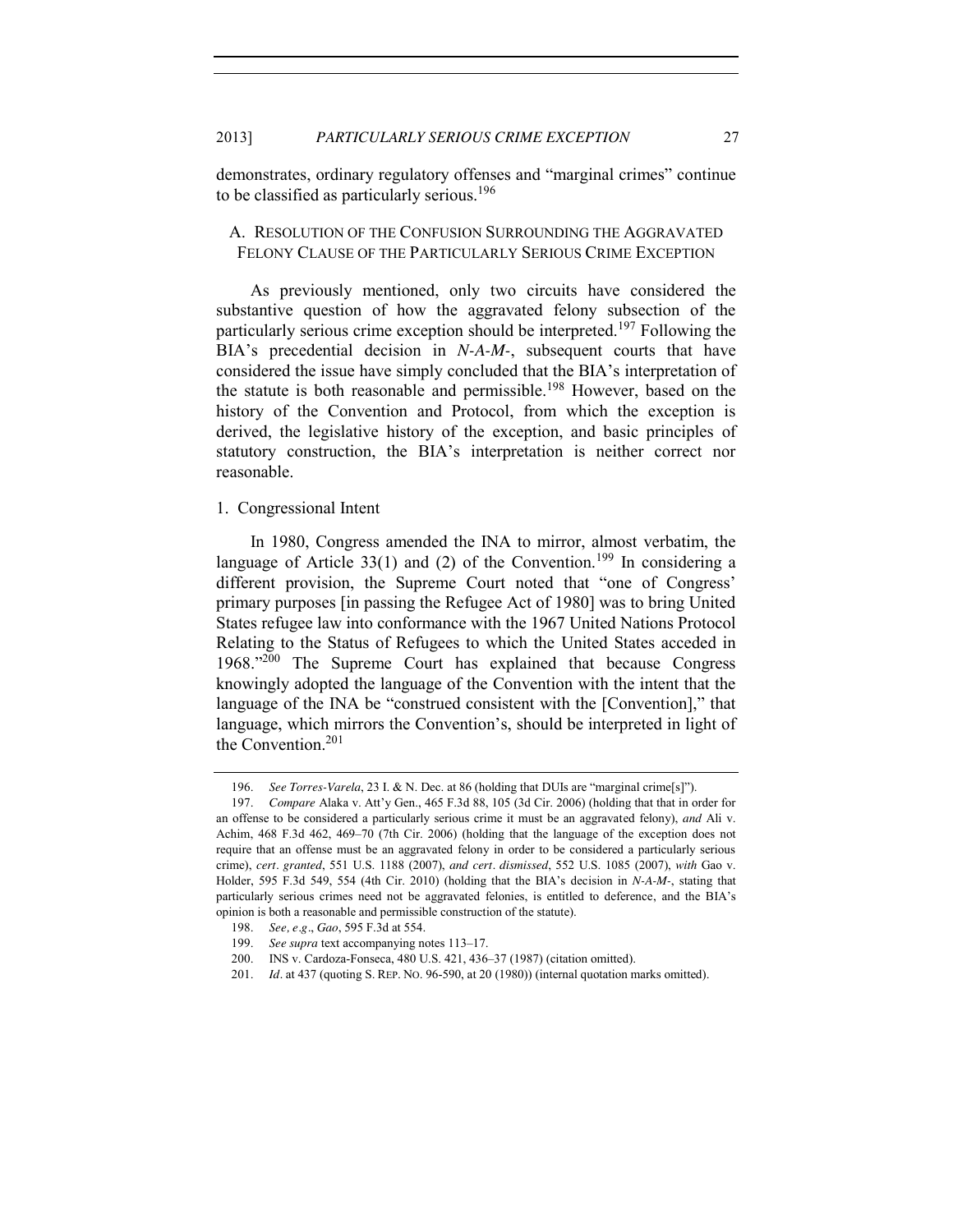As previously noted, the delegates who sponsored the exception, as well as those who commented on it, agreed that the exception should be limited in scope and narrowly construed.<sup>202</sup> Moreover, the primary purpose of the particularly serious crime exception, when it was first introduced at the Convention, was to alleviate national security concerns.<sup>203</sup> As the Supreme Court noted, deportation, or removal, is a "harsh measure" and this is especially true due to the particularly serious consequences of returning an alien to a country where he or she may face persecution or death.204 It is perhaps for that reason that the Supreme Court has continually upheld the "longstanding principle" of resolving any ambiguities in deportation statutes in favor of the alien.<sup>205</sup> In light of the exception's origins as a very narrow and limited exception to the nonrefoulement principle, the exception should be interpreted to prohibit the classification of nonaggravated felonies as particularly serious crimes.

## <span id="page-27-0"></span>2. The BIA's Flawed Reasoning

Notwithstanding the previous section, which establishes independent grounds for concluding that particularly serious crimes should be restricted to include only aggravated felonies, the reasoning employed by the BIA, in *N-A-M-*, and adopted by every subsequent Court of Appeals, is fatally flawed. The correct application of basic principles of statutory construction demonstrate that not only is their conclusion incorrect, but it is also unreasonable under *Chevron*.

In *N-A-M-*, the BIA held that the "designation of aggravated felonies producing sentences of at least five years' imprisonment as per se 'particularly serious' creates no presumption that the Attorney General may not exercise discretion on a case-by-case basis to decide that other nonaggravated-felony crimes are also 'particularly serious.'"<sup>206</sup> The BIA noted that from 1980—when Congress amended the INA to mirror the language of the Convention—to 1990—when Congress first statutorily defined all aggravated felonies as per se particularly serious crimes—the Attorney General had unfettered discretion in determining whether a given crime was particularly serious.<sup>207</sup> The BIA also noted that it retained

207. *Id.* at 339–40.

<sup>202.</sup> *See supra* text accompanying notes [62](#page-8-3)–[72.](#page-10-0)

<sup>203.</sup> *See supra* text accompanying notes [67](#page-9-2)–[72.](#page-10-0)

<sup>204.</sup> *Cardoza-Fonseca*, 480 U.S. at 449.

<sup>205.</sup> *Id.* at 448–49 (citing INS v. Errico, 385 U.S. 214, 225 (1966); Costello v. INS, 376 U.S. 120, 128 (1964); Fong Haw Tan v. Phelan, 333 U.S. 6, 10 (1948)).

<sup>206.</sup> *In re* N-A-M-, 24 I. & N. Dec. 306, 338 (B.I.A. 2007) (quoting Ali v. Achim, 468 F.3d 462, 470 (7th Cir. 2006)), *aff'd*, 587 F.3d 1051 (10th Cir. 2009).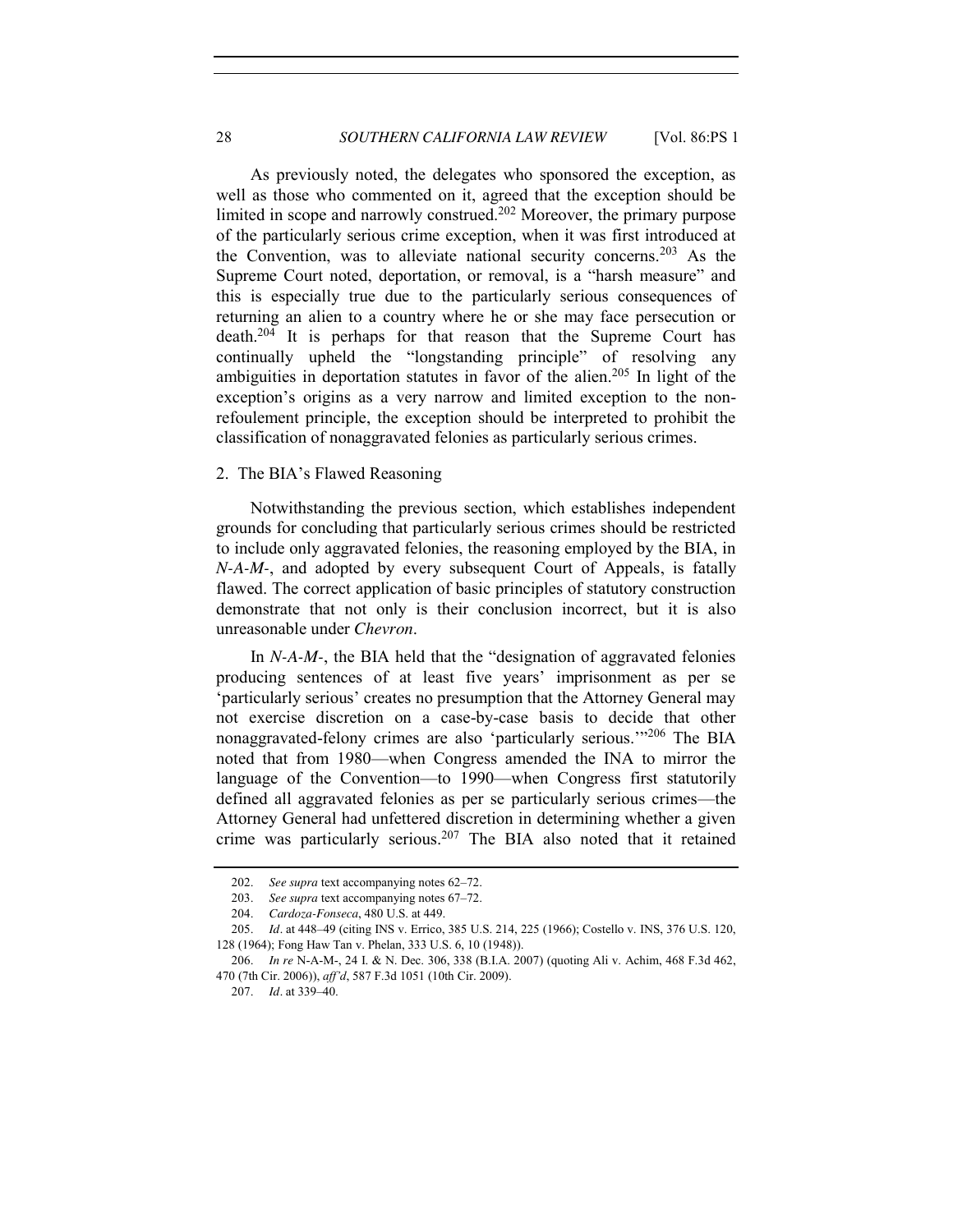discretion to determine whether an offense was particularly serious on a case-by-case basis after Congress amended the link between aggravated felonies and particularly serious crimes in 1996 to provide the Attorney General with discretion to overrule the categorical bar "designating every aggravated felony a particularly serious crime."<sup>208</sup> The Ninth Circuit upheld the BIA's reasoning, concluding that IIRIRA, which enacted the current language of the statute, was not intended "to eliminate the Attorney General's pre-existing authority" to determine on a case-by-case basis whether a crime was particularly serious, regardless of its classification as an aggravated felony or not.<sup>209</sup>

While the BIA's historical account is accurate, what the BIA failed to mention was that the current version of the statute is markedly different from the earlier versions.<sup>210</sup> When Congress adopted the language of the Convention in 1980, a "particularly serious crime" was not defined by statute, and discretion to determine whether an offense was particularly serious rested with the Attorney General.<sup>211</sup> And when Congress first statutorily defined all aggravated felonies as particularly serious crimes, Congress did not include any limiting language.<sup>212</sup> Similarly, the next Congressional amendment to the statute did not limit the Attorney General's discretion, rather it expanded it by allowing the Attorney General to overrule the categorical bar defining all aggravated felonies as particularly serious crimes.<sup>213</sup>

Conversely, the current version of the statute purports to limit the Attorney General's discretion.<sup>214</sup> As previously quoted, the statute categorically defines all aggravated felonies that result in a prison sentence of five years or more as particularly serious. The next sentence appears to limit the Attorney General's discretion by allowing him to find that aggravated felonies, notwithstanding the length of sentence imposed, are also particularly serious, but no more.<sup>215</sup> Both the Seventh Circuit and the BIA dispute this interpretation of the sentence.<sup>216</sup> They interpret the

<sup>208.</sup> *Id.* at 340.

<sup>209.</sup> Delgado v. Holder, 648 F.3d 1095, 1105 (9th Cir. 2011) (en banc).

<sup>210.</sup> *See supra* text accompanying notes [113](#page-15-1)–54.

<sup>211.</sup> *See In re* Frentescu, 18 I. & N. Dec. 244, 245–47 (B.I.A. 1982).

<sup>212.</sup> Immigration Act of 1990, Pub. L. No. 101-649, sec. 515, §§ 1158, 1253, 104 Stat. 4978, 5053 (codified as amended at 8 U.S.C. §§ 1158, 1253 (2012)).

<sup>213.</sup> Antiterrorism and Effective Death Penalty Act of 1996, Pub. L. No. 104-132, sec. 413, § 1253(h), 110 Stat. 1213, 1269.

<sup>214.</sup> *See* 8 U.S.C. § 1231(b)(3)(B)(iv) (2012).

<sup>215.</sup> *See id.*

<sup>216.</sup> Ali v. Achim, 468 F.3d 462, 470 (7th Cir. 2006); *In re* N-A-M-, 24 I. & N. Dec. 336, 341 (B.I.A. 2007), *aff'd*, 587 F.3d 1052 (10th Cir. 2009).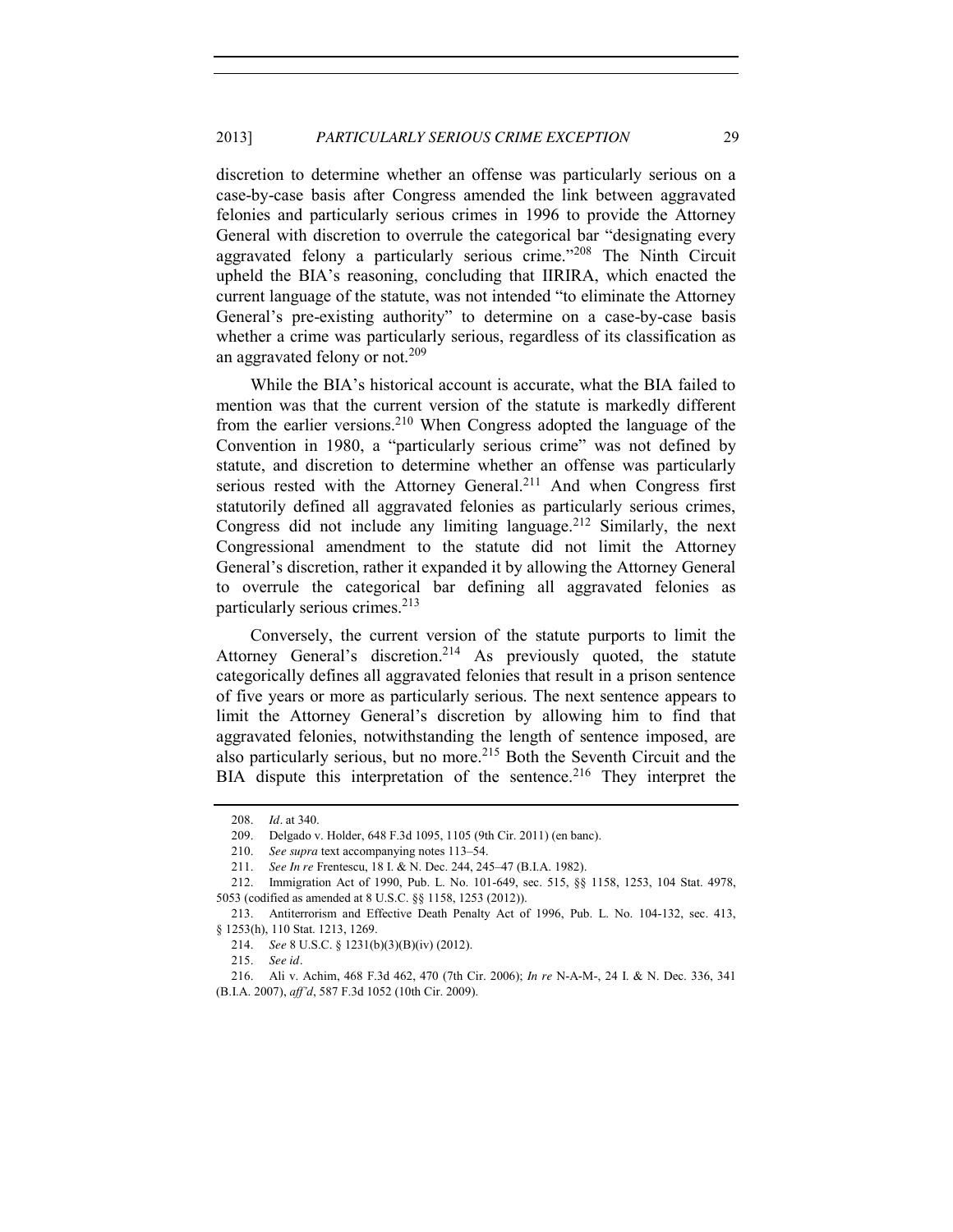language to allow the Attorney General to classify aggravated felonies, notwithstanding the sentence imposed, as particularly serious without affecting the Attorney General's prior discretion to classify nonaggravated felonies as particularly serious.217 However, the Seventh Circuit and BIA overlooked the cardinal rule of statutory construction, which requires that a statute be interpreted "so that no words shall be discarded as being meaningless, redundant, or mere surplusage."<sup>218</sup> Assuming, arguendo, that the interpretation of the Seventh Circuit and the BIA is correct, then the second sentence would be stripped of all meaning. The Seventh Circuit and the BIA reasoned that the second sentence of the statute simply allows the Attorney General to classify aggravated felonies that result in prison sentences of less than five years as particularly serious crimes without restricting his pre-existing authority to designate *any* crime as particularly serious. However, if Congress had intended to leave the Attorney General's discretion to classify *any* crime as particularly serious untouched, then the Attorney General would have retained the discretion to determine any crime as particularly serious, regardless of the sentence imposed or its classification as an aggravated felony or not. And if that was the case, there would be no need for the second sentence of the statute in which Congress expressly allows the Attorney General to classify aggravated felonies, regardless of the length of the sentence imposed, as particularly serious because the Attorney General would already have that discretion. Thus, the BIA's interpretation, which subsequent courts have found reasonable,  $2^{19}$ effectively nullifies the second sentence as redundant and meaningless. In light of the principle that statutes should be interpreted to give meaning and effect to "every clause and word of a statute," the BIA's interpretation is neither correct nor reasonable.

Another argument the BIA forwarded, which subsequent courts have echoed, is that Congress could not have possibly intended to limit particularly serious crimes to aggravated felonies because there are crimes that are "particularly serious" that have not been defined as aggravated felonies.220 Specifically, they mention that the possession of biological

<sup>217.</sup> *Ali*, 468 F.3d at 470; *N-A-M-*, 24 I. & N. Dec. at 341.

<sup>218.</sup> United States v. Canals-Jimenez, 943 F.2d 1284, 1287 (11th Cir. 1991). *See also* United States. v. Menasche, 348 U.S. 528, 538–39 (1955) (holding that "[t]he cardinal principle of statutory construction is to save and not destroy. It is [the court's] duty to give effect, if possible to every clause and word of a statute . . . ." (citation omitted) (internal quotation marks omitted)); Miller v. United States, 363 F.3d 999, 1008 (9th Cir. 2004) (indicating that "[c]ourts must aspire to give meaning to every word of a legislative enactment").

<sup>219.</sup> *E.g.*, Delgado v. Holder, 648 F.3d 1095, 1102–05 (9th Cir. 2011) (en banc).

<sup>220.</sup> Gao v. Holder, 595 F.3d 549, 555 (4th Cir. 2010). *See also Delgado*, 648 F.3d at 1105 n.13; *N-A-M-*, 24 I. & N. Dec. at 341 n.6.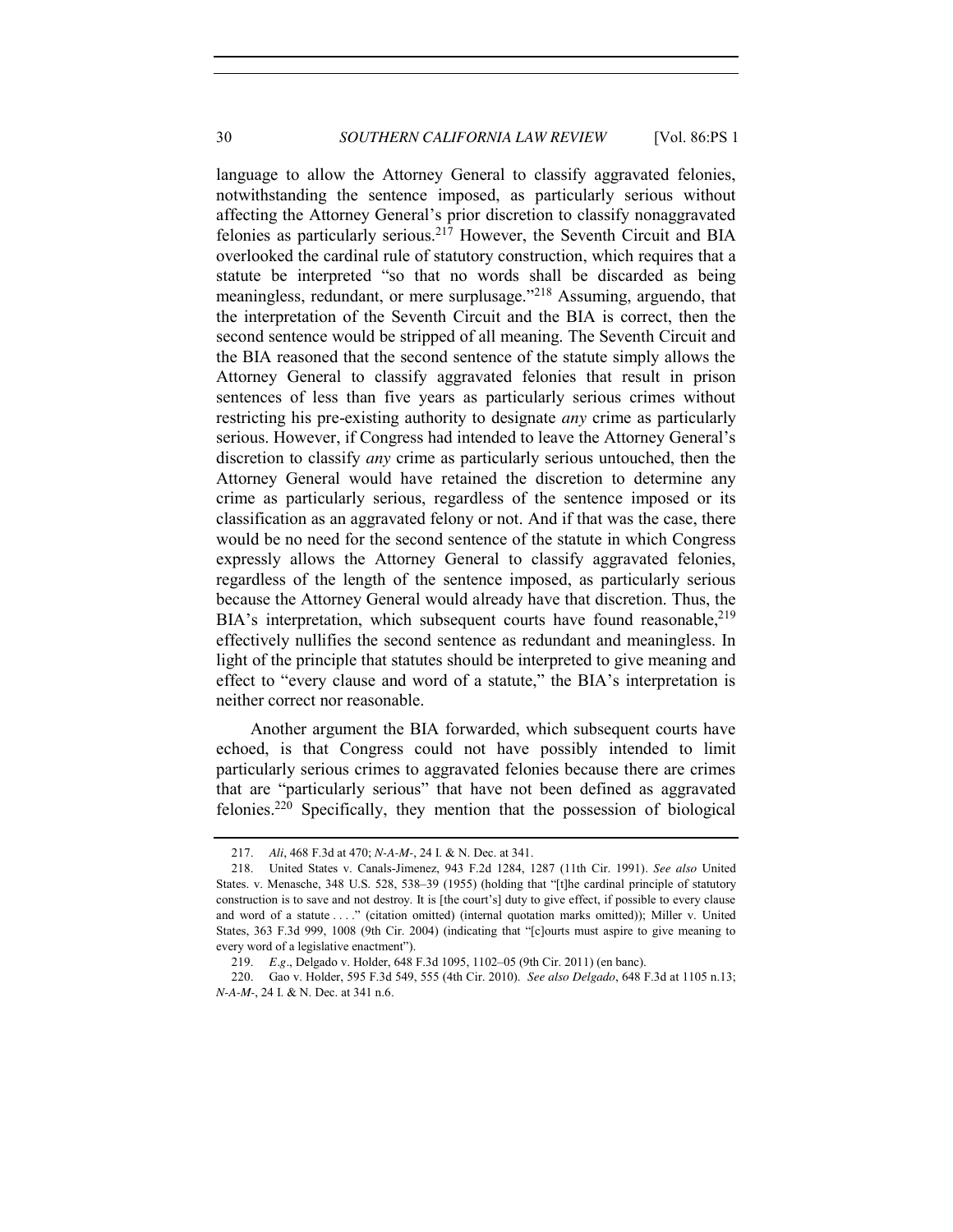weapons is "potentially quite serious yet do[es] not meet the technical requirements of being  $\lceil \text{an} \rceil$  aggravated felon $\lceil y \rceil$ ."<sup>221</sup> However, this argument is extremely disingenuous. While, the particularly serious crime exception may not cover the possession of biological weapons if the aggravated felony provision is interpreted as suggested in this Note, Congress has provided for other exceptions, including 8 U.S.C.  $\S$  1231(b)(3)(B)(iv), which provides that an alien is not entitled to withholding of removal if "there are reasonable grounds to believe that the alien is a danger to the security of the United States."<sup>222</sup> Accordingly, an alien convicted or suspected of possession of biological weapons could be removed on the grounds that the alien is a danger to the security of the United States.<sup>223</sup>

# <span id="page-30-0"></span>B. RESOLUTION OF THE PARTICULARLY SERIOUS CRIME AND DANGEROUSNESS TO THE COMMUNITY CONFLATION

Similarly, the BIA's holding in *Carballe*<sup>224</sup>—that a separate finding of ongoing dangerousness to the community is not required—is at odds with (1) the Convention and the intent of those who drafted it, and (2) the language of the statute itself as interpreted in light of principles of statutory construction. As discussed in Part II.B, Dr. Weis, who was intimately involved in the drafting of the Convention, $225$  stated that the particularly serious crime exception required a separate finding of "danger[ousness] to the community."<sup>226</sup> Additionally, in light of the exception's intended narrowness<sup>227</sup> and the Convention's primary goal of protecting refugees,  $228$ the interpretation requiring a separate and distinct finding of ongoing or future dangerousness to the community most closely promotes the policy behind the Convention.

The particularly serious crime exception states that "[an] alien, having been convicted by a final judgment of a particularly serious crime is a danger to the community of the United States [is not eligible for

<sup>221.</sup> *E.g.*, *Gao*, 595 F.3d at 555.

<sup>222.</sup> 8 U.S.C § 1231(b)(3)(B)(iv) (2012).

<sup>223.</sup> *See generally* Malkandi v. Holder, 576 F.3d 906 (9th Cir. 2009) (holding removable an alien suspected of having ties to terrorist organizations pursuant to  $\S 1231(b)(3)(B)(iv)$ , which required only a finding that a "reasonable person" would believe the alien poses a danger to the United States).

<sup>224.</sup> *In re* Carballe, 19 I. & N. Dec. 357, 360 (B.I.A. 1986).

<sup>225.</sup> Ogata, *supra* not[e 44,](#page-6-3) at 4.

<sup>226.</sup> WEIS, *supra* not[e 44,](#page-6-3) at 246.

<sup>227.</sup> *See supra* text accompanying notes [57](#page-8-1)–[72.](#page-10-0)

<sup>228.</sup> *See* U.N. Convention, *supra* not[e 12,](#page-2-1) at 150–52 (indicating that one of the primary reasons for the Convention is the "profound concern for refugees and [the Convention's intent] to assure refugees the widest possible . . . fundamental rights and freedoms").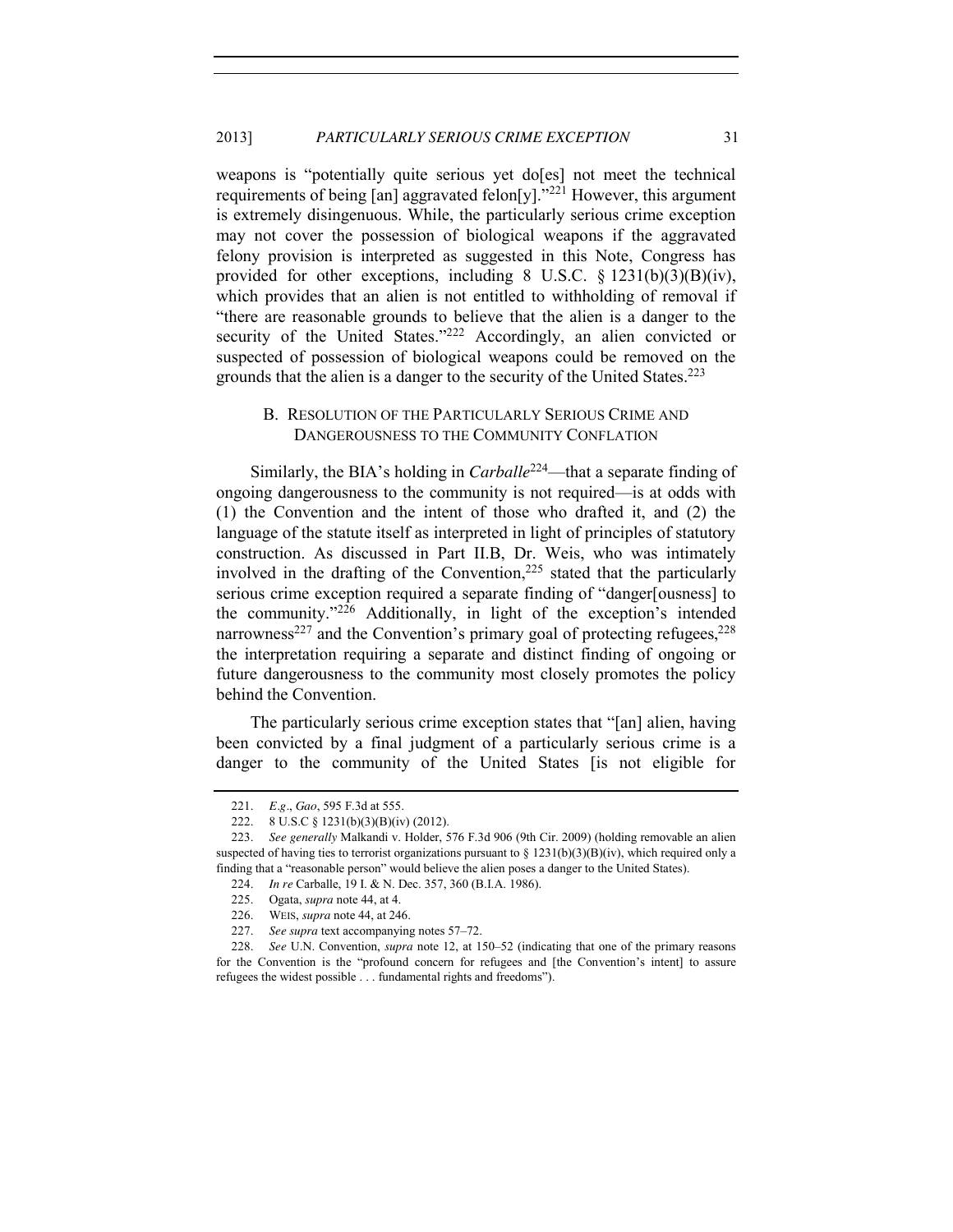withholding of removal]."<sup>229</sup> While most of the Courts of Appeals to consider the BIA's interpretation of this language have upheld it as reasonable under *Chevron*, <sup>230</sup> some courts have questioned the BIA's holding.<sup>231</sup> As discussed in Part III,<sup>232</sup> the BIA reasoned that, had Congress intended the exception to require two separate findings—namely (1) that the alien was convicted of a particularly serious crime and (2) that he constituted a danger to the community—Congress could have easily indicated such by including the conjunctive "and" in the statute.<sup>233</sup> Additionally, the BIA interpreted statements made in a House Judiciary Committee Report to support its position.234 The House Judiciary Committee Report references "aliens . . . who have been convicted of particularly serious crimes *which* make them a danger to the community of the United States,"<sup>235</sup> which according to the BIA shows that Congress understood and intended the language of the statute to mean that a person who is convicted of a particularly serious crime is necessarily a danger to the community.<sup>236</sup> However, this statement in the House Judiciary Committee Report is more obviously read to mean that the particularly serious crime exception applies to aliens "who have been convicted of particularly serious crimes *which* make them a danger to the community of the United States," as opposed to aliens convicted of particularly serious crimes *which do not* make them a danger to the community. Moreover, in a letter to the INS, the late Senator Edward Kennedy, then Chairman of the Senate Subcommittee on Immigration and Refugee Affairs, specifically stated that Congress intended that the language of the statute require a separate finding of dangerousness to the community.<sup>237</sup>

However, a statute's legislative history is a secondary consideration when the language itself is neither ambiguous nor unclear. As Judge Henry noted in his concurring opinion in *N-A-M*, the BIA's interpretation

<sup>229.</sup> 8 U.S.C. § 1231(b)(3)(B)(ii) (2012).

<sup>230.</sup> *See supra* not[e 141](#page-18-0) and accompanying text.

<sup>231.</sup> Choeum v. INS, 129 F.3d 29, 40–41 (1st Cir. 1997); N-A-M v. Holder, 587 F.3d 1052, 1058, 1060–63 (10th Cir. 2009) (Henry, J., concurring).

<sup>232.</sup> *See supra* text accompanying notes [134](#page-17-0)–38.

<sup>233.</sup> *In re* Carballe, 19 I. & N. Dec. 357, 359 (B.I.A. 1986).

<sup>234.</sup> *Id.*

<sup>235.</sup> *Id.* (quoting H.R. REP. NO. 96-608, at 17 (1979)).

<sup>236.</sup> *Id.* at 359–60.

<sup>237.</sup> Mosquera-Perez v. INS, 3 F.3d 553, 556 (1st Cir. 1993). Notwithstanding Senator Kennedy's letter, courts have continued to uphold the BIA's decision in *Carballe* on the grounds that, generally, "post-enactment legislative history is accorded less weight than contemporary commentary." Al-Salehi v. INS, 47 F.3d 390, 395 (10th Cir. 1995) (quoting *Mosquera-Perez*, 3 F.3d at 558). *See also* Martins v. INS, 972 F.2d 657, 661 (5th Cir. 1992) (rejecting Kennedy's letter based on contrary indications of legislative intent).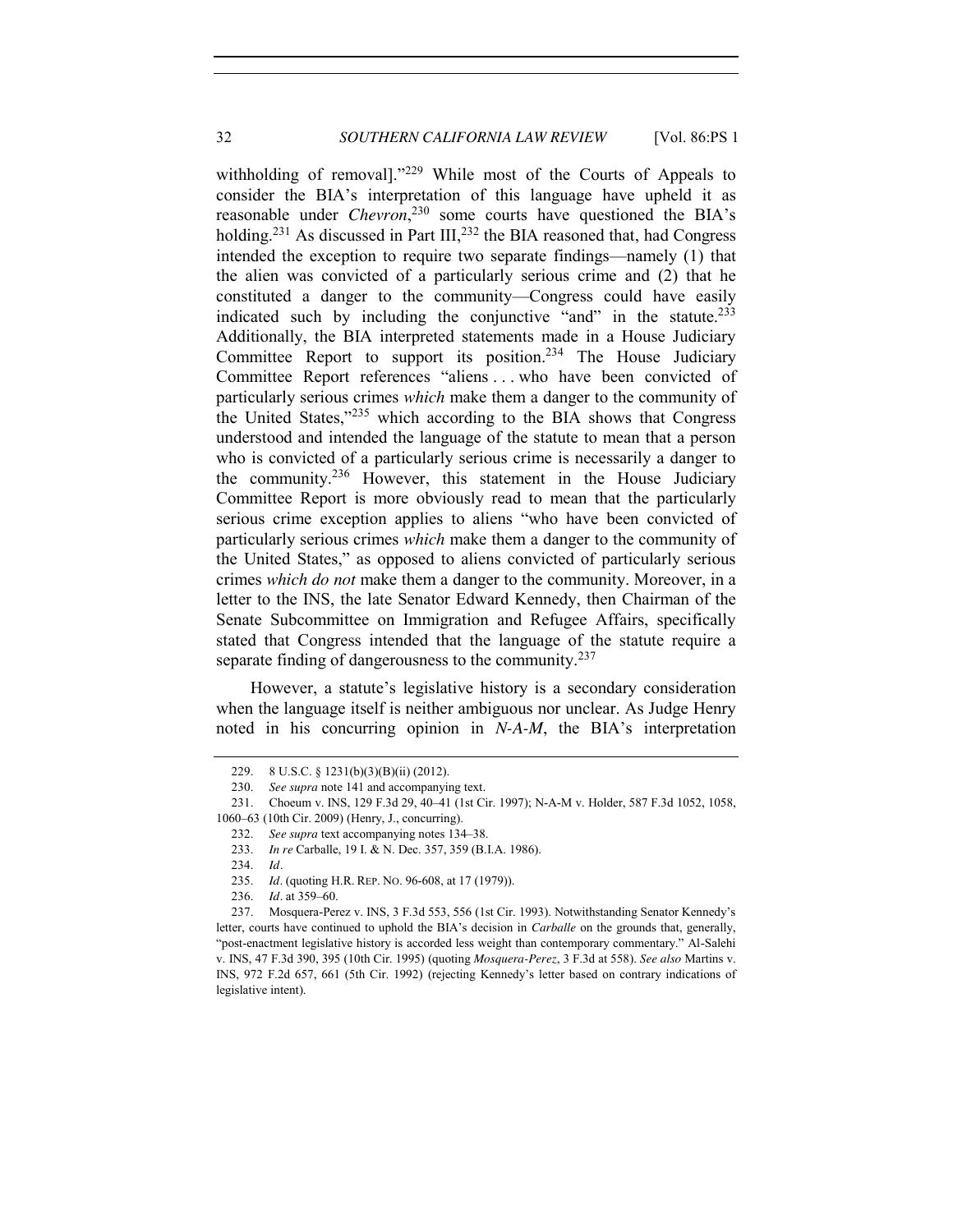effectively renders the "dangerous to the community" language meaningless, violating the basic principle of statutory construction that "[a] statute should be construed so that effect is given to all its provisions, so that no part will be inoperative or superfluous, void or insignificant."<sup>238</sup> The Supreme Court has consistently held that, "in determining the meaning of the statute, [courts] look not only to the particular statutory language, but to the design of the statute as a whole and to its object and policy."<sup>239</sup> Accordingly, the BIA's interpretation that "the phrase 'danger to the community' is an aid to defining a 'particularly serious crime'"<sup>240</sup> must be incorrect when the statute is considered as a whole. Consider 8 U.S.C.  $\S$  1231(b)(3)(B)(iii), which bars aliens from withholding of removal if "there are serious reasons to believe that the alien committed a serious nonpolitical crime outside the United States."<sup>241</sup> This provision calls for a simple inquiry: whether there is reason to believe that an alien committed a serious nonpolitical crime. Conversely, the particularly serious crime exception requires two inquiries: (1) whether the alien committed a "particularly serious crime;" and (2) whether the alien constitutes a "danger to the community."<sup>242</sup> If Congress intended the exception to require only a "particularly serious crime" inquiry, it could have omitted the "danger to the community" clause entirely and allowed the "particularly serious crime" clause to stand on its own, just as it does in the "serious nonpolitical crime" provision. Or, if Congress wanted the "danger to the community" clause to be read, as the BIA suggests, as an "aid to defining a 'particularly serious crime,<sup>"243</sup> it could have included language such as, "a particularly serious crime is a crime that makes the alien a danger to the community."

However, speculating as to what Congress could have or should have said is a futile exercise. What is clear is that Congress enacted the exception to mirror the language of the Convention in order to comply with the United States' obligation under the Protocol.<sup>244</sup> As discussed in Part II,<sup>245</sup> there is a strong consensus among scholars that the particularly serious crime exception, as embodied in the Convention and the INA, requires a separate finding of ongoing dangerousness.<sup>246</sup> As Judge Henry

<sup>238.</sup> N-A-M v. Holder, 587 F.3d 1052, 1061 (Henry, J., concurring) (quoting Hibbs v. Winn, 542 U.S. 88, 101 (2004)) (internal quotation marks omitted).

<sup>239.</sup> Crandon v. United States, 494 U.S. 152, 158 (1990).

<sup>240.</sup> *Carballe*, 19 I. & N. Dec. at 360.

<sup>241.</sup> 8 U.S.C. § 1231(b)(3)(B)(iii) (2012).

<sup>242.</sup> *N-A-M*, 587 F.3d at 1061 (Henry, J., concurring).

<sup>243.</sup> *Carballe*, 19 I. & N. Dec. at 360.

<sup>244.</sup> *See supra* note[s 113](#page-15-1)–14 and accompanying text.

<sup>245.</sup> *See supra* note[s 84](#page-11-2)–[100](#page-13-2) and accompanying text.

<sup>246.</sup> *See* WEIS, *supra* note [44,](#page-6-3) at 246 (noting that, for the exception to apply, "[t]wo conditions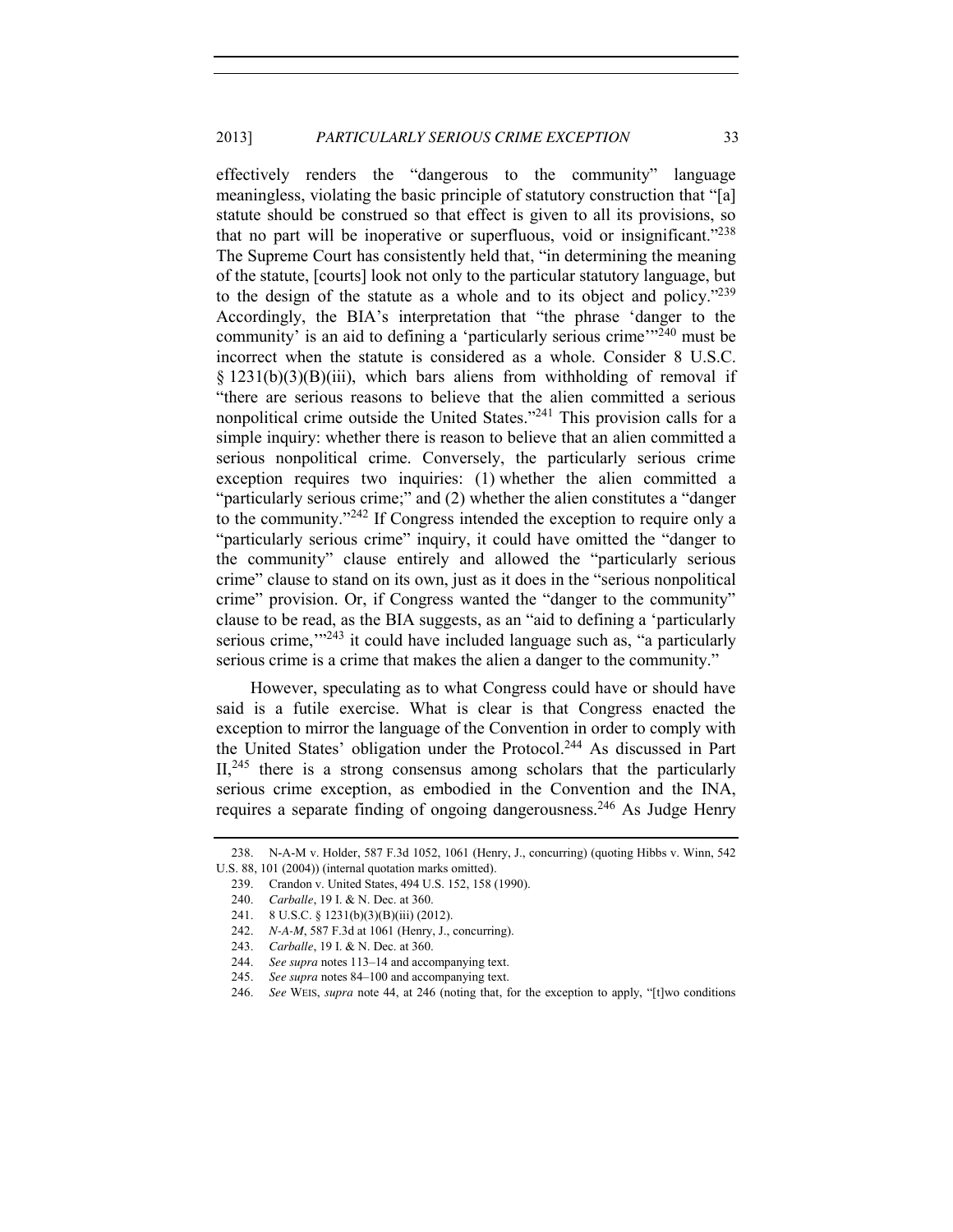noted in his concurring opinion in *N-A-M*, according to the UNHCR, the "decisive factor is not the seriousness or categorization of the crime that the refugee has committed, but, rather, whether the refugee, in light of the crime and conviction, poses a *future* danger to the community."<sup>247</sup> In the past, the Supreme Court has accorded due deference to the UNHCR in interpreting U.S. statutes that implement the Convention and Protocol.<sup>248</sup> Similarly, the Supreme Court has repeatedly held that the "the opinions of our sister signatories [are] entitled to considerable weight."<sup>249</sup> At least two of our "sister signatories," Canada and the United Kingdom, have held that the exception requires a separate finding that the alien poses an ongoing or future danger to the community before the alien is returned to the country of likely persecution.<sup>250</sup> Accordingly, the BIA's interpretation of the particularly serious crime exception is contrary to the language of the statute in light of principles of statutory construction and the overwhelming international and scholarly consensus.

# <span id="page-33-0"></span>VI. GETTING AROUND *CHEVRON*: A PATH TO A COHERENT INTERPRETATION AND APPLICATION OF THE PARTICULARLY SERIOUS CRIME EXCEPTION

Despite the BIA's flawed reasoning and interpretation of both the aggravated felony and danger to community provisions of the particularly serious crime exception, courts have repeatedly upheld these interpretations on the grounds that *Chevron* requires them to defer to the BIA's

must be fulfilled: the refugee must have been convicted by final judgment for a particularly serious crime, and he must constitute a danger the community of the country"); Farbenblum, *supra* note [95,](#page-12-0) at 1080–85 ("Under the hazy cover of *Chevron*, each court sidestepped the task of meaningfully reconciling the BIA's construction with congressional intent that the statute comport with U.S. obligations under Article 33."); GRAHL-MADSEN, *supra* not[e 95,](#page-12-0) at 139 (noting that the exception "can clearly not refer to a past danger, but only to a present or future danger"); Lauterpacht & Bethlehem, *supra* not[e 95,](#page-12-0) at 129 ("[I]t must be established that the refugee constitutes a danger to the security or to the community of the country of refugee.").

<sup>247.</sup> *N-A-M*, 587 F.3d at 1062 (Henry, J., concurring) (quoting Brief for the United Nations High Commissioner for Refugees as Amicus Curiae in Support of Petitioner at 17, N-A-M v. Holder, 587 F.3d 1052 (10th Cir. 2009) (No. 08-9527, 07-9580)) (internal quotation marks omitted).

<sup>248</sup>*. Id.* at 1061 (citing Negusie v. Holder, 555 U.S. 511, 536–37 (2009)); INS v. Cardoza-Fonseca, 480 U.S. 421, 438-39 (1987) ("In interpreting the Protocol[] . . . we are further guided by the analysis set forth in the Office of the United Nations High Commissioner for Refugees, Handbook on Procedures and Criteria for Determining Refugee Status . . . ."). *See also* Sale v. Haitian Ctrs. Council, 509 U.S. 155, 179–83 (1993) (analyzing the text of the Convention and Protocol while interpreting the INA)

<sup>249.</sup> Air France v. Saks, 470 U.S. 392, 404 (1985) (quoting Benjamins v. British European Airways, 572 F.2d 913, 919 (2d Cir. 1978)) (internal quotation marks omitted).

<sup>250.</sup> *N-A-M*, 587 F.3d at 1062–63 (Henry, J., concurring). *See supra* notes [96](#page-12-1)–[98](#page-13-5) and accompanying text.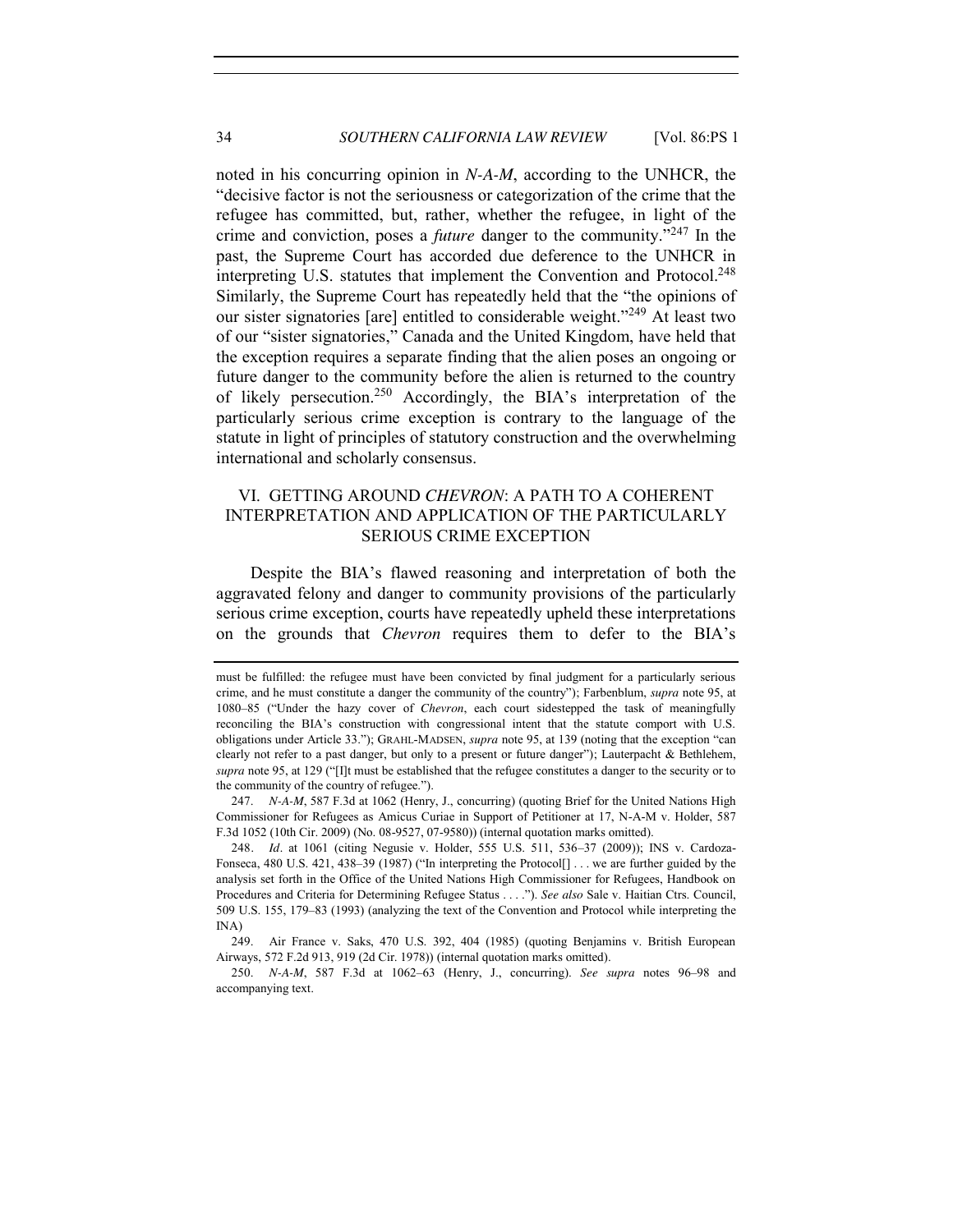"reasonable" interpretations of an "ambiguous" statute.<sup>251</sup> However, the question of whether the BIA's decisions in these contexts are entitled to *Chevron* deference is not as clear-cut as it may seem. In fact, for the reasons discussed below, the Courts of Appeals' reflexive invocation of *Chevron* deference toward BIA decisions is both unnecessary and unwarranted.

In 1984, the United States Supreme Court decided *Chevron*, *U.S.A., Inc., v. National Resources Defense Council, Inc.*. <sup>252</sup> In *Chevron*, the Court considered a provision of the Clean Air Act and the Environmental Protection Agency's ("EPA") interpretation of that provision as promulgated by regulation. In challenging the EPA's interpretation of the provision, the NRDC filed a petition for review at the Court of Appeals for the District of Columbia, which held that the EPA's interpretation was "inappropriate" in light of the purpose and policy underlying the Clean Air Act.<sup>253</sup> However, in reversing the lower court's ruling, the Supreme Court held that a court's consideration of an agency's interpretation of a statute, which it administers, must be guided by two questions. First, if either the plain language of the statute or Congress's intent with regard to the issue is clear, both the agency and the court must comply with the "expressed intent of Congress."<sup>254</sup> Conversely, if Congress's intent is unclear and the statute is "silent or ambiguous," the court may not "simply impose its own construction on the statute" in lieu of the agency's; rather, it must determine whether the agency's interpretation is "based on a permissible construction of the statute." $255$  The Court further held that when Congress implicitly delegates authority to an agency, courts may not substitute their interpretation of a statute for that of an agency's unless the agency's interpretation is unreasonable.256 In a footnote, the Court maintained that "[t]he judiciary is the final authority on issues of statutory construction and

*Id.* at 843–44.

<sup>251.</sup> Delgado v. Holder, 648 F.3d 1095, 1102–05 (9th Cir. 2011) (en banc) (upholding the BIA's reasoning with regard to the aggravated felony issue as reasonable and permissible); Gao v. Holder, 595 F.3d 549, 553–55 (4th Cir. 2010) (same); Nethagani v. Mukasey, 532 F.3d 150, 156–57 (2d Cir. 2008) (same); *N-A-M*, 587 F.3d at 1056–57 (same and also upholding the BIA's conclusion in *Carballe* that the statute does not require a separate finding of ongoing or future dangerousness to the community).

<sup>252.</sup> Chevron, U.S.A., Inc. v. Natural Res. Def. Council, Inc., 467 U.S. 837 (1984).

<sup>253.</sup> *Id.* at 841–42.

<sup>254.</sup> *Id.* at 842–43.

<sup>255.</sup> *Id.* at 843.

<sup>256.</sup> *Id.* at 844. The Court also held that

<sup>[</sup>i]f Congress has explicitly left a gap for the agency to fill, there is an express delegation of authority to the agency to elucidate a specific provision of the statute by regulation. Such legislative regulations are given controlling weight unless they are arbitrary, capricious, or manifestly contrary to the statute.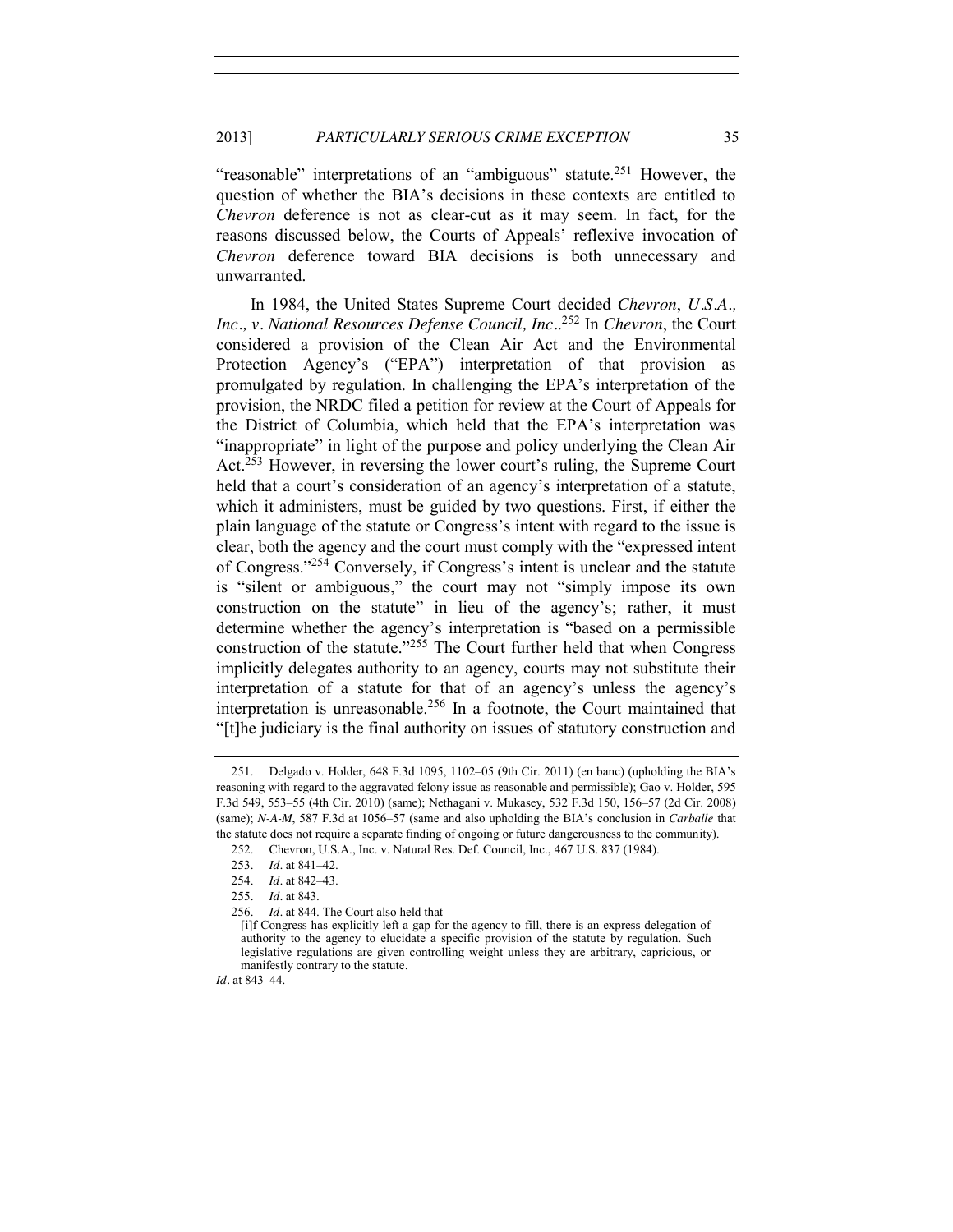must reject administrative constructions that are contrary to clear congressional intent."<sup>257</sup> Thus, the Court concluded that if a court could ascertain Congress's intent "on the precise question at issue" using traditional principles of statutory construction, "that intention is the law and must be given effect."<sup>258</sup>

Three years later, in *INS v. Cardoza-Fonseca* the Court declined to give the BIA the high level of deference called for under *Chevron*. <sup>259</sup> In *Cardoza-Fonseca*, the Court was considering the evidentiary standard that aliens must show to be eligible for asylum. The BIA held, and the government argued, that the proper standard was the "clear probability of persecution," relying on pre-1986 law, $^{260}$  as opposed to the "well-founded" fear of persecution" standard articulated in the Convention and Protocol.<sup>261</sup> In declining to accord the BIA's decision *Chevron* deference, the Court held that the issue presented was "a pure question of statutory construction for the courts to decide," which it distinguished from *Chevron* on the grounds that *Chevron* involved a policy judgment about how to address a statutory gap, as opposed to a pure question of statutory construction.<sup>262</sup> It also distinguished questions of statutory construction from cases in which agencies must fill a statutory gap left by Congress through "case-by-case adjudication," with only the latter warranting *Chevron* deference.<sup>263</sup> Notably, in determining the relevant evidentiary standard, the Court relied heavily on statements made by the drafters of the Convention, the Convention itself, the UNHCR Handbook, and the interpretations of "scholars who have studied the matter."<sup>264</sup> The Court also considered the legislative history of the 1980 amendment to the INA, which essentially enacted the language of the Convention.<sup>265</sup> The Court found "particularly" compelling" the evidence that Congress clearly sought "to conform the definition of 'refugee' and our asylum law to the United Nations Protocol."<sup>266</sup> As one commentator has suggested, the Court's decision in this case is significant in three ways: (1) it holds that *Chevron* deference does not apply to BIA decisions that address "pure issues of statutory

<sup>257.</sup> *Id.* at 843 n.9.

<sup>258.</sup> *Id.*

<sup>259.</sup> INS v. Cardoza-Fonseca, 480 U.S. 421, 448–50 (1987).

<sup>260.</sup> INS v. *Stevic*, 467 U.S. 407, 429–30 (1984) (relying on the Refugee Act of 1980 to hold that the correct evidentiary standard was "the clear probability of persecution").

<sup>261.</sup> *Cardoza-Fonseca*, 480 U.S. at 430.

<sup>262.</sup> *Id.* at 446–48.

<sup>263.</sup> *Id.* at 448.

<sup>264.</sup> *Id.* at 438–39, 440 & n.24.

<sup>265.</sup> *Id.* at 432–33, 436–38.

<sup>266.</sup> *Id.* at 432–33.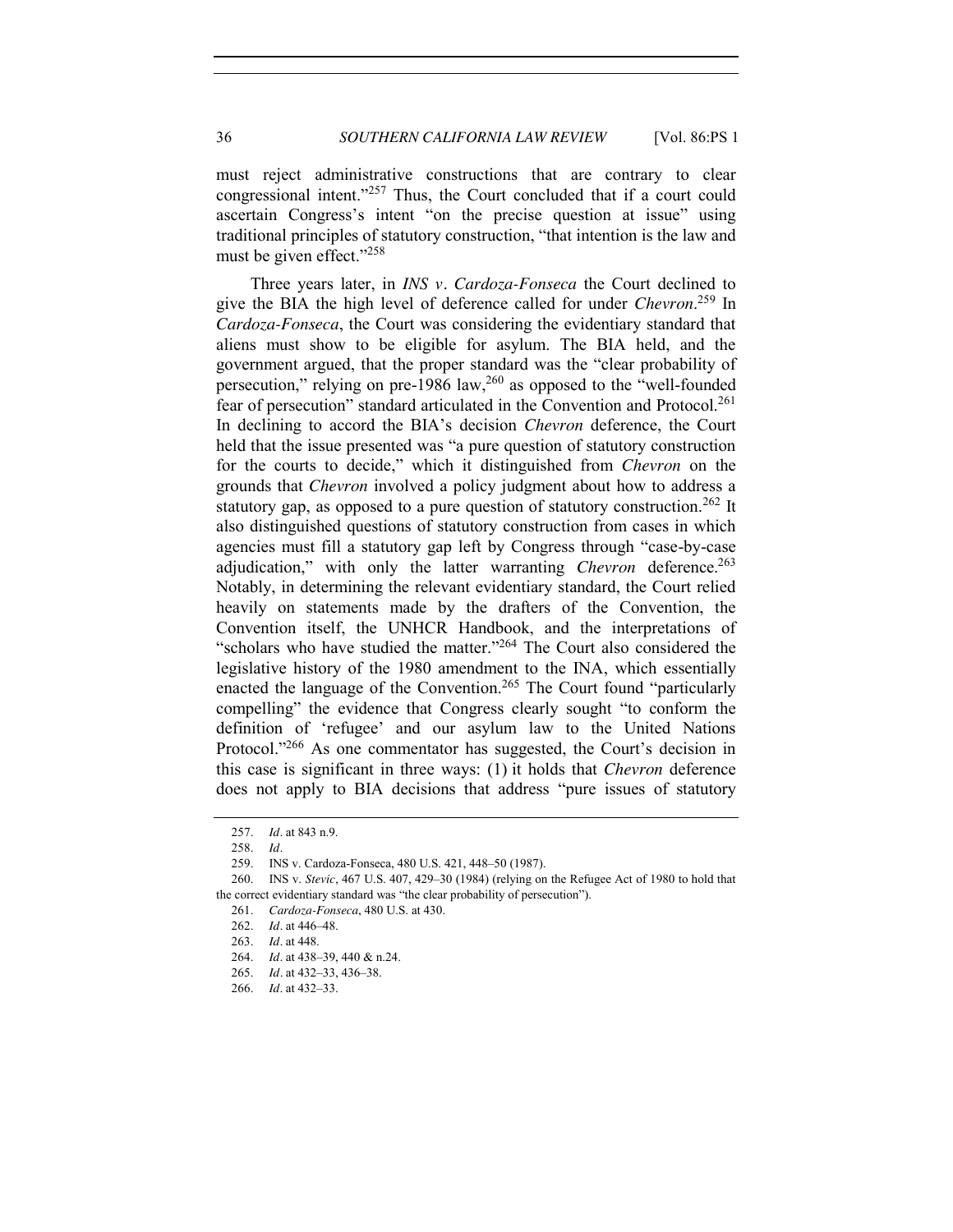construction;" (2) it allows courts to consider international sources interpreting the language adopted from the Convention in issues of statutory construction; and (3) it "arguably provides support for lower courts to resolve, under the first step of *Chevron*, any 'pure question[s] of statutory construction' concerning an [INA] provision in conformity with clear congressional intent to comply with the Convention."<sup>267</sup>

In *INS v. Aguirre-Aguirre*, <sup>268</sup> the Supreme Court once again considered a provision of the INA which was adopted from the Convention.269 *Aguirre-Aguirre* concerned the definition of a "serious nonpolitical crime," which, if committed before entering the United States, renders an alien ineligible for withholding of deportation.<sup>270</sup> Not surprisingly, but in stark contrast to *Cardoza-Fonseca*, the Court accorded the BIA's balancing test deference under *Chevron*. <sup>271</sup> The Court reasoned that, in contrast to *Cardoza-Fonseca*, the issue presented in *Aguirre-Aguirre* was not one of pure statutory construction.<sup>272</sup> Rather, the issue implicated the BIA's interpretation of ambiguous statutory terms, which the BIA was giving "concrete meaning [to] through a process of case-bycase adjudication."<sup>273</sup> While some have argued that *Aguirre-Aguirre* constituted a significant retreat from the Court's decision in *Cardoza-Fonseca*, <sup>274</sup> the Court's decision is actually perfectly consistent with *Cardoza-Fonseca*. As previously discussed, *Cardoza-Fonseca* was concerned with determining which of the two evidentiary standards Congress intended to require, as opposed to a term that would be defined "through a process of case-by-case adjudication,"<sup>275</sup> which according to both *Cardoza-Fonseca* and *Chevron* requires deferential treatment by the courts.276 Additionally, in *Aguirre-Aguirre*, the Court affirmed the usefulness of interpreting INA provisions that are drawn from the Convention in light of the Handbook and Congress's intent to implement the Protocol.277 Moreover, the Court again endorsed the consideration of

<sup>267.</sup> Farbenblum, *supra* not[e 95,](#page-12-0) at 1086–88 (footnote omitted).

<sup>268.</sup> INS v. Aguirre-Aguirre, 526 U.S. 415 (1999).

<sup>269.</sup> *Id.* at 418, 427.

<sup>270.</sup> *Id.* at 419.

<sup>271.</sup> *Id.* at 424.

<sup>272.</sup> *See id.* at 424–25.

<sup>273.</sup> *Id.* at 425 (quoting INS v. Cardoza-Fonseca, 480 U.S. 421, 448–49 (1987)) (internal quotation marks omitted).

<sup>274.</sup> Farbenblum, *supra* note [95,](#page-12-0) at 1089 (arguing that *Aguirre-Aguirre* is a significant departure from *Cardozo-Fonseca* because the Court in *Aguirre-Aguirre* allowed for greater capabilities of redefinition for statutory construction).

<sup>275.</sup> *INS v. Cardoza-Fonseca*, 480 U.S. 421, 446–48 (1987).

<sup>276.</sup> *Id.*

<sup>277.</sup> *Aguirre-Aguirre*, 526 U.S. at 427–28. *See also id.* at 428–31 (noting that the Handbook is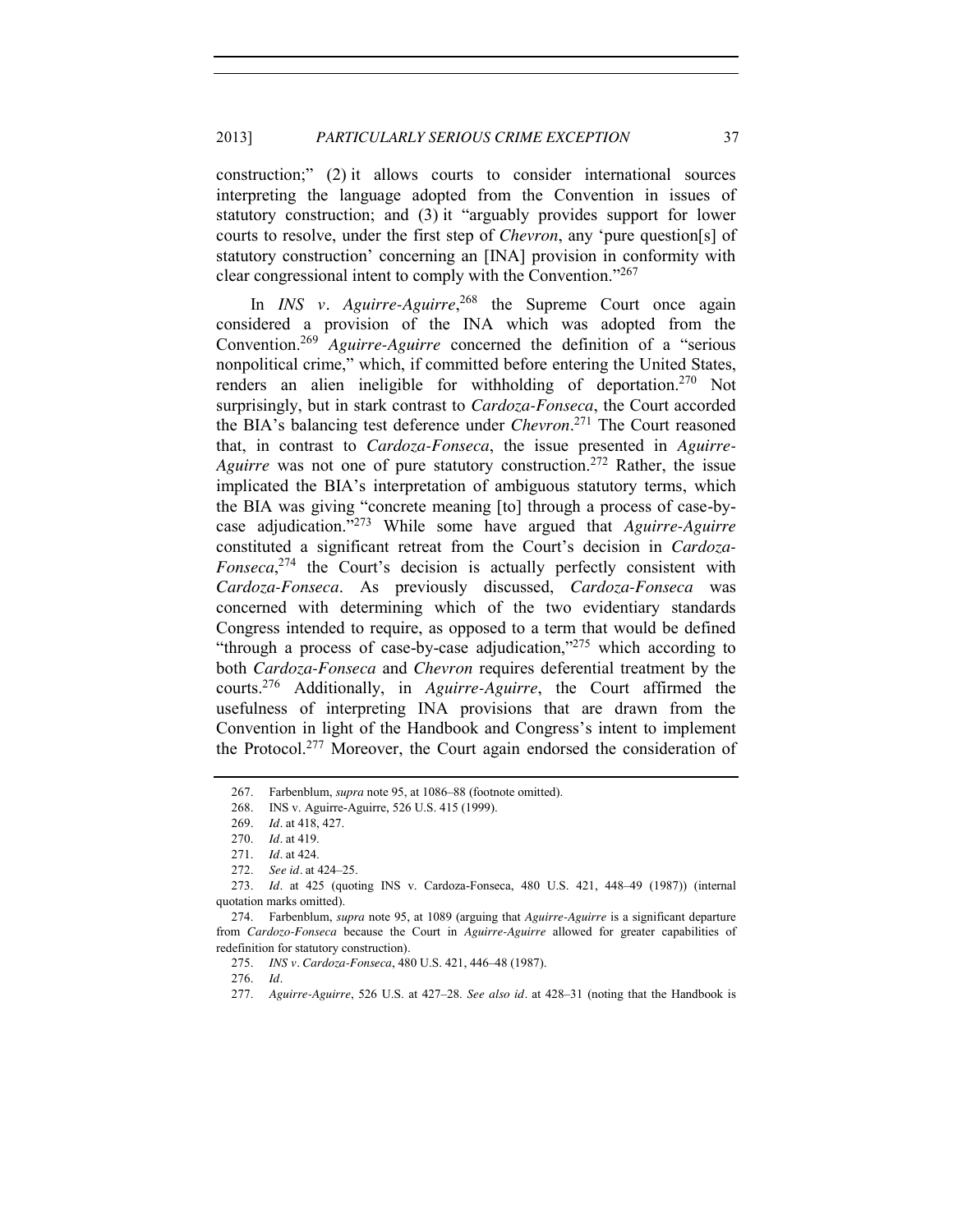38 *SOUTHERN CALIFORNIA LAW REVIEW* [Vol. 86:PS 1

another state party's construction of the same provision.<sup>278</sup>

Some have suggested that the Court's reasoning in *Negusie v. Holder*, <sup>279</sup> may call into question the continued validity of *Cardoza-Fonseca*. In *Negusie*, the BIA considered whether "[t]he so-called 'persecutor bar'" applies to withholding of removal.<sup>280</sup> The "persecutor bar" provision states that an alien is ineligible for withholding of removal if "the alien ordered, incited, assisted, or otherwise participated in the persecution of an individual because of the individual's race, religion, nationality, membership in a particular social group, or political opinion."<sup>281</sup> Believing it was bound by Supreme Court precedent, the BIA concluded that the "persecutor bar" applied regardless of whether an alien persecuted another under duress or coercion.282 However, the Court concluded that the BIA had erroneously relied on Supreme Court precedent that was not controlling on the issue.<sup>283</sup> In so concluding, the Court stated the BIA's decision was not entitled to *Chevron* deference because it improperly relied on noncontrolling precedent which "prevented it from a full consideration of the statutory question here presented."<sup>284</sup> Accordingly, and in light of *INS v. Orlando Ventura*, <sup>285</sup> the Court remanded the case to the BIA.<sup>286</sup> Given the similarities between *Neguise* and *Cardoza-Fonseca*, one commentator has questioned why "the sources relied upon in *Cardoza-Fonseca* did not give rise to the same conclusion of clear congressional intent in *Neguise*."<sup>287</sup> However, the Court's divergence from *Cardoza-Fonseca* lies simply in the fact that the BIA did not fully consider the question presented because it felt, albeit erroneously, bound by Supreme Court precedent. Thus the "ordinary remand" rule dictated that the case be remanded.288

Under the line of Supreme Court cases set forth above, the Courts of

consistent with the BIA's test for determining whether an act constitutes a "serious non-political crime").

<sup>278.</sup> *See id.* at 428 (citing a case from the United Kingdom).

<sup>279.</sup> Negusie v. Holder, 555 U.S. 511 (2009).

<sup>280.</sup> *Id.* at 514.

<sup>281.</sup> 8 U.S.C. § 1231(b)(3)(B)(i) (2012).

<sup>282.</sup> *Negusie*, 555 U.S. at 516.

<sup>283.</sup> *Id.* at 520.

<sup>284.</sup> *Id.* at 521.

<sup>285.</sup> INS v. Orlando Ventura, 537 U.S. 12, 16 (2002) (holding that when the BIA has not yet considered an issue, "[courts] should remand [the] case to [the] agency for decision of a matter that statutes place primarily in agency hands").

<sup>286.</sup> *Negusie*, 555 U.S. at 523.

<sup>287.</sup> Farbenblum, *supra* not[e 95,](#page-12-0) at 1094–95 (footnote omitted).

<sup>288.</sup> *Negusie*, 555 U.S. at 523.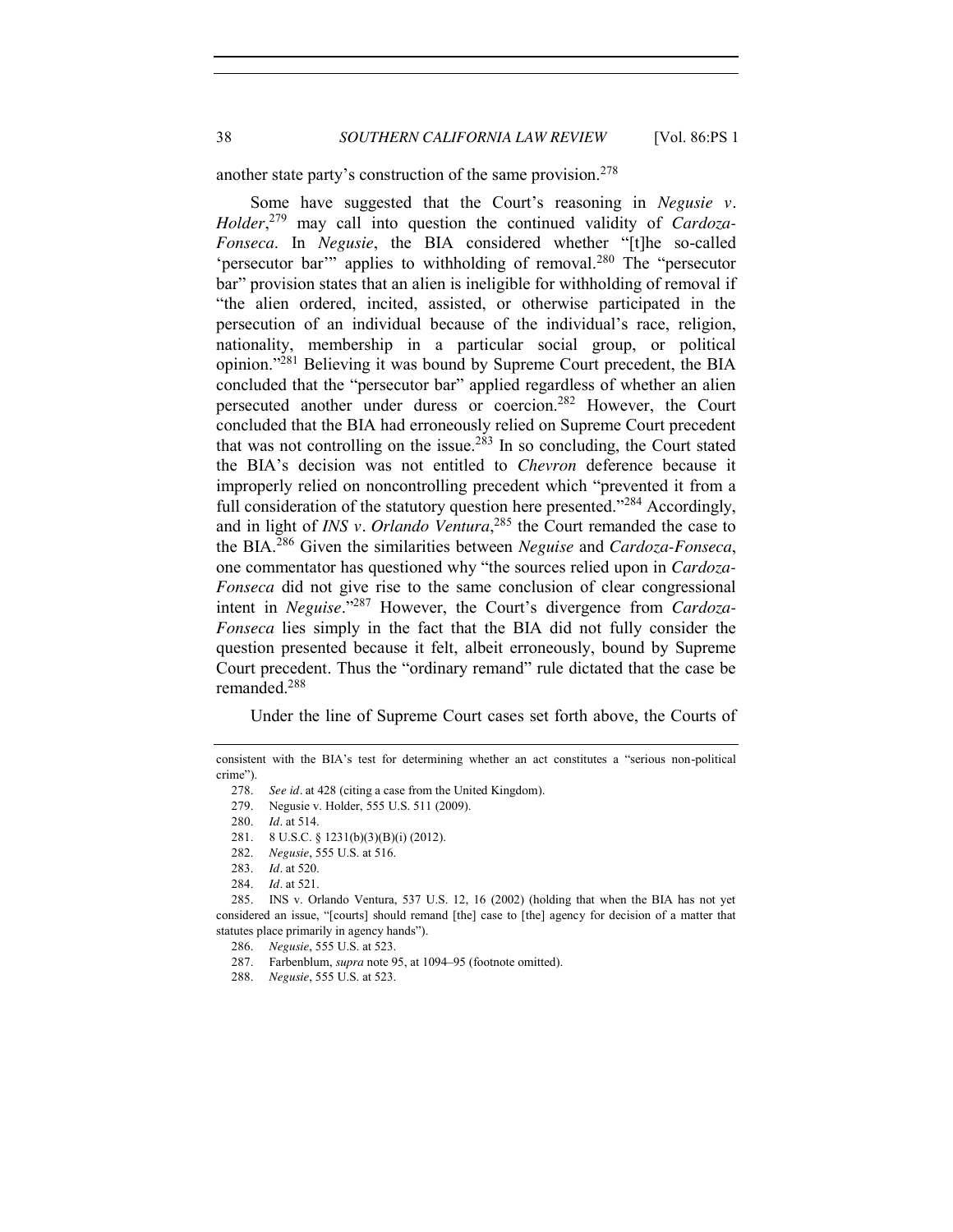Appeals, or the Supreme Court, could consider both issues without being hamstrung by *Chevron*. First, whether the particularly serious crime provision limits the class of potential particularly serious crimes to aggravated felonies. Second, whether the language of the particularly serious crime exception requires a separate finding of dangerousness to the community.

#### A. AGGRAVATED FELONIES

<span id="page-38-0"></span>With regard to the aggravated felony issue, it clearly seems to be a question of statutory construction. Whether the statute purports to limit the class of particularly serious crimes to aggravated felonies "is the kind of 'pure question of statutory construction for the courts to decide that [was] answered in *Cardoza-Fonseca*, rather than a fact-intensive question of the kind [that was] addressed in *Aguirre-Aguirre*."<sup>289</sup> To reiterate, as stated in *Chevron* and affirmed in *Cardoza-Fonseca*, "If a court, employing traditional tools of statutory construction, ascertains that Congress had an intention on the precise question at issue, that intention is the law and must be given effect."<sup>290</sup> Thus, in light of the reasoning in Part V.A which was based on principles of statutory construction, and in addition to the sources cited and endorsed by *Cardoza-Fonseca*, <sup>291</sup> courts should resolve this issue in two ways: first, by finding that the class of potential particularly serious crimes are limited to aggravated felonies as a matter of statutory construction unhindered by *Chevron* deference, and second, by overturning *N-A-M-*.

#### B. DANGEROUSNESS TO THE COMMUNITY

<span id="page-38-1"></span>Similarly, the dangerousness to the community issue also seems to be a question of pure statutory construction. Despite the analysis set forth in Part V.B, one might erroneously conclude that this issue is more closely analogous to the issue in *Aguirre-Aguirre*, which involved the BIA's construction of a test to determine whether a person had committed a serious nonpolitical crime.<sup>292</sup> However, this Note has focused entirely on the question of statutory interpretation; in particular, whether the statute should be interpreted to require a separate and distinct finding of

<sup>289.</sup> *Id.* at 534 (Stevens, J., concurring in part and dissenting in part) (citation omitted).

<sup>290.</sup> *Cardoza-Fonseca*, 480 U.S. at 448 (quoting Chevron, U.S.A., Inc. v. Natural Res. Def. Council, Inc., 467 U.S. 837, 843 n.9 (1984)).

<sup>291.</sup> *Id.* at 432, 436, 438-39, 440 & n.24.

<sup>292.</sup> INS v. Aguirre-Aguirre, 526 U.S. 415, 425 (1999) (quoting *Cardoza-Fonseca*, 480 U.S. at 448–49).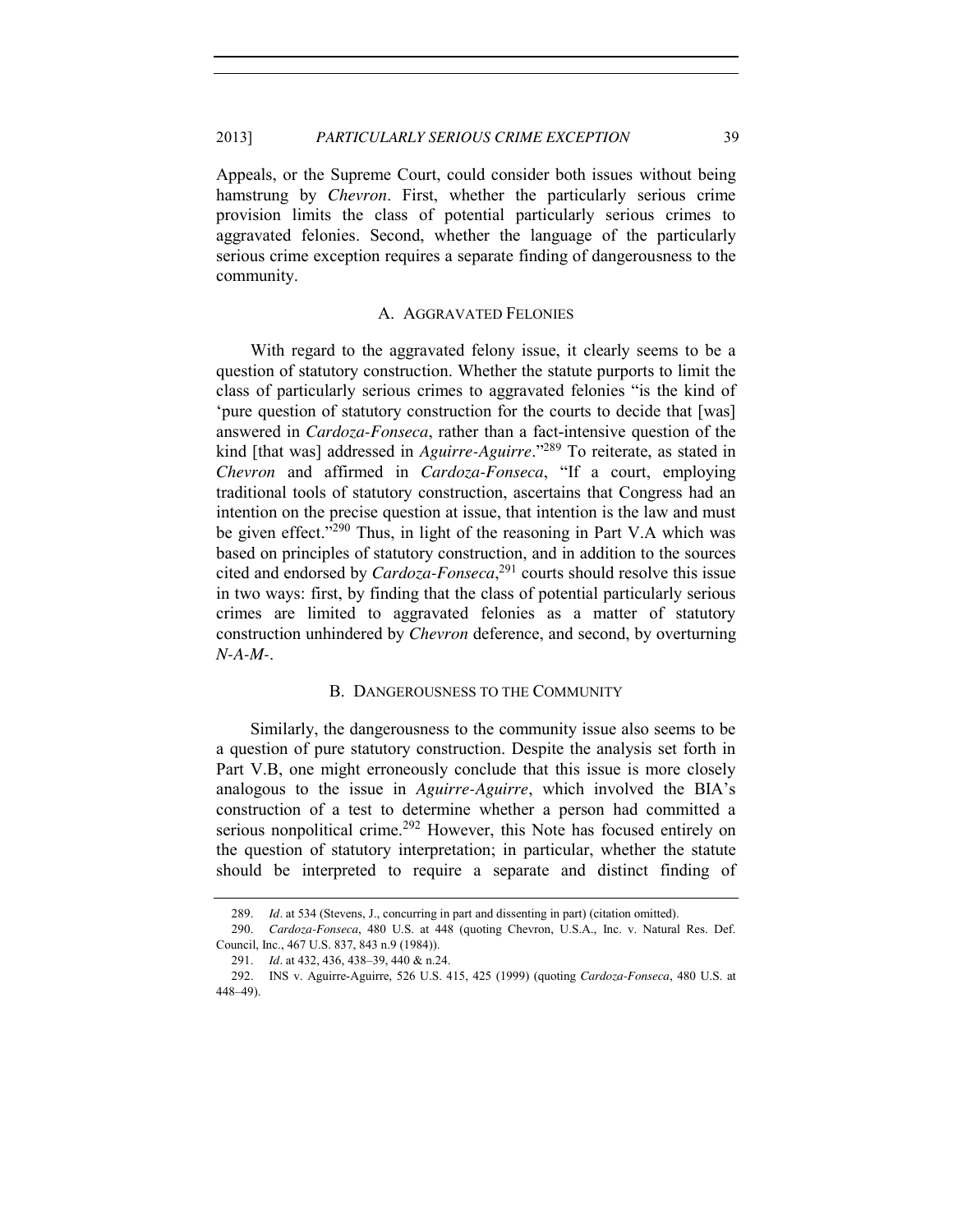dangerousness to the community apart from the finding that an alien has been convicted of a particularly serious crime.<sup>293</sup> As the Court noted in *Cardoza-Fonseca*, "[t]he narrow legal question whether [a statute should be interpreted one way or another] is, of course, quite different from the question of interpretation that arises in each case in which the agency is required to apply either [interpretation] to a particular set of facts."<sup>294</sup> Accordingly, the issue being one of statutory interpretation, the courts should consider it without *Chevron* deference to the BIA's prior decisions. And in light of the reasoning set forth in Part V.B the courts ought to conclude that the language of the statute does, in fact, require a separate finding of dangerousness to the community.

#### VII. CONCLUSION

<span id="page-39-0"></span>Given the flaw in the BIA's reasoning of both the aggravated felony and dangerousness to the community issue, it is puzzling that courts have continued to rubberstamp these BIA decisions, even under *Chevron* deference. This Note provides a framework for analyzing both issues in light of the considerations the Court considered so important in *Cardoza*-*Fonseca*. In light of those considerations, elementary principles of statutory construction, and the Supreme Court's line of cases applying *Chevron* to the immigration context, both *N-A-M-* and *Carballe* should be overturned.

The Supreme Court may have the opportunity to do just that—on the aggravated felony issue—if both the BIA and the Ninth Circuit render a decision adverse to appellant-Delgado on the remaining issues. If that is the case, appellant-Delgado will likely appeal to the Supreme Court, providing the Court with the perfect opportunity to finally address the circuit split.

It is worth repeating that individuals affected by these decisions are people who, if returned to their home countries, are likely to face persecution or death. As one Syrian refugee recently stated, "[w]e cannot count how many people have been killed, arrested or disappeared [in Syria] . . . [w]e don't ask anymore because we don't want to know."<sup>295</sup> The particularly serious consequences inherent in the particularly serious crime exception warrant a narrow reading of the exception and an expansive reading of the non-refoulement principle embodied in Article 33(1) of the Convention. As the U.S. delegate suggested in drafting the Convention,

<sup>293.</sup> This Note takes no position on what test the BIA or courts should adopt in determining whether an alien constitutes a danger to the community.

<sup>294.</sup> *Cardoza-Fonseca*, 480 U.S. at 448.

<sup>295.</sup> Batha, *supra* not[e 1.](#page-1-1)